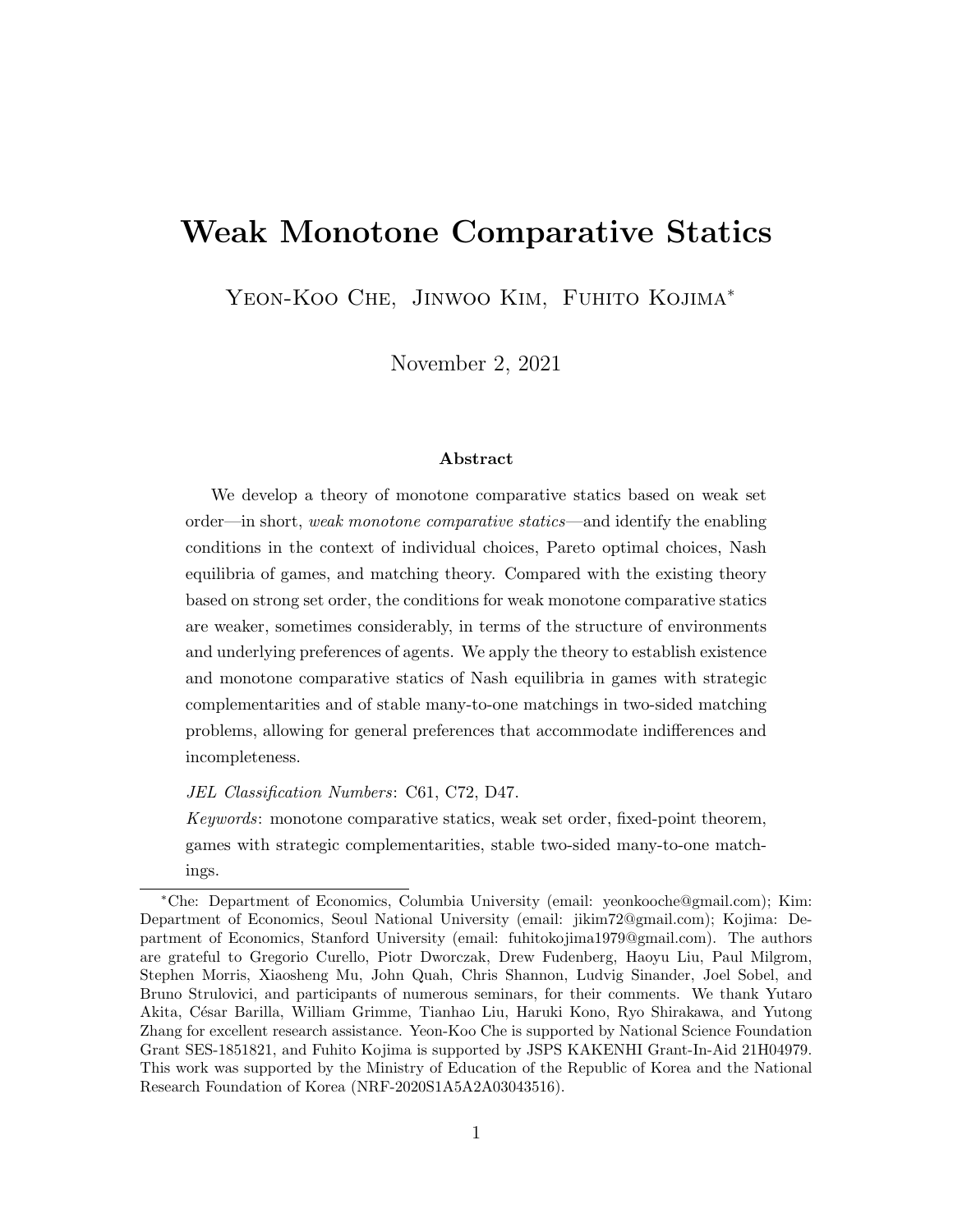## <span id="page-1-1"></span>1 Introduction

Comparative statics in economics concerns how predictions of behavior—be it individual choices, collective or social choices, or equilibria of games—change as economic conditions indexed by some parameters change. In many economic problems, predictions are non-unique, so they are represented by a set  $S(t) \subset X$  indexed by a parameter  $t \in T$ , for some set X of possible predictions. The key question is then: under what conditions does the set  $S(t)$  "increase" as  $t \in T$  increases? Although there are typically well-defined orders on  $X$  and on  $T$ , there may be no clear sense of how a set increases in T, or how one set S' "dominates" another set  $S<sup>1</sup>$  $S<sup>1</sup>$  $S<sup>1</sup>$ 

The theory of monotone comparative statics pioneered by [Topkis](#page-47-0) [\(1979,](#page-47-0) [1998\)](#page-47-1) and [Milgrom and Shannon](#page-46-0) [\(1994\)](#page-46-0) focuses on the so-called "strong set order," denoted  $\geqslant_{ss}$ . Namely,  $S' \geq_{ss} S$  if, for any  $x \in S$  and  $x' \in S'$ ,  $x \vee x' \in S'$  and  $x \wedge x' \in S$ , where  $x \lor x' := \inf\{x'' \in X : x'' \geq x, x'' \geq x'\}$  and  $x \land x' := \sup\{x'' \in X : x'' \leq x, x'' \leq x'\},\$ and  $\geq$  is a partial order on X. This notion of induced set order implies an intuitive property, captured by a weaker notion called "weak set order" and denoted by  $\geq_{ws}$ . Namely,  $S' \geq_{ws} S$  if, for each  $x \in S$ , one can find  $x' \in S'$  such that  $x' \geq x$ , and likewise, for each  $x' \in S'$ , one can find  $x \in S$  such that  $x \leq x'$ . Strong set order is stronger than weak set order, although the economic meaning of the difference may not be easy to interpret or motivate. For ease of discussion, we refer to *monotone* comparative statics in strong set order as strong monotone comparative statics (or sMCS in short), whereas we refer to the one in weak set order—the focus of this paper— as weak monotone comparative statics (or wMCS in short).

As shown by [Topkis](#page-47-0) [\(1979,](#page-47-0) [1998\)](#page-47-1), [Milgrom and Shannon](#page-46-0) [\(1994\)](#page-46-0), [Quah and Strulovici](#page-47-2) [\(2009\)](#page-47-2) and others, the strong set order proves to be an appropriate notion in the context of individual choices. These authors identify forms of complementarities in a decision maker's preference between her action and the parameters of her decision problem that are sufficient for her optimal action to satisfy sMCS.

Beyond individual choices, however, strong set order proves less useful. Consider Nash equilibria of a so-called *supermodular game*, which exhibits complementarities between a player's strategies and those of her opponents as well as a parameter, say t. [Topkis](#page-47-0) [\(1979,](#page-47-0) [1998\)](#page-47-1), [Vives](#page-47-3) [\(1990\)](#page-47-3), [Milgrom and Roberts](#page-46-1) [\(1990\)](#page-46-1), and [Milgrom and](#page-46-0)

<span id="page-1-0"></span><sup>&</sup>lt;sup>1</sup>[While monotone selection—i.e.,](#page-46-0) S' declared to dominate S if  $x' \geq x$  for every  $x \in S, x' \in S'$  [would be most natural and easy to interpret, monotone selection is rather difficult to achieve for](#page-46-0) [individual choices and virtually impossible beyond individual choices such as for equilibria of games.](#page-46-0)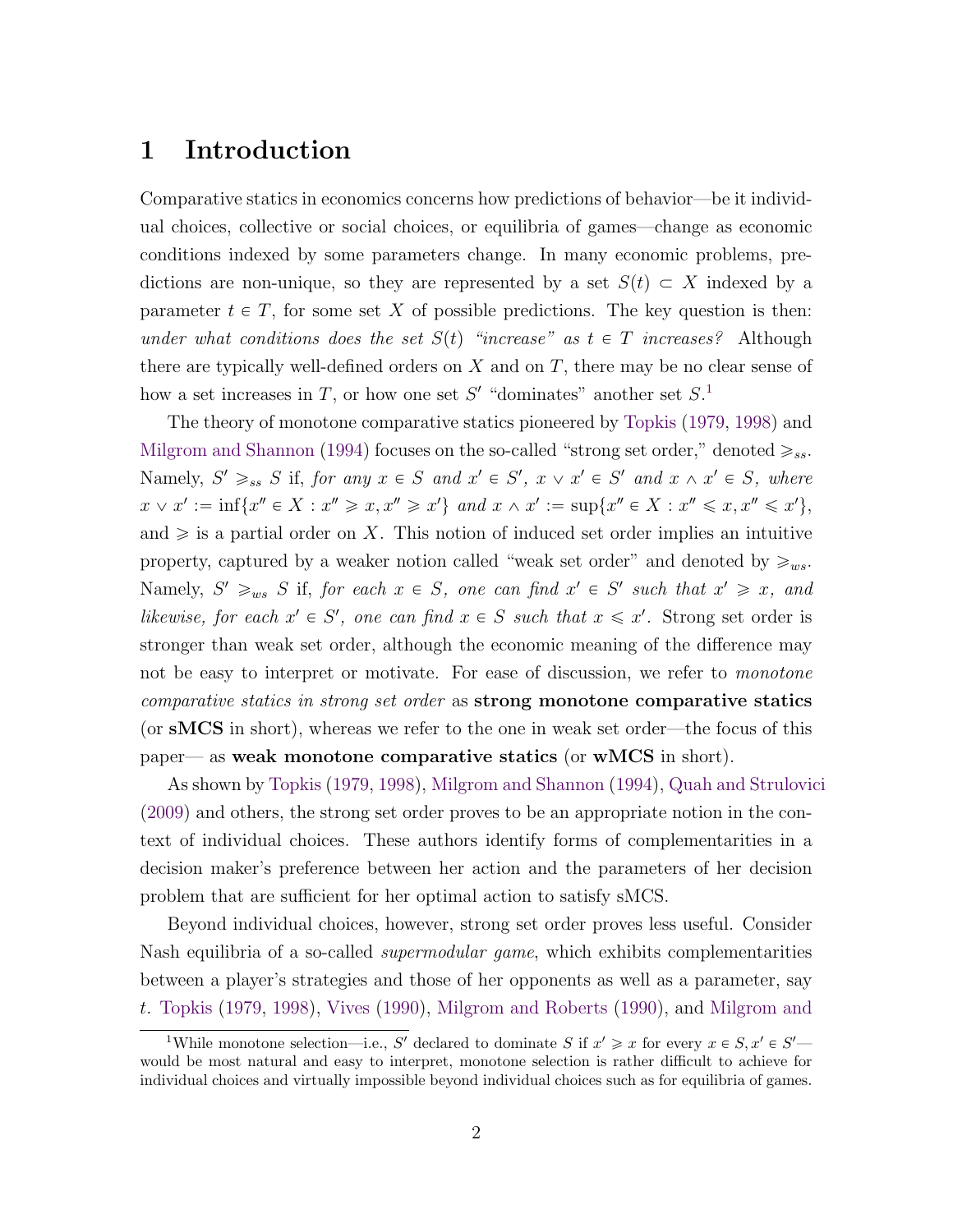<span id="page-2-2"></span>[Shannon](#page-46-0) [\(1994\)](#page-46-0) show that in such a game each player's best-response correspondence varies monotonically in strong set order with those variables. Yet, this does not lead to the same sort of monotonic shift for Nash equilibria. More specifically, appealing to [Tarski](#page-47-4) [\(1955\)](#page-47-4)'s fixed-point theorem, one could, under suitable conditions, guarantee that the largest and smallest Nash equilibria exist and vary monotonically with  $t$ (see [Milgrom and Roberts](#page-46-2) [\(1994\)](#page-46-2), for instance). This result does imply monotone comparative statics in weak set order but not in strong set order. [Figure 1](#page-2-0) illustrates how a set of Nash equilibria in a supermodular game may shift when a change in the environment causes a player 1's best response curve to shift out from  $B_1$  to  $B'_1$ . The new set of equilibria dominate the old one in weak set order but not in strong set order: for instance,  $x \vee x' = x$  is not an equilibrium after the change.<sup>[2](#page-2-1)</sup> Similarly, as will become clear, sMCS does not hold for other prominent notions such as Pareto optima and stable matchings even under fairly restrictive conditions.



<span id="page-2-0"></span>Figure 1: Failure of sMCS.

These observations suggest that, for many problems of interest, monotone comparative statics is feasible only in weak set order. Given this, the current paper asks what guarantees wMCS. Namely, what are the minimal properties and structure of the problem to establish  $S(t') \geq_{ws} S(t)$  whenever  $t' \geq t$ ? We show that the required conditions are weaker than existing ones, sometimes considerably. Naturally, the notion of complementarities is weaker. More surprisingly, the lattice structure of domain and the images of relevant operators, taken virtually for granted by the existing literature,

<span id="page-2-1"></span><sup>2</sup>Short of assuming "uniqueness," no obvious way of strengthening the notion of complementarities either across players' strategies or between their strategies and parameters restores monotone comparative statics of equilibria in strong set order.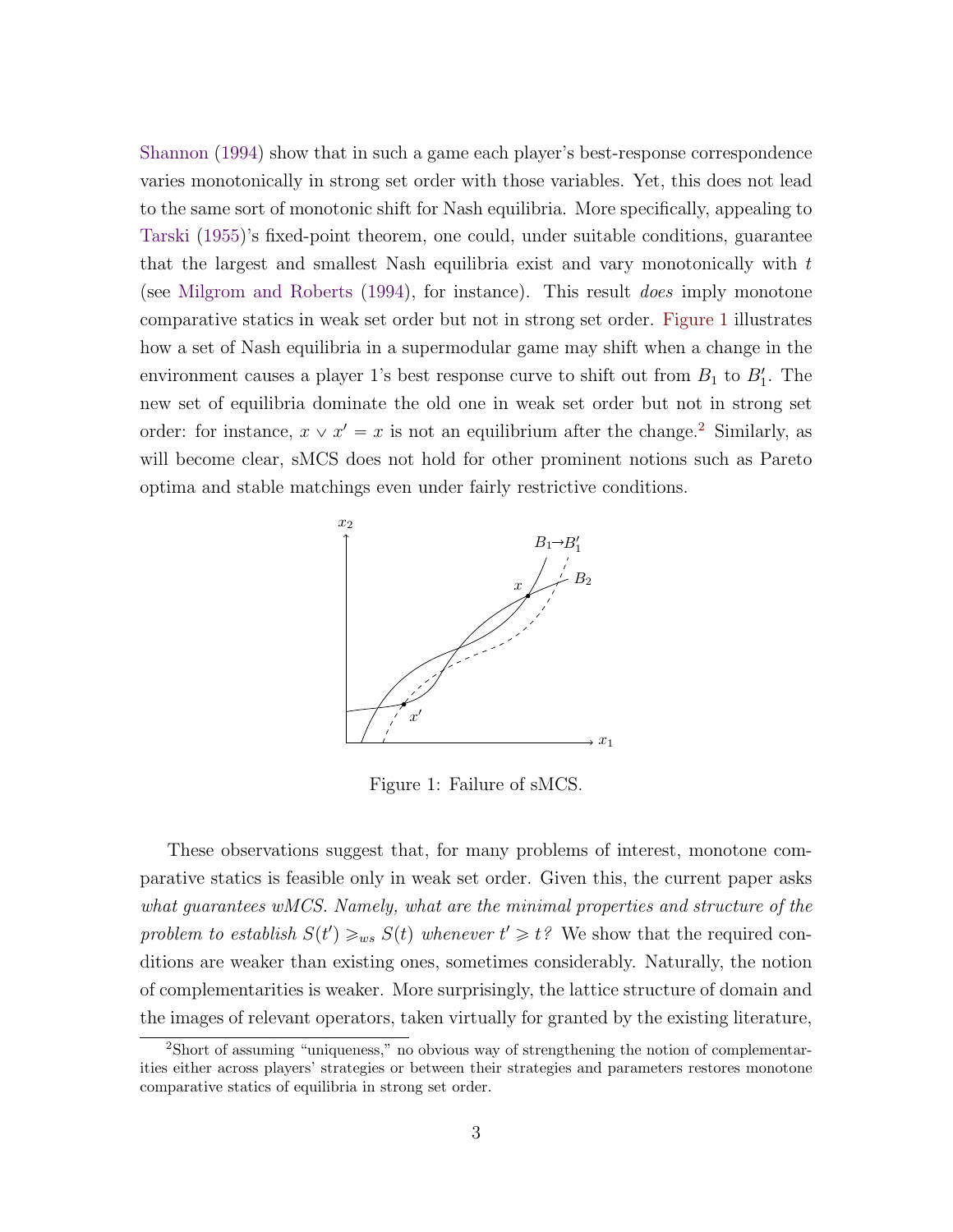<span id="page-3-0"></span>proves not to be essential and thus can be dispensed with for results such as existence of equilibria and their monotone comparative statics.

After introducing basic concepts in [Section 2,](#page-5-0) we proceed as follows. In [Section 3,](#page-8-0) we consider an individual choice problem in which a decision maker chooses an action to maximize an objective function over a feasible set. We provide sufficient conditions for the optimal actions to exhibit wMCS properties. Specifically, we identify binary relations on a pair of objective functions, called weak dominance and weak interval dominance, such that optimal choices are higher in weak set order when the decision maker faces an objective function that dominates another in these senses. These binary relations are weaker than those required for sMCS [\(Milgrom and Shannon,](#page-46-0) [1994;](#page-46-0) [Quah and Strulovici,](#page-47-2) [2009\)](#page-47-2), and they are also necessary if one insists that the individual choices exhibit wMCS properties for all subdomains of certain richness.

In [Section 4,](#page-13-0) we consider Pareto optimal choices for a set of agents. We study conditions on individuals' utility functions for wMCS of the associated Pareto optimal choices. When X is totally ordered, the desired wMCS result is simply ensured by the standard single-crossing property, provided that  $X$  is compact. When  $X$  is a general lattice, by contrast, wMCS requires conditions both on the curvature of individual utility functions and cardinal complementarity properties.

Next, [Section 5](#page-18-0) studies fixed points of correspondences. A fixed-point theorem by [Tarski](#page-47-4) [\(1955\)](#page-47-4) and its extension by [Zhou](#page-47-5) [\(1994\)](#page-47-5) exploit the power of a monotonic correspondence and deliver existence and monotone comparative statics of fixed points without requiring the associated operator to be continuous or its domain to be convex. However, the applicability of these theorems may be severely limited due to their strong assumptions such as lattice domain and strong set monotonic correspondence. We develop a new fixed point theorem that relaxes the lattice requirements and requires the correspondence to be monotonic only in the weak set order sense under mild topological properties. We then establish wMCS of fixed points based only on a weak set, rather than strong set, monotonic shift of the correspondence. Further, we show a fixed point can be found via an iterative algorithm, albeit with some subtleties.

In [Section 6,](#page-23-0) we apply our fixed point theorem to establish existence and wMCS of Nash equilibria in noncooperative games. Our results apply to a broader class of games with strategic complementarities than have been identified before [\(Vives,](#page-47-3) [1990;](#page-47-3) [Milgrom and Roberts,](#page-46-1) [1990;](#page-46-1) [Milgrom and Shannon,](#page-46-0) [1994\)](#page-46-0). An advantage of the present approach is that our class of games exhibits virtually the same set of useful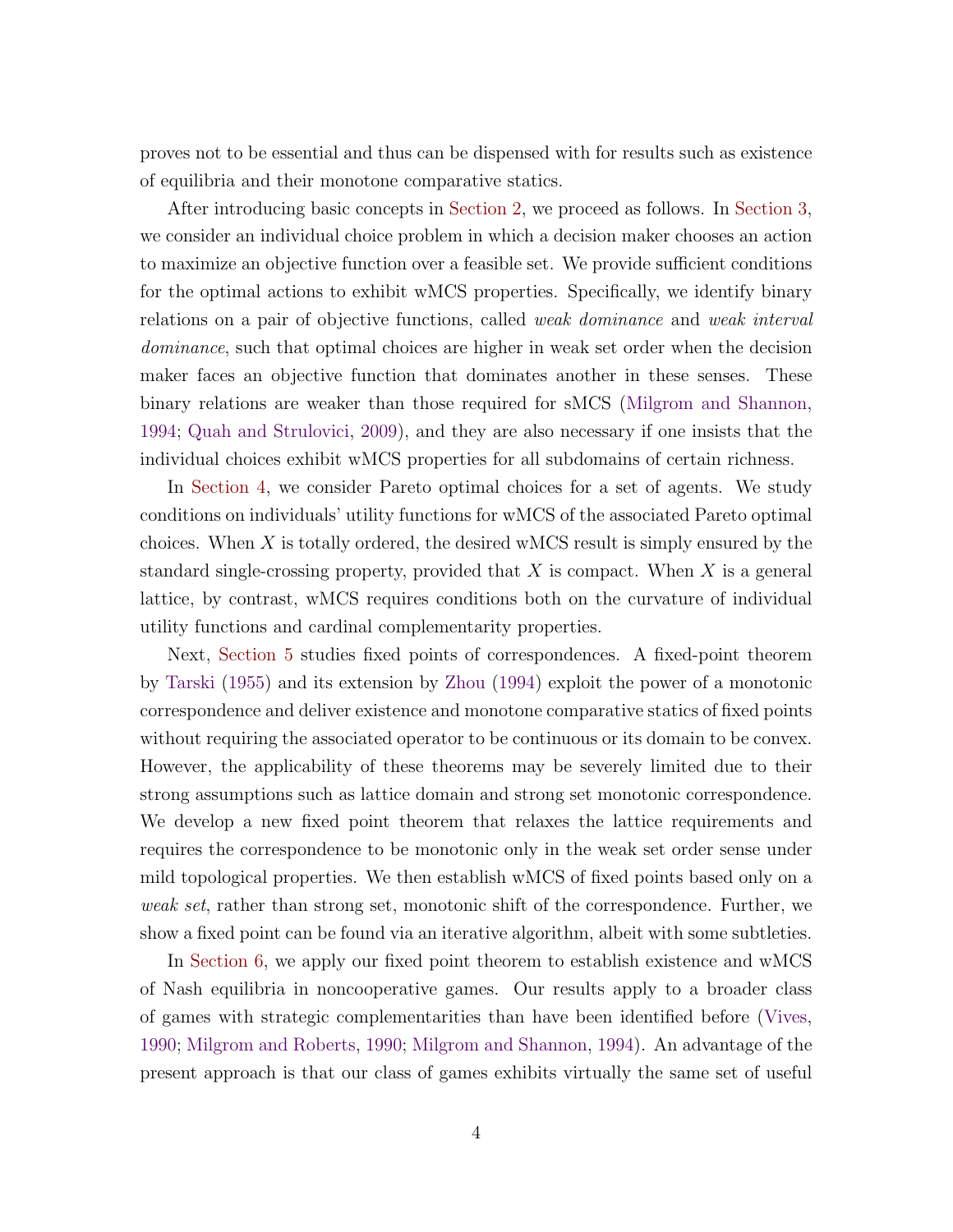<span id="page-4-0"></span>properties as those identified previously while imposing significantly weaker assumptions. For example, our results can be applied to generalized Bertrand games that include pure Bertrand games previously outside the scope of MCS analysis. Further, our analysis is applicable to games played by agents with incomplete preferences or coalitions of agents choosing Pareto optimal responses to their opponents. As an example, we show such preferences may arise in a beauty contest game played by multidivisional firms.

In [Section 7,](#page-30-0) we study stable matching. Tarski's fixed-point theorem has been used to prove existence of stable matchings under substitutable preferences [\(Adachi,](#page-43-0) [2000;](#page-43-0) [Fleiner,](#page-44-0) [2003;](#page-44-0) [Hatfield and Milgrom,](#page-45-0) [2005\)](#page-45-0). The weak assumptions in our fixedpoint theorem of [Section 5](#page-18-0) allow us to accommodate agents with very general forms of substitutability, as well as indifferences or even incomplete preferences. Indifferences are natural when agents' preferences arise from coarse priorities; a case in point is public schools that often place many students in the same priority class. Incomplete preferences may arise naturally in a multidivisional firm in which multiple divisions may compete for common resources for hiring workers, or in a medical matching with regional caps, where hospitals in the same region may compete for quotas subject to a common cap. We prove existence and wMCS properties of stable matchings allowing for those general preferences.

All the proofs that are omitted from the main text or Appendix are provided in the Supplementary Appendix.

**Related Literature.** The current paper relates to a large literature of monotone comparative statics. Papers that are related to a specific topic will be discussed in the relevant section. Here, we make a brief remark on the literature that develops a general methodology on monotone comparative statics.

[Topkis](#page-47-0) [\(1979,](#page-47-0) [1998\)](#page-47-1), [Vives](#page-47-3) [\(1990\)](#page-47-3), [Milgrom and Roberts](#page-46-1) [\(1990\)](#page-46-1), [Milgrom and](#page-46-0) [Shannon](#page-46-0) [\(1994\)](#page-46-0), and [Quah and Strulovici](#page-47-2) [\(2009\)](#page-47-2) are among the important contributions that have developed and refined the workhorse methods for comparative statics that are now widely used in economic analysis. They use the strong set order for monotone comparative statics, which we weaken in the current paper. Given the general relevance of these papers, they will be discussed in details whenever relevant.

There are several papers that consider weaker notions of monotone comparative statics. Similar to us, [Acemoglu and Jensen](#page-43-1) [\(2015\)](#page-43-1) adopt the weak set order in their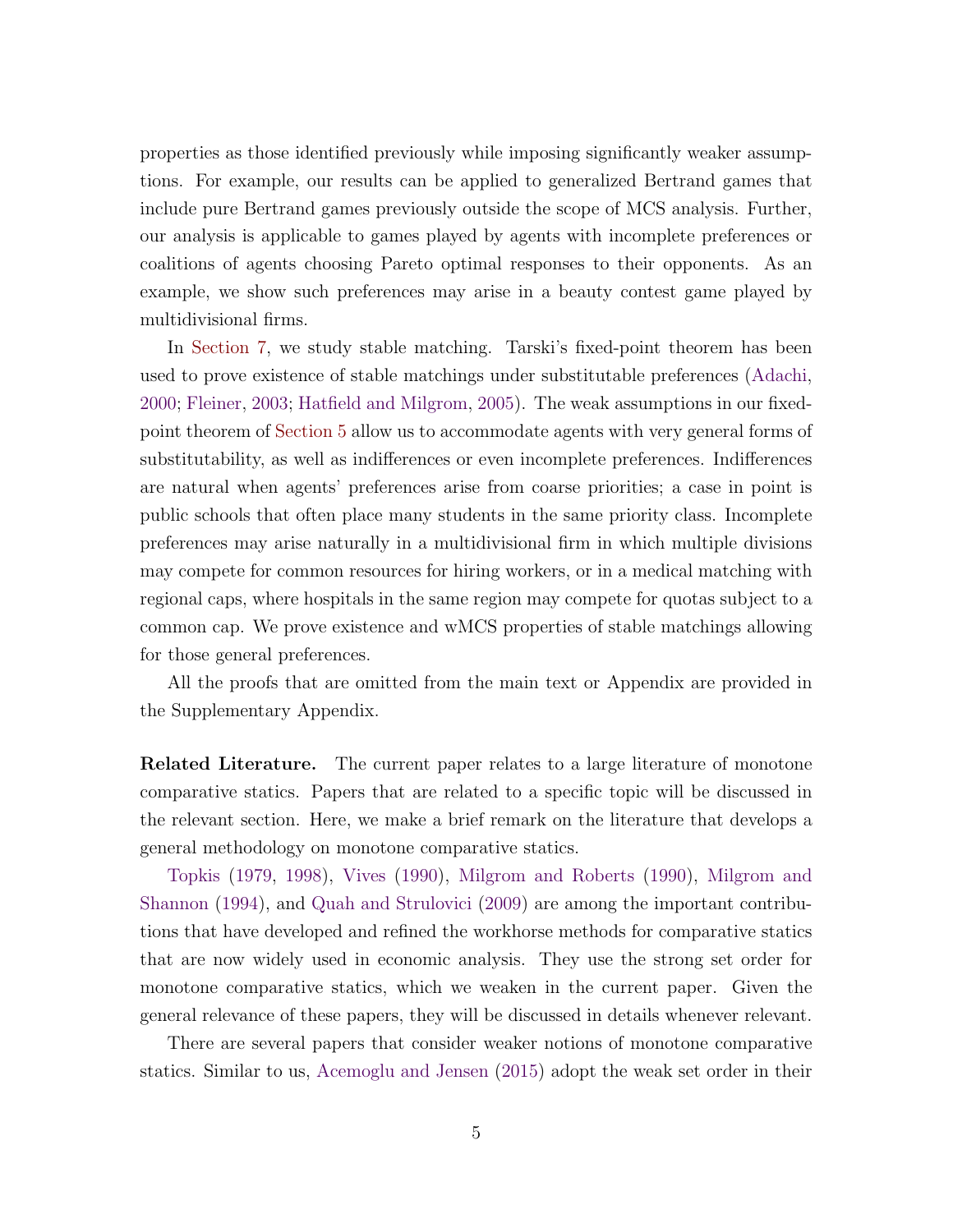<span id="page-5-3"></span>comparative statics of equilibrium dynamic systems. In particular, the fixed point theorem they develop using this approach is related to our fixed point theorem, and will be discussed in detail in [Section 5.](#page-18-0) [Shannon](#page-47-6) [\(1995\)](#page-47-6) considers a weaker notion of strong set order, which regards a set S' as "bigger" than a set S if either  $x \vee x' \in S'$ or  $x \wedge x' \in S$  (but not necessarily both) for  $x \in S$  and  $x' \in S'.^3$  $x' \in S'.^3$  [Quah](#page-46-3) [\(2007\)](#page-46-3) introduces a set order that is weaker than strong set order while being stronger than weak set order. Using this order, he provides restrictions on the objective function for monotone comparative statics of the individual's optimal choices when the constraint changes. While those papers share a broad motivation with ours, none of their results imply ours.

## <span id="page-5-0"></span>2 Preliminaries

This section introduces a set of notions and terminologies that will be used for our comparative statics analysis.

**The structural properties of domain.** Throughout, our domain of choices  $X$  is assumed to be a partially ordered set with regard to some primitive partial order  $\geq$ , namely a binary relation that is *reflexive*, *transitive* and *anti-symmetric* on X.

Some, but not all, results invoke additional order properties. We say  $X$  is a lattice if for any  $x, x' \in X$ ,  $x \vee x' \in X$  and  $x \wedge x' \in X$ , or equivalently if  $X \geq_{ss} X$ . X is a complete lattice if, for any  $S \subset X$ ,  $\sup_X S \in X$  and  $\inf_X S \in X$ , where  $\sup_X S := \inf \{ z \in X : z \geq x, \forall x \in S \}$  and  $\inf_X S := \sup \{ z \in X : z \leq x, \forall x \in S \}$ . A subset  $S \subset X$  is a sublattice of X, if, for any  $x, x' \in S$ ,  $x \vee_X x' \in S$  and  $x \wedge_X x' \in S$ , where  $x \vee_X x' := \inf\{x'' \in X : x'' \geq x \text{ and } x'' \geq x'\}$  and  $x \wedge_X x' := \sup\{x'' \in X : x'' \leq x''\}$ x and  $x'' \leq x'$ . A subset  $S \subset X$  is a complete sublattice of X if  $\sup_X S' \in S$  and  $\inf_X S' \in S$  for all  $S' \subseteq S$ .<sup>[4](#page-5-2)</sup> (We will henceforth use  $\vee$  and  $\wedge$  instead of  $\vee_X$  and  $\wedge_X$ , unless the sup or the inf is being taken over a set other than  $X$ .) Finally, a subset  $S$ is a *subinterval* of X if there exist  $a \leq b, a, b \in X$ , such that  $S = \{x \in X : a \leq x \leq b\}$ , denoted equivalently by  $[a, b]$ .

<span id="page-5-2"></span><span id="page-5-1"></span><sup>3</sup>See also [LiCalzi and Veinott](#page-46-4) [\(1992\)](#page-46-4) for related results.

<sup>4</sup>Some other terminologies are used for the same notion: [Topkis](#page-47-1) [\(1998\)](#page-47-1) uses subcomplete sublattice and [Zhou](#page-47-5) [\(1994\)](#page-47-5) uses closed sublattice. In particular, the "closedness" of [Zhou](#page-47-5) [\(1994\)](#page-47-5) should not be confused with the topological "closedness" used in this paper.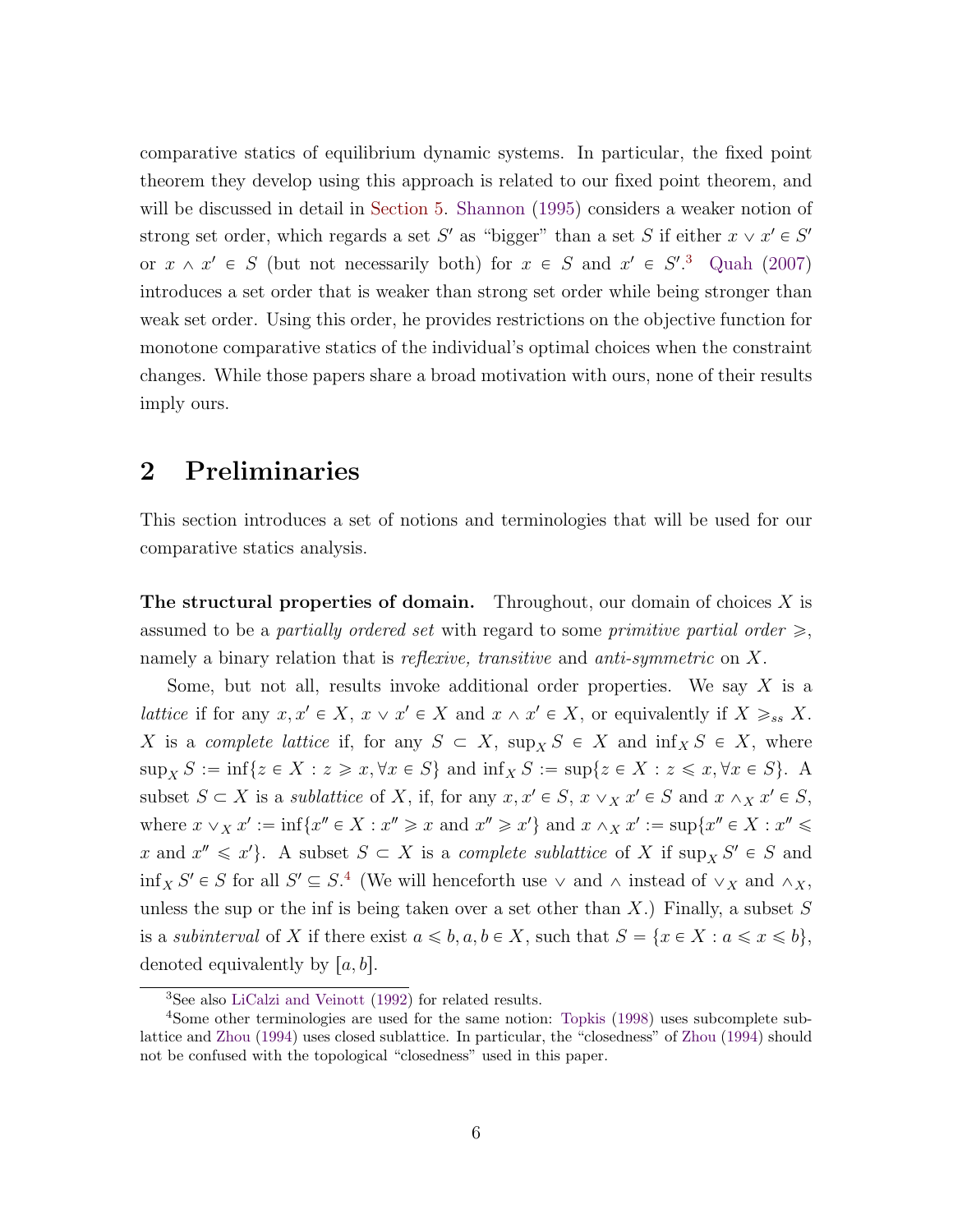Some of our results pertaining to existence of maximizers or fixed points invoke topological properties such as compactness of  $X$  and upper semicontinuity of an objective function defined on X. Whenever such properties are invoked, we invoke a metrizable natural topology under which upper contour sets  $U_y := \{x \in X : x \geq y\},\$  $\forall y \in X$ , and lower contour sets  $L_y := \{x \in X : x \leq y\}$ ,  $\forall y \in X$ , are closed, where  $\geq$ and  $\le$  are our primitive partial order.

Set orders. Our partial order induces two set orders, weak set order  $\geq_{ws}$  and strong set order  $\geq_{ss}$ . We say S' upper weak set dominates S, and write S'  $\geq_{uws}$  S, if, for each  $x \in S$ , there exists  $x' \in S'$  such that  $x' \geq x$ ; and S' lower weak set dominates S, and write  $S' \geq_{lws} S$ , if for each  $x' \in S'$ , there exists  $x \in S$  such that  $x \leq x'$ . And, S' weak set dominates S if  $S' \ge_{ws} S$ , i.e., if  $S' \ge_{uws} S$  and  $S' \ge_{lws} S$ . Next, we say  $S' \subset X$  strong set dominates  $S \subset X$  if  $S' \geq_{ss} S^5$  $S' \geq_{ss} S^5$  (Recall that  $\geq_{ws}$  and  $\geq_{ss}$  were defined in the Introduction.)

As already observed in the Introduction, strong set order implies weak set order. The following result further clarifies their relationship by decomposing strong set order into weak set order and a couple of "extra properties" when the choice domain is a lattice (and the compared sets are sublattices): $6$ 

<span id="page-6-2"></span>**Theorem 1.** Consider a lattice X and its subsets S and S'. Then,  $S' \geq_{ss} S$  if (i)  $S' \ge_{ws} S;$  (ii)  $S \cup S'$  is a sublattice; (iii) (sandwich property) for any  $x \in S$  and  $y, z \in S'$  (resp., any  $x \in S'$  and  $y, z \in S$ ),  $x \in [y, z]$  implies  $x \in S'$  (resp.,  $x \in S$ ). Conversely, if S and S' are nonempty sublattices, then  $S' \geq_{ss} S$  implies the properties  $(i)$  to  $(iii)$ .

*Proof.* To prove the first statement, let us consider any  $x \in S$  and  $x' \in S'$ . By (ii),  $x \lor x' \in S \cup S'$ . To show  $\check{x} := x \lor x' \in S'$ , suppose not. Then,  $\check{x} \in S$  by (ii). By (i), there exists  $z \in S'$  such that  $z \geq \tilde{x}$ . So we have  $x' \leq \tilde{x} \leq z$  while  $x', z \in S'$  and  $\tilde{x} \in S$ . Thus, by (iii),  $\tilde{x} = x \lor x' \in S'$ , a contradiction. To show that  $x \land x' \in S$  is analogous and hence omitted.

<span id="page-6-0"></span><sup>&</sup>lt;sup>5</sup>One could imagine an even weaker set order than weak set order. Say  $S'$  monotone-selection **dominates** S if one can find  $x' \in S'$  and  $x \in S$  such that  $x' \geq x$ . This order may prove too weak in many contexts, however. For instance,  $S' = [0, 2]$  would dominate  $S = [1, 3]$  in this sense, although  $S' \geq w_s S$ . In fact, weak set order can be seen as requiring more discipline in the ability to select from a set: if  $S' \ge_{ws} S$ , then for any  $\hat{x} \in S' \cup S$ , one should be able to make a monotone selection that involves  $\hat{x}$ .

<span id="page-6-1"></span><sup>&</sup>lt;sup>6</sup>One can easily construct examples showing that each property is indispensable for this characterization.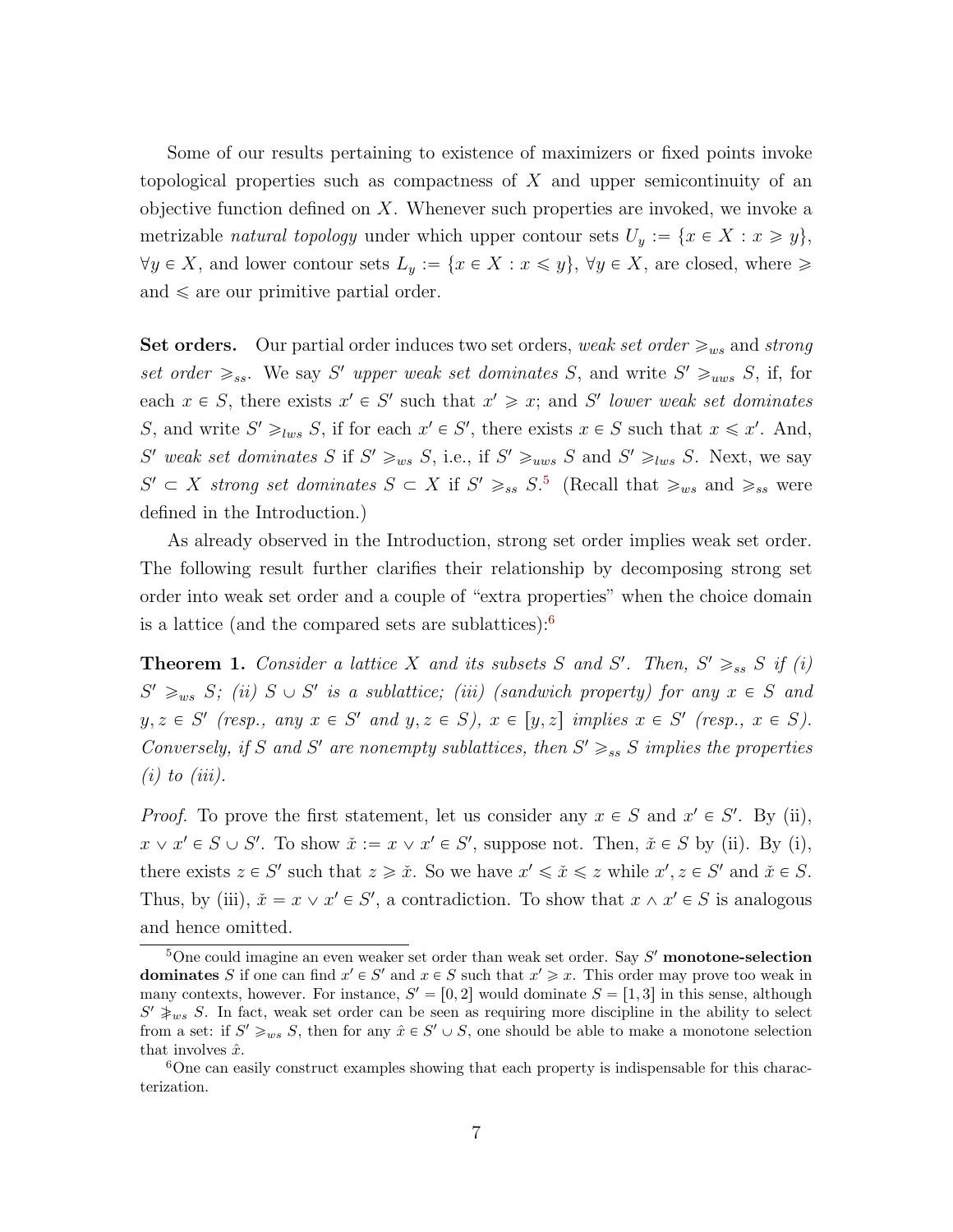Suppose now that  $S' \geq_{ss} S$  where S and S' are nonempty sublattices. Clearly, (i) holds. To see that (ii) holds, consider any  $x, x' \in S \cup S'$ . If either  $x, x' \in S$  or  $x, x' \in S'$ , then clearly  $x \vee x'$  and  $x \wedge x'$  belong to  $S \cup S'$  since S and S' are sublattices. If  $x \in S$  and  $x' \in S'$ , then  $S' \geq_{ss} S$  implies that both  $x \vee x'$  and  $x \wedge x'$  belong to  $S \cup S'$ . To verify (iii), observe that for any  $x \in S$  and  $y, z \in S'$  with  $x \in [y, z]$ , we have  $x = x \vee y$  and thus  $x \in S'$  since  $S' \geq_{ss} S$ . Also, for any  $x \in S'$  and  $y, z \in S$  with  $x \in [y, z]$ , we have  $x = x \wedge z$  and thus  $x \in S$ .  $\square$ 

This characterization reveals exactly what one would "lose" or "miss" by using weak set order instead of strong set order. Those are properties (ii) and (iii). Observe that these properties apply symmetrically to compared sets  $S$  and  $S'$ , thus conveying no information about the sense in which  $S'$  dominates  $S$ . This provides some formal argument that no meaningful loss in substance occurs when one weakens the set order from strong to weak set order.[7](#page-7-0)

**Properties of alternative set orders.** The two set orders  $\geq_{ws}$  and  $\geq_{ss}$  also exhibit different order-theoretic or algebraic properties. First, the strong set order satisfies the antisymmetry and transitivity (unless the empty set is involved in the comparison) while it violates the reflexivity.<sup>[8](#page-7-1)</sup> The weak set order violates the antisymmetry but satisfies the reflexivity and transitivity, thus forming a *preorder*. Next, the weak set order is closed under the union operation while the strong set order is closed under the intersection operation:<sup>[9](#page-7-2)</sup>

<span id="page-7-3"></span>**Lemma 1.** For any subsets  $S' \ge_{ws} S$  and  $T' \ge_{ws} T$ , we have  $(S' \cup T') \ge_{ws} (S \cup T)$ . Also, for any subsets  $S' \geq_{ss} S$  and  $T' \geq_{ss} T$ , we have  $(S' \cap T') \geq_{ss} (S \cap T)$ .

The two set orders can be used to define the monotonicity of correspondence,  $F: X \rightrightarrows Y$ , where both X and Y are partially ordered. We say that F is upper weak set monotonic if  $F(x') \geq_{uws} F(x)$  for any  $x' \geq x$ , lower weak set monotonic if

<span id="page-7-0"></span><sup>&</sup>lt;sup>7</sup>Suppose for instance that X is totally ordered. Then, the difference between two set orders boils down to the sandwich property (iii). The failure of this property prevents us from declaring that a set  $\{1, 3\}$  dominates a set  $\{0, 2\}$  in strong set order, even though we can rank them based on weak set order.

<span id="page-7-1"></span><sup>&</sup>lt;sup>8</sup>With the empty set involved, we have  $S \geq_{ss} \emptyset \geq_{ss} S$  for any nonempty  $S \subset X$ , yet  $S \neq \emptyset$ and  $S \geq s$  (unless S is a lattice), violating the antisymmetry and transitivity.

<span id="page-7-2"></span><sup>9</sup>However, the weak set order is not closed under the intersection operation while the strong set order is not closed under the union operation, as can be easily checked. The proofs of this lemma and [Lemma 2](#page-8-1) are elementary and hence omitted.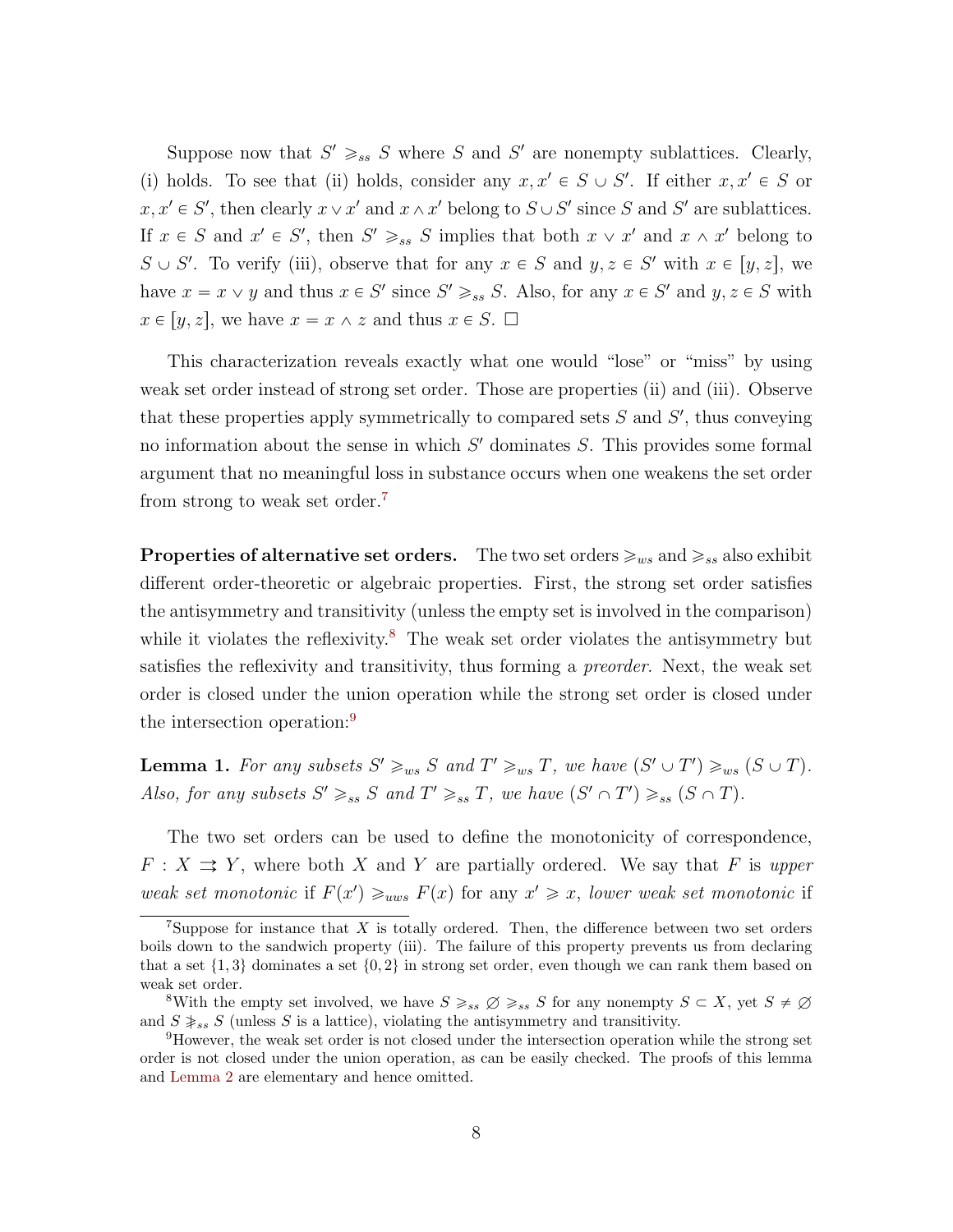$F(x') \geq_{lws} F(x)$  for any  $x' \geq x$ , and weak set monotonic if  $F(x') \geq_{ws} F(x)$  for any  $x' \geq x$ . Finally, we say that F is strong set monotonic if  $F(x') \geq_{ss} F(x)$  for any  $x' \geqslant x$ . We can see that the weak set order is preserved under a weak set monotonic correspondence but the strong set order is not:  $10$ 

<span id="page-8-1"></span>**Lemma 2.** Given a correspondence  $F: X \rightrightarrows Y$  and any subsets  $S' \geq_{ws} S$  of X, **Definite 2.** Given a correspondence  $F : X \to Y$  and any sabsets  $S \geq_{ws} S$  of  $X$ ,<br> $F(S') = \bigcup_{x \in S'} F(x)$  weak set dominates  $F(S) = \bigcup_{x \in S'} F(x)$  if F is weak set monotonic.

This property will later prove useful for drawing payoff implications of comparative statics.

### <span id="page-8-0"></span>3 Individual Choices

In this section, we study wMCS of individual choices. Consider an individual who chooses an action x from some set  $S \subset X$  by maximizing an objective function  $f: X \to \mathbb{R}$ . We are concerned with how her choices

$$
M_S(f) := \arg\max_{x \in S} f(x)
$$

change when her objective function f shifts from one function u to another  $v^{11}$  $v^{11}$  $v^{11}$  In particular, we explore sufficient conditions for her choices to exhibit wMCS—or more precisely,  $M_S(v) \geq_{ws} M_S(u)$ —for every subdomain S within a class  $\mathscr{X} \subset 2^X$ .

The sufficient conditions we look for should ideally be "tight" or "necessary" in some sense, and this desideratum is achieved by the requirement that the conditions be also necessary for wMCS for every subdomain  $S \subset X$  within a class  $\mathscr{X} \subset 2^X$ . How rich we require that class  $\mathscr X$  to be involves a tradeoff. If  $\mathscr X$  is very coarse, then the sufficient conditions become weak, but they could become too dependent on the "details" of the specific subdomain to be of practical value. If  $\mathscr X$  is very rich, the conditions become detail-free and robust but at the expense of being strong. In this

<span id="page-8-2"></span><sup>&</sup>lt;sup>10</sup>Strong set order may not be preserved even by a strongly monotonic correspondence. Consider  $F: X \rightrightarrows Y$ , where  $X := \{(1,1), (2,1), (1,2), (2,2)\}, Y := \{3, 4, 5, 6\}, \text{ and } F(x_1, x_2) = \{2x_1 + x_2\},$ for each  $(x_1, x_2) \in X$ . Since F is single-valued, i.e., a function, and is monotonic, it is trivially strong set monotonic. Take  $S = \{(1, 1), (2, 1)\}\$ and  $T = \{(1, 2), (2, 2)\}\$ . Then,  $S \leq_{ss} T$ . But  $F(S) = \{3, 5\} \xi_{ss} \{4, 6\} = F(T)$  (due to the failure of the sandwich property).

<span id="page-8-3"></span><sup>&</sup>lt;sup>11</sup>Under suitable conditions on f and S, the set  $M<sub>S</sub>(f)$  is nonempty and compact, and admits maximal and minimal points. Refer to [Proposition S1](#page-13-1) in Section D.1 of the Supplementary Appendix.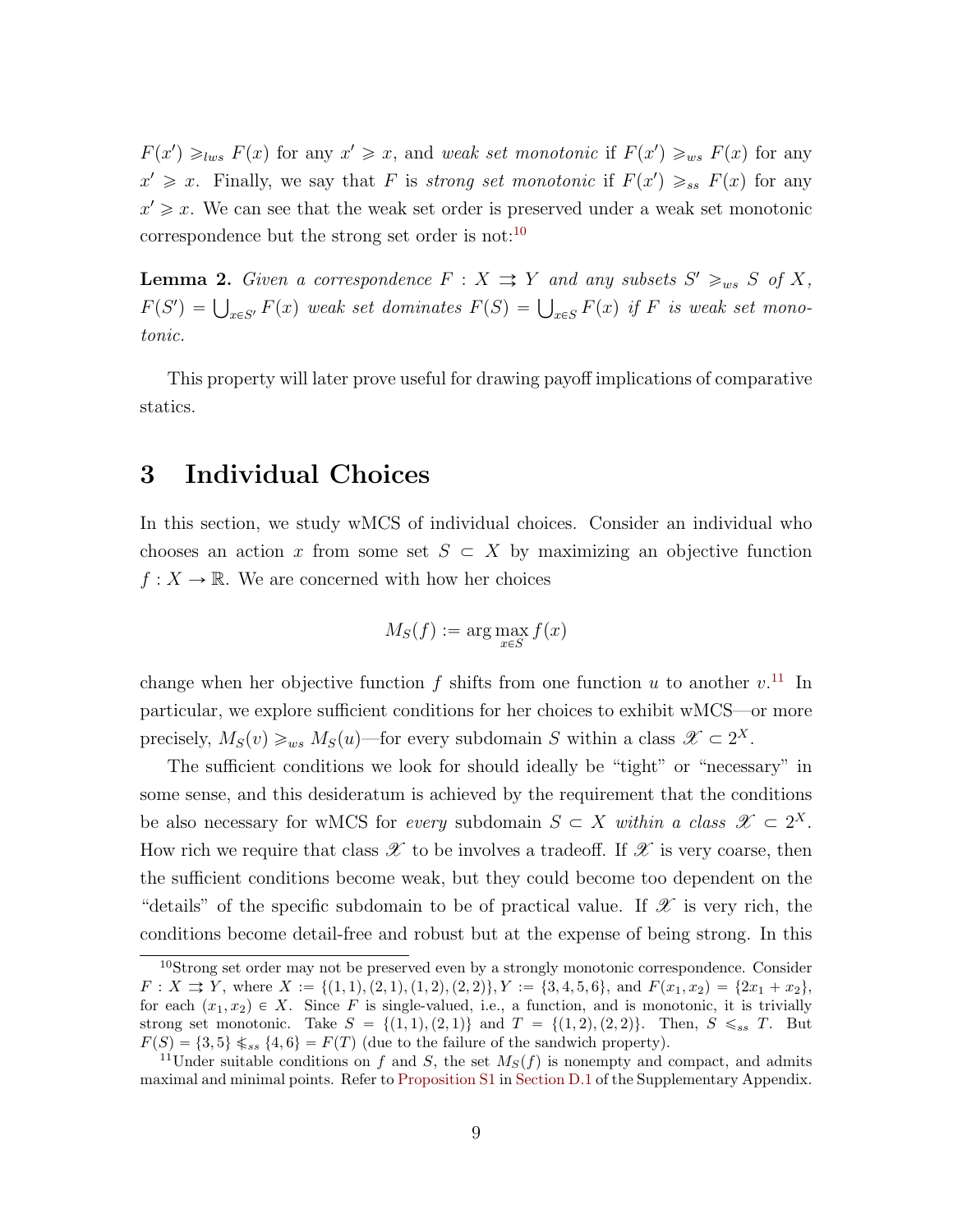<span id="page-9-4"></span>regard, we follow two prominent works by [Milgrom and Shannon](#page-46-0) [\(1994\)](#page-46-0) and [Quah](#page-47-2) [and Strulovici](#page-47-2) [\(2009\)](#page-47-2).

[Milgrom and Shannon](#page-46-0) [\(1994\)](#page-46-0) find conditions that guarantee sMCS on the class  $\mathscr{X}_{sublat}$  of all sublattices of X, whereas [Quah and Strulovici](#page-47-2) [\(2009\)](#page-47-2) find conditions that guarantee sMCS on the class  $\mathscr{X}_{subint}$  of all subintervals of  $X$ <sup>[12](#page-9-0)</sup> Obviously, the class of sublattices of X is richer than that of subintervals of  $X$  (note a subinterval is a sublattice).<sup>[13](#page-9-1)</sup> So, the condition for monotone comparative statics with respect to the former class will be more robust, albeit stronger, than that with respect to the latter class.

### 3.1 Characterization with Respect to Sublattices of  $X$ .

[Milgrom and Shannon](#page-46-0) [\(1994\)](#page-46-0) provide canonical conditions that guarantee sMCS of individual choice on the class  $\mathscr{X}_{sublat}$ . Formally, we say v **MS dominates** u, and write  $v \geq_{MS} u$ , if (i) v single-crossing dominates u: for any  $x'' > x'$ ,  $u(x'') - u(x') \geqslant (\geqslant)$  $0 \Rightarrow v(x'') - v(x') \geqslant (>)$  0; and (ii)  $f = u, v$  is quasi-supermodular: for any  $x', x'' \in X$ ,  $f(x'') - f(x' \wedge x'') \geq (>) 0 \Rightarrow f(x' \vee x'') - f(x') \geq (>) 0$ . Then, their Theorem 4 proves that the maximizers of  $v$  strong set dominate those of  $u$  for every sublattice of  $X$ if  $v \geq_{MS} u^{14}$  $v \geq_{MS} u^{14}$  $v \geq_{MS} u^{14}$  Intuitively, (i) means that if it benefits a decision maker to raise the action under utility function  $u$ , then it does so under  $v$  as well, and (ii) means that raising one component of action by a decision maker increases her incentive to raise another component of her action (in the ordinal sense).

These two conditions together imply that: for any  $x', x'' \in X$ ,

<span id="page-9-3"></span>
$$
u(x'') \geq (>) u(x' \wedge x'') \Rightarrow v(x' \vee x'') \geq (>) v(x'). \tag{1}
$$

It is immediate that sMCS follow from [\(1\)](#page-9-3): for any sublattice S, if  $x'' \in M_S(u)$  and  $x' \in M_S(v)$ , then  $x' \vee x'' \in M_S(v)$  and  $x' \wedge x'' \in M_S(u)$ .

<span id="page-9-0"></span><sup>&</sup>lt;sup>12</sup>Note that [Quah and Strulovici](#page-47-2) [\(2009\)](#page-47-2) considered the case in which  $X$  is totally ordered. There is also a subtle difference between the two studies: [Quah and Strulovici](#page-47-2) [\(2009\)](#page-47-2) obtain their characterization by fixing the constraint set  $S$  in two maximization problems under comparison, while [Milgrom and Shannon](#page-46-0) [\(1994\)](#page-46-0) do so by varying  $S$  (in the strong set order sense) together with the objective function. Our study takes the former approach.

<span id="page-9-2"></span><span id="page-9-1"></span><sup>&</sup>lt;sup>13</sup>If  $x, x' \in [a, b]$ , then  $x \wedge x', x \vee x' \in [a, b]$ .

<sup>&</sup>lt;sup>14</sup>MS dominance does not quite characterize the sMCS for all sublattices. To be precise, Theorem 4 of [Milgrom and Shannon](#page-46-0) [\(1994\)](#page-46-0) shows that MS dominance is also necessary (in addition to being sufficient) for  $M_{S'}(v) \geq_{ss} M_S(u)$  with  $S' \geq_{ss} S$ , where  $u = v$  is allowed for.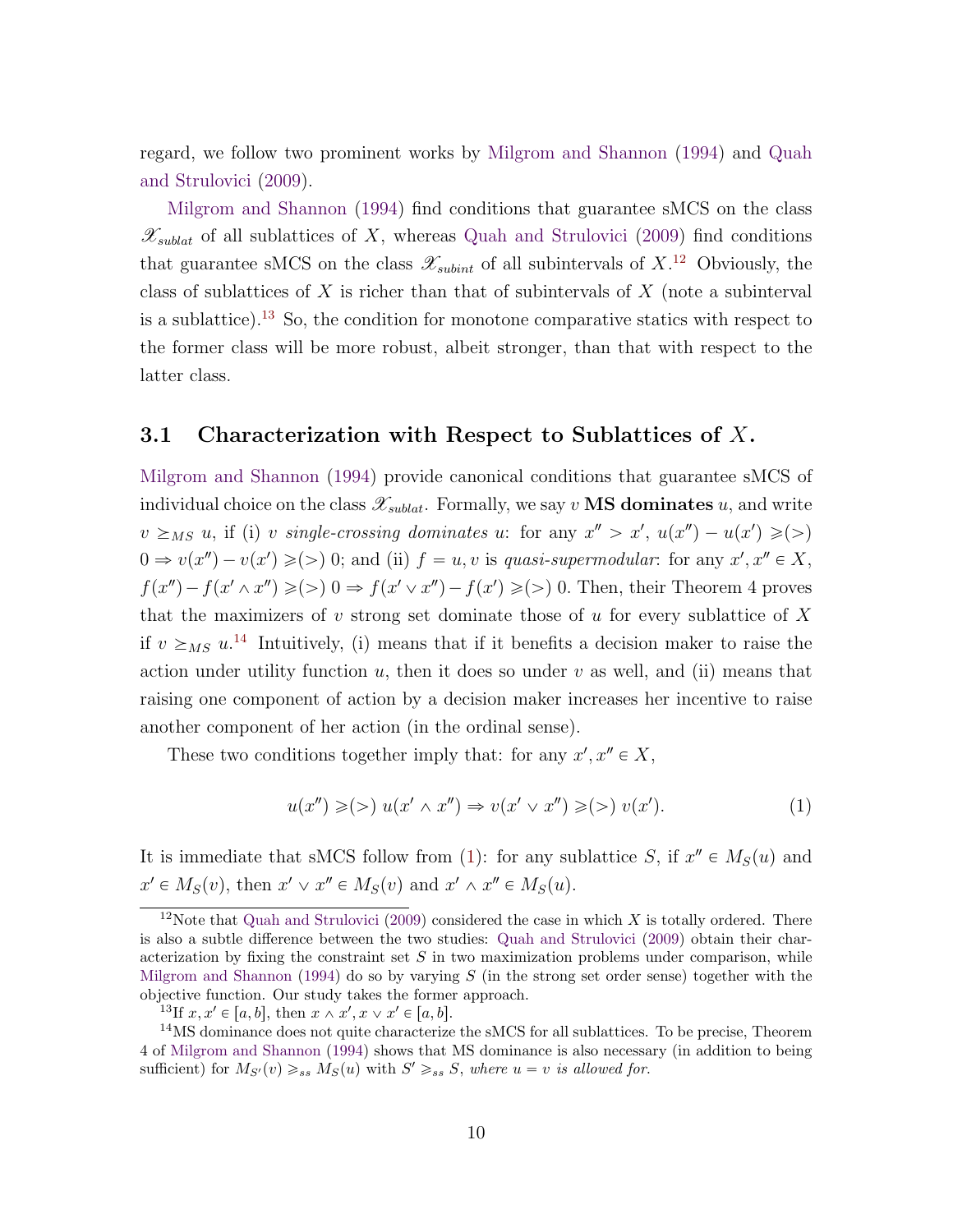We weaken  $(1)$  in the following way. We say v **weakly dominates** u, and write  $v \geq_w u$ , if, for any  $x', x'' \in X$ ,  $x'' \notin x'$ ,

$$
u(x'') \ge (>) \max\{u(x' \wedge x''), u(x')\} \Rightarrow \max\{v(x''), v(x' \vee x'')\} \ge (>) v(x'). \tag{2}
$$

This condition is weaker than MS dominance since the hypothesis of [\(2\)](#page-10-0) is stronger and its conclusion is weaker than the corresponding parts of [\(1\)](#page-9-3). Therefore, [\(1\)](#page-9-3), and hence  $v \geq_{MS} u$ , implies that  $v \geq_w u$ . Note also that weak dominance need not yield sMCS of individual choices. Suppose  $x'' \in M_S(u)$  and  $x' \in M_S(v)$  for a sublattice S, so the hypothesis of [\(2\)](#page-10-0) holds. Yet, (2) does not guarantee that  $x' \vee x'' \in M_S(v)$ . For wMCS of individual choices on sublattices, however, weak dominance turns out to be just the right condition:

<span id="page-10-1"></span>**Theorem 2.** Suppose that X is a lattice. Function v weakly dominates u if and only if, for every  $S \in \mathscr{X}_{sublat}$ ,

<span id="page-10-0"></span>
$$
M_S(u) \leqslant_{ws} M_S(v) \tag{3}
$$

whenever both sets are nonempty.

*Proof.* The "only if" direction. Fix any sublattice  $S \subset X$  and suppose both  $M_S(u)$  and  $M_S(v)$  are nonempty. If  $x'' \leq x'$  for all  $x'' \in M_S(u)$  and  $x' \in M_S(v)$ , then trivially  $M_S(u) \leq_{ws} M_S(v)$ . Hence, assume  $z'' \leq z'$  for some  $z'' \in M_S(u)$ and  $z' \in M_S(v)$ . Clearly,  $u(z'') \ge \max\{u(z' \wedge z''), u(z')\}$ . Since  $v \ge_w u$ , we then have  $\max\{v(z''), v(z' \vee z'')\} \geq v(z')$ . Then, the fact that  $z' \in M_S(v)$  means that either  $z'' \in M_S(v)$  or  $z' \vee z'' \in M_S(v)$ . Hence,  $M_S(v)$  upper weak set dominates  $M<sub>S</sub>(u)$ . For the lower weak set monotonicity, we invoke the contrapositive of [\(2\)](#page-10-0) involving strict inequalities. Since  $v(z') \ge \max\{v(z''), v(z' \vee z'')\}$ , we must have  $\max\{u(z' \wedge z''), u(z')\} \geq u(z''),$  proving that  $M_S(v)$  lower weak set dominates  $M_S(u)$ .

The "if" direction. Consider  $S = \{x', x'', x' \wedge x'', x' \vee x''\}$ , where  $x'' \notin x'$ . Both  $M_S(u)$  and  $M_S(v)$  are nonempty because S is a finite set. Suppose first  $u(x'') \geq$  $\max\{u(x' \wedge x''), u(x')\}.$  Then,  $\{x'', x' \vee x''\} \cap M_S(u) \neq \emptyset$ . We must then have  $\max\{v(x'') , v(x' \vee x'')\} \geq v(x')$ , or else  $M_S(v)$  does not upper weak set dominate  $M<sub>S</sub>(u)$ . To prove the strict inequality part of [\(2\)](#page-10-0), we consider its contrapositive. To this end, suppose  $\max\{v(x''), v(x' \vee x'')\} \leq v(x')$ . Then,  $\{x', x' \wedge x''\} \cap M_S(v) \neq \emptyset$ . We must then have  $\max\{u(x' \wedge x''), u(x')\} \geq u(x'')$ , or else  $M_S(v)$  does not lower weak set dominate  $M_S(u)$ . This implies that  $u(x'') > \max\{u(x' \wedge x''), u(x')\} \Rightarrow$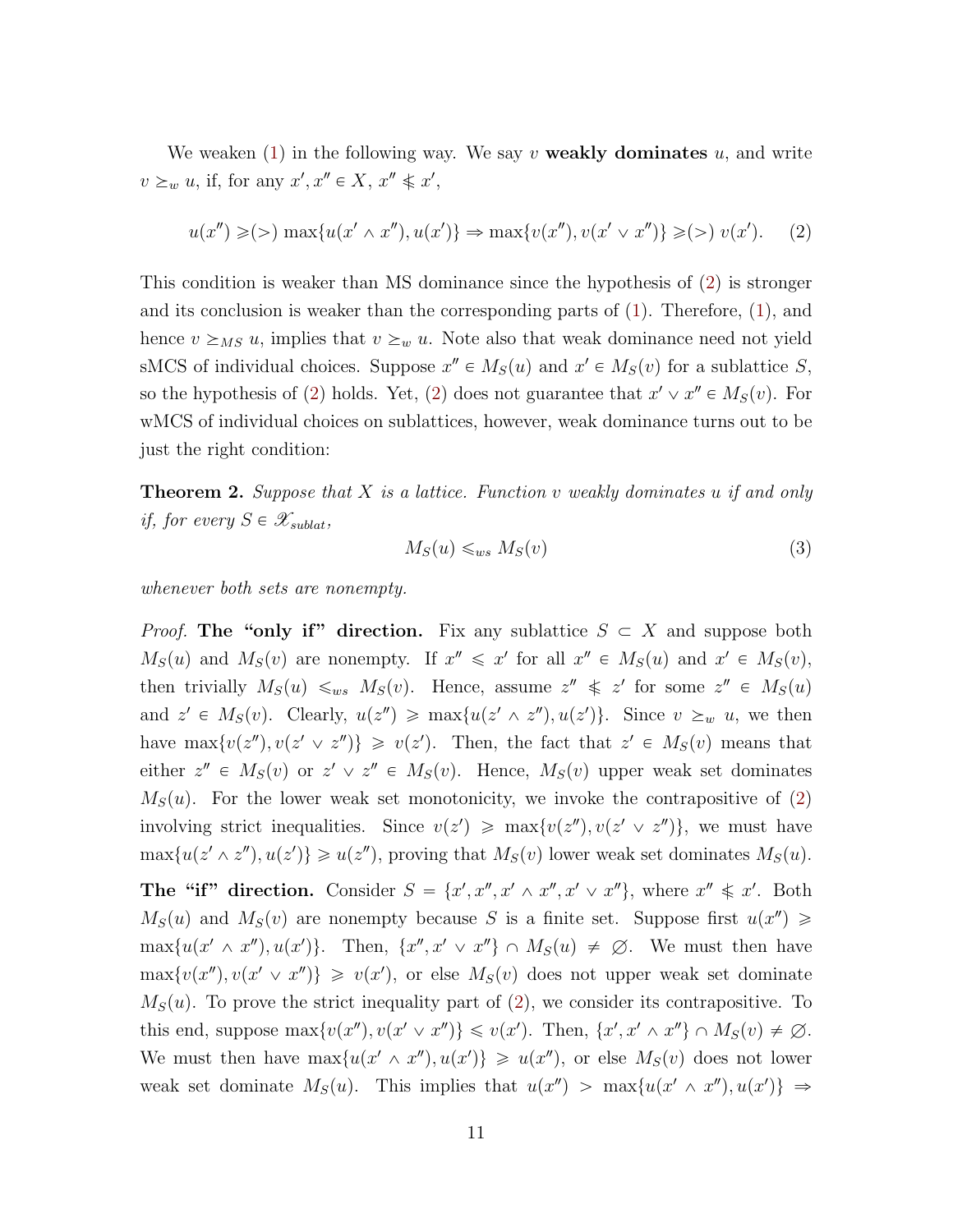$\max\{v(x''), v(x' \vee x'')\} > v(x')$ .  $\Box$ 

### 3.2 Characterization with Respect to Subintervals of X.

The domain of subintervals is coarser than that of sublattices. Hence, the condition characterizing wMCS in the former domain must be weaker than weak dominance. To describe that condition, for any  $x', x'' \in X$ , we let

$$
J(x',x'') := \{ x \in X : x' \wedge x'' \leqslant x \leqslant x' \vee x'' \}
$$

denote the smallest subinterval of X containing them. Further, we assume that  $M_S(f)$ is nonempty for every subinterval S of X, for  $f = u, v$ <sup>[15](#page-11-0)</sup>

We say v weakly interval dominates u, and write  $v \geq_{wI} u$ , if, for any  $x', x'' \in X$ such that  $x'' \nless x'$ ,  $u(x'') \geq u(x)$ , and  $v(x') \geq v(x)$ ,  $\forall x \in J(x', x'')$ ,

$$
u(x'') \geqslant (>) \max_{x \in J(x' \wedge x'', x')} u(x) \Rightarrow \max_{x \in J(x'', x' \vee x'')} v(x) \geqslant (>) v(x'). \tag{4}
$$

Note that weak interval dominance is implied by weak dominance: the hypothesis of [\(4\)](#page-11-1) is stronger and its conclusion is weaker than the corresponding parts of [\(2\)](#page-10-0). The following result shows that weak interval dominance characterizes wMCS of individual choices on every subinterval.

<span id="page-11-2"></span>**Theorem 3.** Suppose that  $X$  is a lattice. Function  $v$  weakly interval dominates  $u$  if and only if, for every  $S \in \mathscr{X}_{\text{subint}}$ ,

<span id="page-11-1"></span>
$$
M_S(u) \leq_{ws} M_S(v). \tag{5}
$$

*Proof.* The "only if" direction. If  $x'' \le x'$  for all  $x'' \in M_S(u)$  and  $x' \in M_S(v)$ , then trivially  $M_S(u) \leq_{ws} M_S(v)$ . Hence, assume  $z'' \leq z'$  for some  $z'' \in M_S(u)$  and  $z' \in M_S(v)$ . Then, since  $v \geq_{wI} u$  and  $u(z'') \geq \max_{x \in J(z' \wedge z'', z')} u(x)$ , there exists  $z'''' \in J(z'', z' \vee z'')$  such that  $v(z''') \geq v(z')$ . That S is an interval and  $z', z'' \in S$ implies  $J(z', z'') \subset S$ , which in turn implies  $z''' \in J(z'', z' \vee z'') \subset J(z', z'') \subset S$ . We must thus have  $z''' \in M_S(v)$ , since  $v(z''') \geq v(z')$  and  $z' \in M_S(v)$ . Hence,  $M_S(v)$  upper weak set dominates  $M_S(u)$ .

<span id="page-11-0"></span><sup>&</sup>lt;sup>15</sup>This is guaranteed if X is compact and  $f = u, v$  is upper semicontinuous, for instance.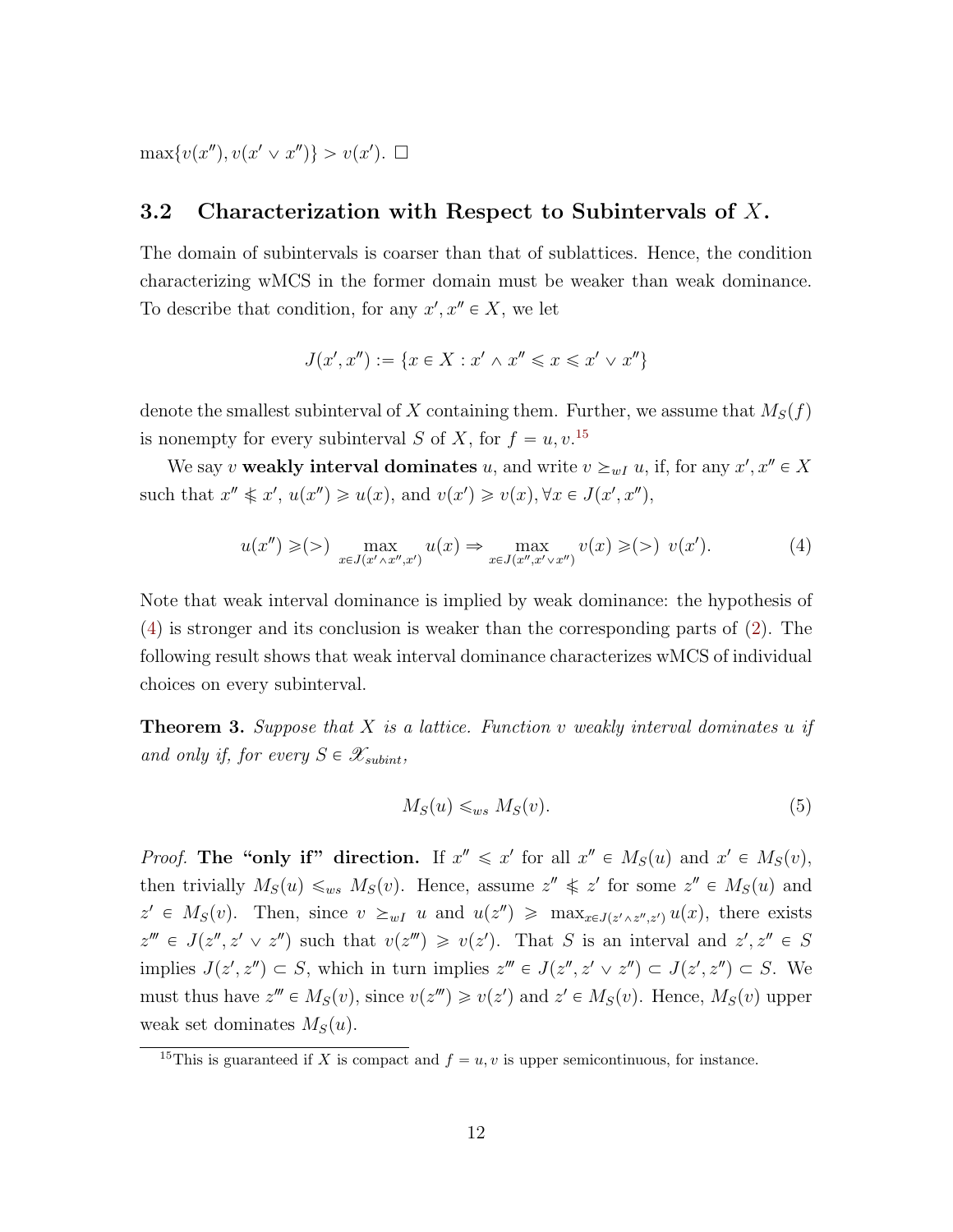<span id="page-12-3"></span>For the lower weak set dominance, we consider the contrapositive relation involving strict inequalities. Specifically, choose any  $z'' \in M_S(u)$  and  $z' \in M_S(v)$ , and suppose that  $z'' \nless z'$ . Then, since  $v \geq_{wI} u$  and  $v(z') \geq \max_{x \in J(z'',z' \vee z'')} v(x)$ , there exists  $z^{\prime\prime\prime} \in J(z^{\prime} \wedge z^{\prime\prime}, z^{\prime})$  such that  $u(z^{\prime\prime\prime}) \geq u(z^{\prime\prime})$ . For the same reason as above, we have  $z''' \in J(z' \wedge z'', z') \subset J(z', z'') \subset S$ . We must then have  $z''' \in M_S(u)$ , since  $u(z''') \geq u(z'')$  and  $z'' \in M_S(u)$ , proving that  $M_S(v)$  lower weak set dominates  $M_S(u)$ .

The "if" direction. Fix any  $x'', x'$  with  $x'' \leq x'$  such that  $u(x'') \geq u(x)$  and  $v(x') \geq v(x), \forall x \in J(x', x'')$ . Obviously,  $u(x'') \geq \max_{x \in J(x' \wedge x'', x')} u(x)$ . Suppose to the contrary that  $v(x''') < v(x')$ ,  $\forall x''' \in J(x'', x' \lor x'')$ . Then,  $M_{J(x',x'')}(v)$  fails to upper weak set dominate  $M_{J(x',x'')}(u)$ , a contradiction. Next we prove the strict inequality part of the condition, by considering its contrapositive. Note that  $v(x') \geq$  $\max_{x \in J(x'',x' \vee x'')} v(x)$ . Suppose to the contrary that  $u(x''') < u(x'')$ ,  $\forall x''' \in J(x' \wedge x'', x')$ . Then,  $M_{J(x',x'')}(v)$  fails to lower weak set dominate  $M_{J(x',x'')}(u)$ , a contradiction.  $\Box$ 

[Theorem 3](#page-11-2) parallels the characterization result in [Quah and Strulovici](#page-47-2) [\(2009\)](#page-47-2) for a totally ordered  $X$ . For such  $X$ , their *interval dominance order* characterizes sMCS for all subintervals of  $X<sup>16</sup>$  $X<sup>16</sup>$  $X<sup>16</sup>$  In fact, one can extend their interval dominance order to a general lattice X. For such X, we say v **interval dominates** u, and write  $v \geq I$  u, if, for any  $x', x'' \in X$ ,  $x'' \notin x'$ , such that  $u(x'') \geq u(x)$  and  $v(x') \geq v(x)$ ,  $\forall x \in J(x', x'')$ ,

<span id="page-12-1"></span>
$$
u(x'') \geq (>) u(x' \wedge x'') \Rightarrow v(x' \vee x'') \geq (>) v(x'). \tag{6}
$$

This condition reduces to Quah and Strulovici's interval dominance order when X is totally ordered. For the general lattice  $X$ , [Theorem S1](#page-6-2) in Section D.2 of the Supplementary Appendix proves that [\(6\)](#page-12-1) characterizes sMCS for every subinterval of X in strong set order.<sup>[17](#page-12-2)</sup> This condition implies weak interval dominance, and hence yields wMCS.

#### Corollary 1. If  $v \geq_I u$ , then  $v \geq_{wI} u$ .

Proof. The statement follows from the definitions of weak interval dominance and interval dominance.

<span id="page-12-0"></span><sup>&</sup>lt;sup>16</sup>Their online appendix considers a general lattice X and provides a set of conditions that are sufficient (but not necessary) for sMCS for all subintervals of  $X$ .

<span id="page-12-2"></span><sup>&</sup>lt;sup>17</sup>This characterization means that the current (generalized) interval dominance order is weaker than the sufficient condition provided in Theorem 1 of [Quah and Strulovici](#page-47-7) [\(2007\)](#page-47-7): their total-order version of interval dominance and their *I-quasisupermodularity*. See Section D.2 of the Supplementary Appendix.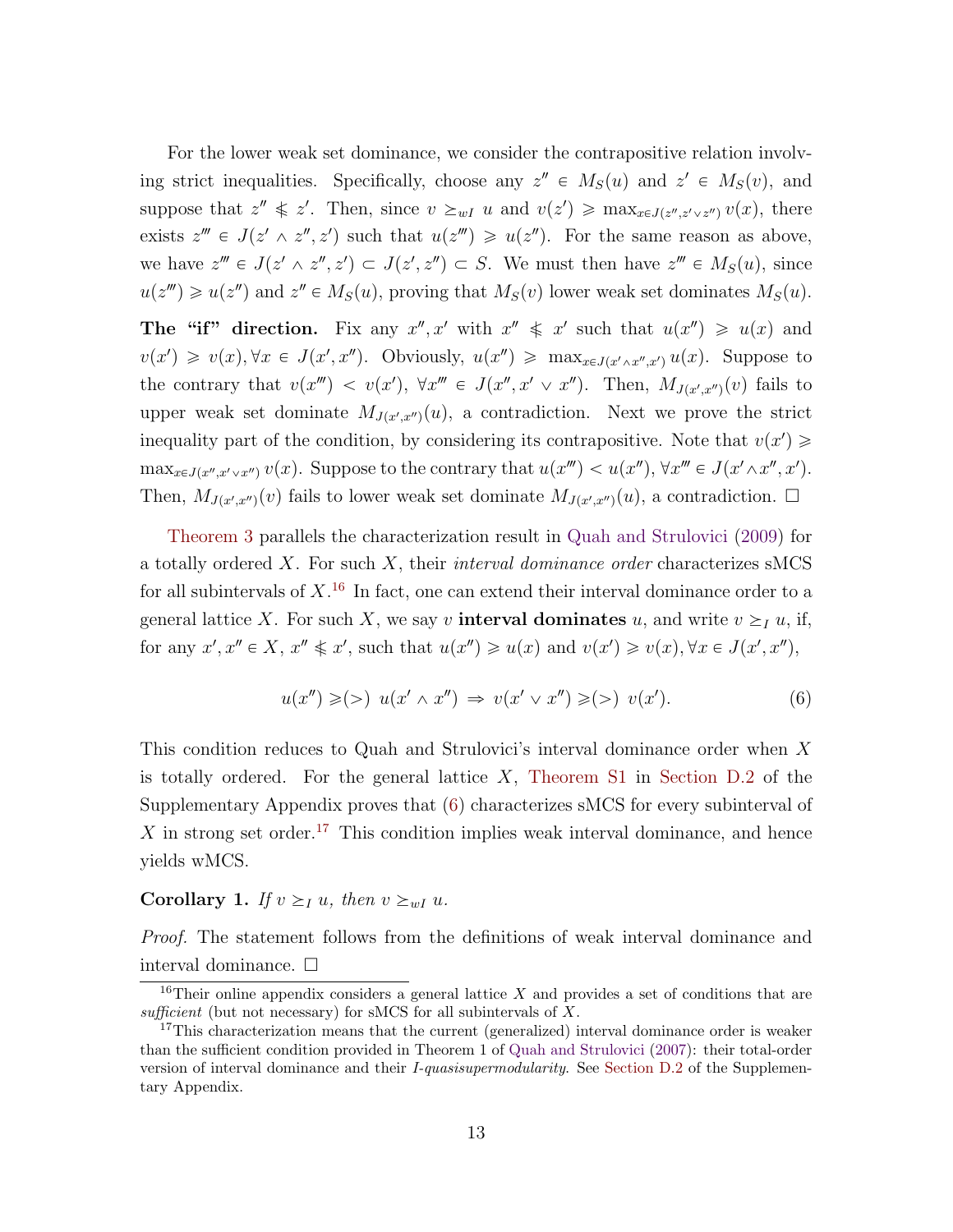<span id="page-13-4"></span>We note that both weak dominance and MS-dominance reduce to single-crossing dominance when  $X$  is a totally ordered set, as can be seen by inspection of both conditions. Similarly, weak interval dominance and interval dominance coincide when X is totally ordered. We emphasize that these equivalences do not hold beyond the case of totally ordered X.

### <span id="page-13-0"></span>4 Pareto-Optimal Choices

Consider a set of possible choices  $X$  and a finite set  $I$  of individuals with utility functions  $u = (u_i)_{i \in I}$ , where  $u_i : X \to \mathbb{R}$  is a utility function for individual i. We say  $y \in X$  Pareto dominates  $x \in X$  given u if  $u_i(y) \geq u_i(x)$  for all  $i \in I$  and  $u_i(y) > u_i(x)$ for at least one  $j \in I$ . The set of *Pareto optimal choices* (or POC in short) given u is the set  $\mathcal{P}(u) := \{x \in X : \text{no } y \in X \text{ Pareto dominates } x \text{ given } u\}.$  Pareto optimal choices can also be interpreted as resulting from a choice behavior of an individual with *incomplete* preference [\(Eliaz and Ok](#page-44-1) [\(2006\)](#page-44-1) for instance) who balances multiple, possibly conflicting, complete preferences, each represented by a well-defined utility function. The existence of a Pareto optimal choice follows from standard assumptions.

<span id="page-13-1"></span>**Proposition 1.** Assume X is compact and  $u_i$  is upper semicontinuous for every  $i \in I$ . Then, the set  $\mathcal{P}(u)$  is nonempty.<sup>[18](#page-13-2)</sup>

Our goal in this section is to establish wMCS of Pareto optimal choices  $\mathcal{P}(u)$  with respect to a change in utility functions  $u$ . More specifically, we study the conditions on **u** and **v** that yield  $\mathcal{P}(v) \geq_{ws} \mathcal{P}(u)$ . A natural conjecture is the condition that causes each individual agent i to prefer a higher action under  $v_i$  than under  $u_i$ . Will it be enough, for instance, if  $v_i$  MS-dominates  $u_i$  for each  $i \in I$ ? It turns out such conditions are not enough for the wMCS of POC even when  $X$  is totally ordered:

<span id="page-13-3"></span>**Example 1.** Let  $X = (0, 1)$  with the Euclidean topology as well as the standard order and

$$
u_1(x) =
$$
\n
$$
\begin{cases}\n2 - x & \text{if } x < 1/2 \\
3 - x & \text{if } x \ge 1/2,\n\end{cases}
$$
\nand  $u_2(x) = 1 - x$  for all x,

<span id="page-13-2"></span><sup>&</sup>lt;sup>18</sup>The set of Pareto optimal choices may be empty if X is not compact. For example, let  $X =$  $[0, 1), I = \{1\}$ , and  $u_1(x) = x$ . Then there exists no Pareto optimal choice because for any  $x \in X$ , there exists  $x' \in X$  with  $x' > x$  and hence  $u_1(x') > u_1(x)$ .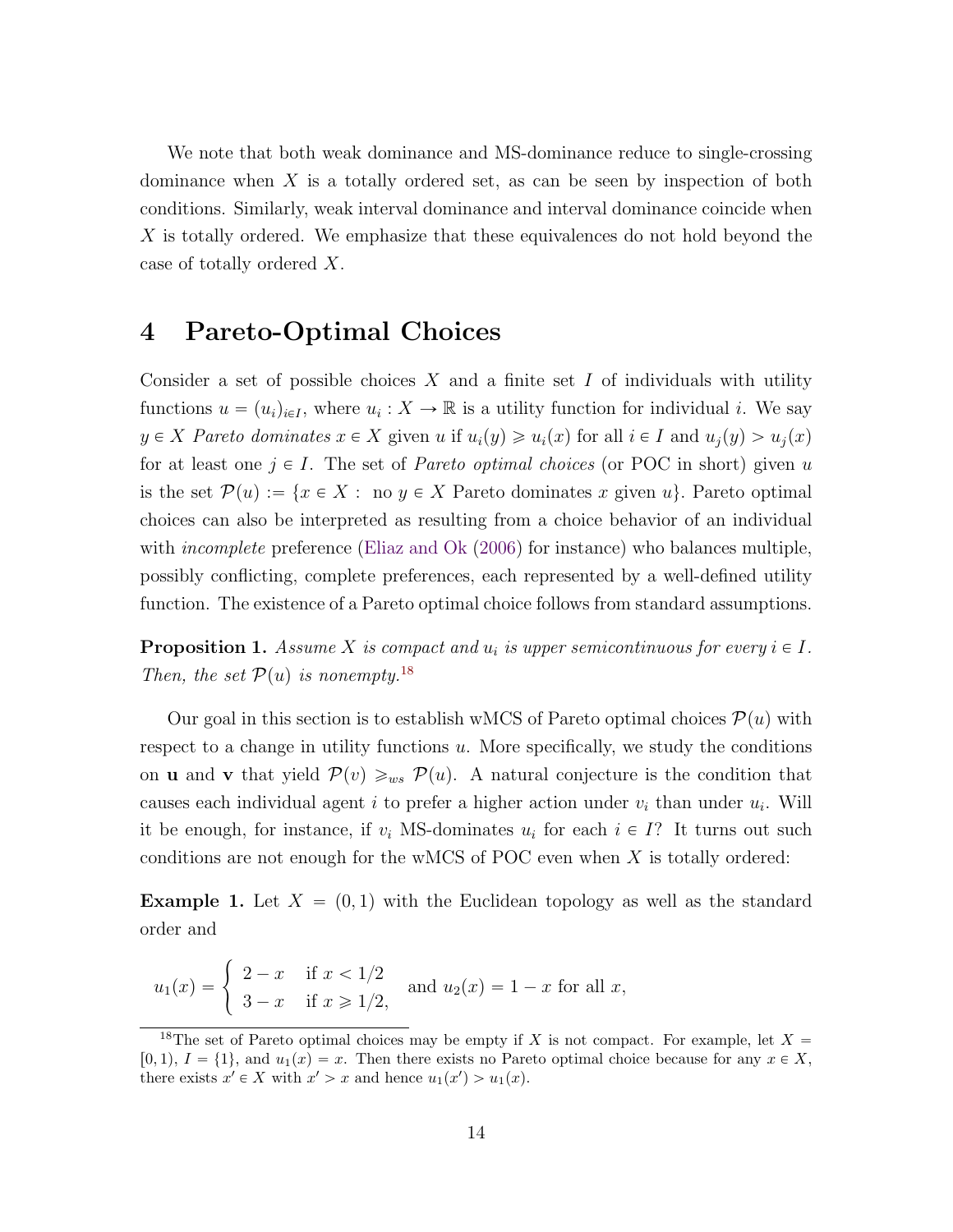$$
v_1(x) = \begin{cases} x & \text{if } x < 1/4 \\ \frac{1}{2} - x & \text{if } x \in [1/4, 1/2) \\ \frac{1}{2} + x & \text{if } x \ge 1/2 \end{cases} \text{ and } v_2(x) = \begin{cases} x & \text{if } x < 1/4 \\ \frac{1}{2} - x & \text{if } x \in [1/4, 1/2) \\ \frac{1}{4}(x - \frac{1}{2}) & \text{if } x \ge 1/2 \end{cases}
$$

See [Figure 2.](#page-14-0) Observe that the MS conditions are satisfied as  $v_i$  single-crossing dominates  $u_i$  for  $i = 1, 2$  and X is a lattice. However,  $\mathcal{P}(u) = \{\frac{1}{2}\}\$  while  $\mathcal{P}(v) = \{\frac{1}{4}\}\$ , so  $P(v)$  fails to weak set dominate  $P(u)$ .



<span id="page-14-0"></span>Figure 2: wMCS of POC fails under the MS conditions.

What causes the failure of wMCS in this example is the non-compactness of  $X$ . Of course, non-compactness of  $X$  may cause nonexistence of POC in light of [Propo](#page-13-1)[sition 1.](#page-13-1) However, the failure of wMCS in this example is not due to nonexistence.<sup>[19](#page-14-1)</sup> Suppose we modified the example to assume  $X = \{0, 1\}$ , so as to restore compactness, and assume that the utility functions are continuous at the end points  $x = 0$  and 1. Then, we regain wMCS, as  $\mathcal{P}(v) = \{\frac{1}{4}, 1\} \geq w \mathcal{P}(u) = \{0, \frac{1}{2}\}$  $\frac{1}{2}$ .<sup>[20](#page-14-2)</sup>  $\Box$ 

Indeed, if  $X$  is totally ordered, then its compactness is all we need for MCS conditions for individual choices to yield wMCS of Pareto optimal choices. [Theorem 4](#page-15-0) below establishes this result. The theorem uses the following lemma, which holds for any compact set  $X$ , not just for totally ordered  $X$ .<sup>[21](#page-14-3)</sup>

<span id="page-14-4"></span><span id="page-14-1"></span><sup>&</sup>lt;sup>19</sup>Strictly speaking, one may regard nonexistence as an instance of the MCS being vacuous, rather than an instance of its failure.

<span id="page-14-2"></span> $^{20}$ Since the "sandwich" property does not hold, the MCS does not hold in the strong set order sense [\(Theorem 1\)](#page-6-2).

<span id="page-14-3"></span><sup>&</sup>lt;sup>21</sup>An astute reader will recognize that the failure of wMCS in [Example 1](#page-13-3) rests on the failure of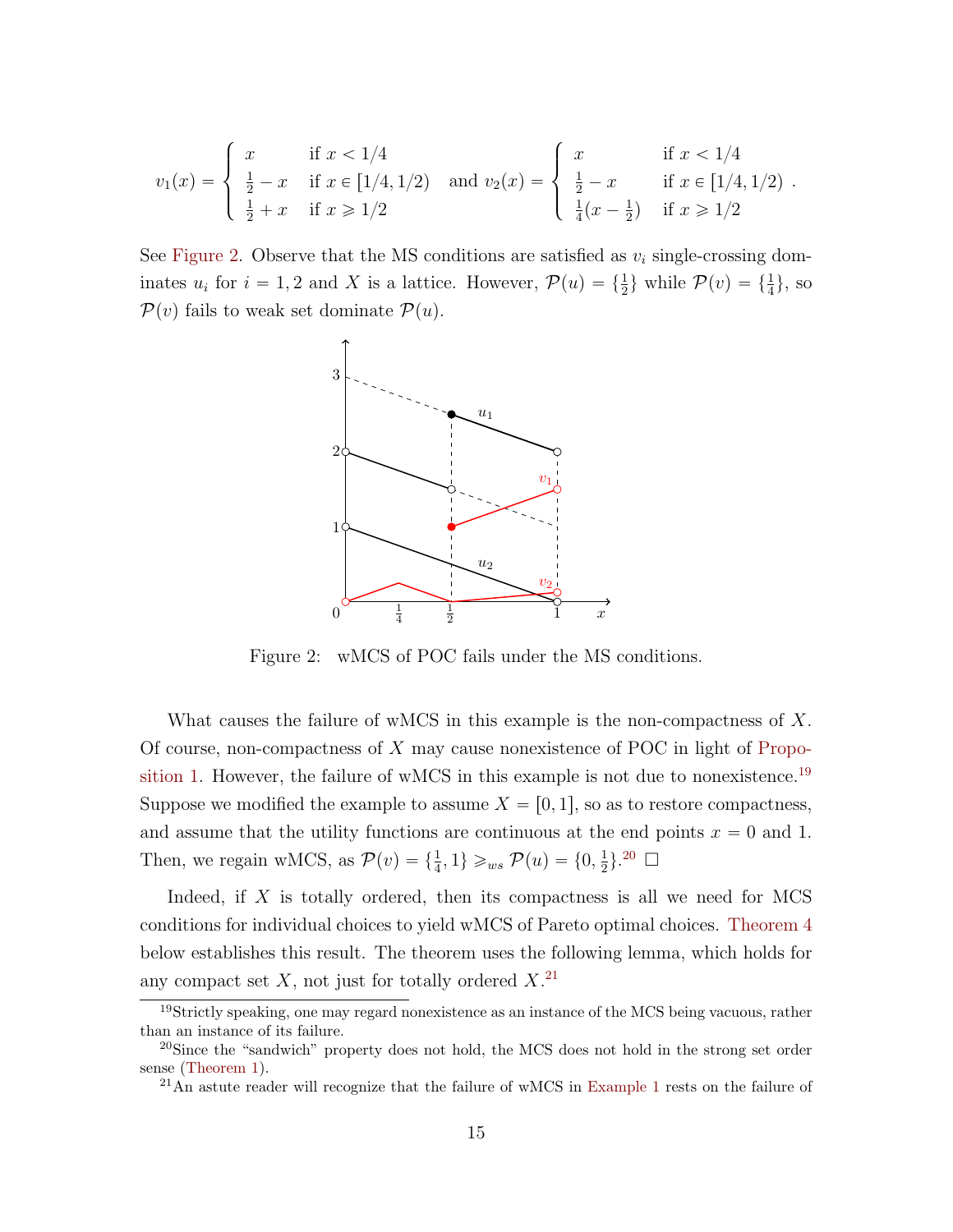<span id="page-15-3"></span>**Lemma 3.** Suppose X is compact and  $u_i$  is upper semicontinuous for every  $i \in I$ . If  $x \notin \mathcal{P}(u)$ , then x is Pareto dominated by some  $x' \in P(u)$ .

With this lemma at hand, we are ready to establish wMCS of POC for totally ordered X and its payoff implication. We say  $v = (v_i)_{i \in I}$  single-crossing dominates  $u = (u_i)_{i \in I}$  if  $v_i$  single-crossing dominates  $u_i$  for each  $i \in I$ .

<span id="page-15-0"></span>**Theorem 4.** Suppose that  $X$  is compact and totally ordered. If v single-crossing dominates u, then  $\mathcal{P}(v) \geq_{ws} \mathcal{P}(u)$ .<sup>[22](#page-15-1)</sup>

*Proof.* To show  $\mathcal{P}(v) \geq_{uws} \mathcal{P}(u)$ , we let  $x \in \mathcal{P}(u)$  and will show there exists  $x' \geq x$ such that  $x' \in \mathcal{P}(v)$ . If  $x \in \mathcal{P}(v)$ , then the desired conclusion trivially holds. If  $x \notin \mathcal{P}(v)$ , by [Lemma 3](#page-14-4) there exists  $x' \in \mathcal{P}(v)$  that Pareto dominates x under v, so  $v_i(x') - v_i(x) \geq 0$  for every  $i \in I$  and  $v_j(x') - v_j(x) > 0$  for some  $j \in I$ . If  $x' < x$ , then because v single-crossing dominates u, it follows that  $u_i(x') - u_i(x) \geq 0$  for every  $i \in I$  and  $u_j(x') - u_j(x) > 0$  (by the contrapositive of the single crossing property), contradicting  $x \in \mathcal{P}(u)$ . Since X is totally ordered, this implies  $x' \geq x$ , as desired. A symmetric argument shows  $\mathcal{P}(v) \geq_{lws} \mathcal{P}(u)$ , completing the proof.  $\Box$ 

The total orderedness of X plays a key role in [Theorem 4,](#page-15-0) and the result does not readily extend to a general domain  $X$ . Indeed, wMCS of POCs for the general domain X requires a very different approach with stronger assumptions. The approach utilizes a novel characterization of POC via sequential utilitarian welfare maximization by [Che, Kim, Kojima, and Ryan](#page-44-2) [\(2020\)](#page-44-2). For this characterization and the subsequent theorem [\(Theorem 5\)](#page-16-0), we assume X to be a topological vector space so that vector operations on X are well-defined. The following lemma is an immediate corollary of [Che, Kim, Kojima, and Ryan](#page-44-2) [\(2020\)](#page-44-2).

<span id="page-15-2"></span>**Lemma 4.** Suppose  $X$  is compact and convex, and  $u_i$  is upper semicontinuous and concave for each  $i \in I$ . Then,  $x \in \mathcal{P}(u)$  if and only if there exists a finite sequence  $(\phi^t)_{t=1}^T$  of nonzero weights  $\phi^t \in \mathbb{R}_+^{|I|}, \forall t = 1, ..., T$ , with  $T \leq |I|$  such that for each  $i \in I$ , there exists  $t \in \{1, ..., T\}$  for which  $\phi_i^t > 0$  and

$$
x \in X^T
$$
, where  $X^0 := X$  and  $X^t := \underset{x' \in X^{t-1}}{\arg \max} \sum_{i \in I} \phi_i^t u_i(x')$  for all  $t = 1, ..., T$ .

this property, namely the possibility of an alternative being Pareto dominated without being Pareto dominated by any Pareto optimal choice.

<span id="page-15-1"></span><sup>&</sup>lt;sup>22</sup>Recall that single-crossing dominance is equivalent to weak dominance when X is totally ordered. Therefore, in the present environment,  $\mathcal{P}(v) \geq_{ws} \mathcal{P}(u)$  if  $v_i$  weakly dominates  $u_i$  for every  $i \in I$ .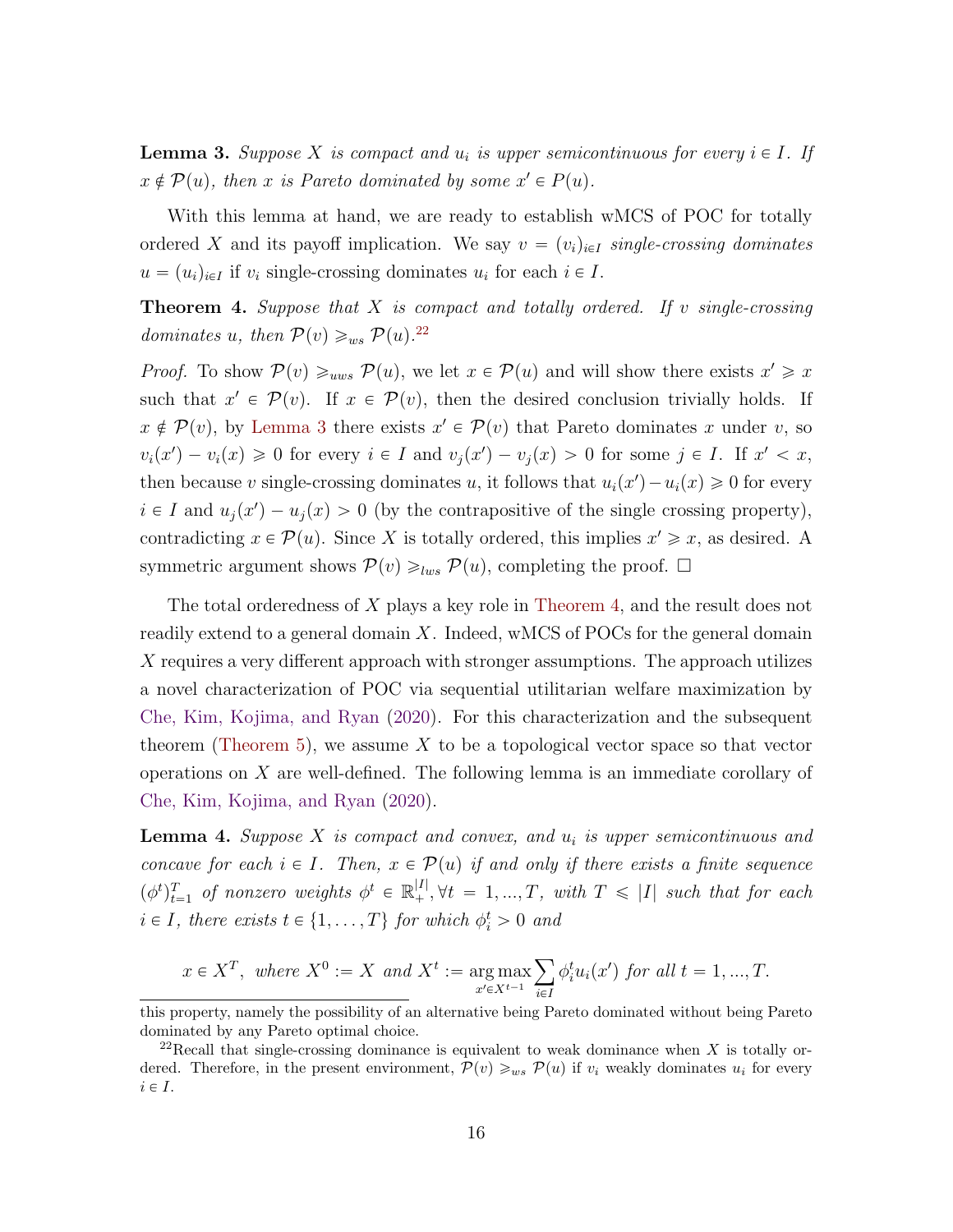<span id="page-16-3"></span>This characterization views Pareto optimal choices as resulting from a sequence of weighted utilitarian welfare maximizations.[23](#page-16-1) This is useful for our purpose since we can apply the standard machinery of monotone comparative statics to the maximizers of weighted utilitarian welfare functions. Of course, in light of the above characterization, we must apply the method sequentially and inductively, as will be seen below.

We are now ready to establish a wMCS result for POC. To this end, we introduce several conditions. We say that v increasing-differences dominates u if, for each  $i \in I$ and  $x' > x$ ,  $v_i(x') - v_i(x) \ge u_i(x') - u_i(x)$  and that u is supermodular if  $u_i$  is supermodular for each  $i \in I$ : for each  $x, x' \in X$ ,  $u_i(x \vee x') - u_i(x) \geq u_i(x') - u_i(x \wedge x')$ .<sup>[24](#page-16-2)</sup> Just like single-crossing dominance and quasi-supermodularity, increasing-difference dominance and supermodularity guarantee that individual choices exhibit sMCS [\(Topkis,](#page-47-0) [1979\)](#page-47-0). We use them to establish wMCS of POC.

<span id="page-16-0"></span>**Theorem 5.** Suppose  $X$  is a compact, convex lattice, and both  $u$  and  $v$  are upper semicontinuous, concave and supermodular. If v increasing-differences dominates u, then  $\mathcal{P}(v) \geq_{ws} \mathcal{P}(u)$ .

*Proof.* Let  $\Upsilon$  be the set of all finite sequences of nonzero weights satisfying the require-ments of [Lemma 4.](#page-15-2) Now fix any sequence of weights  $(\phi^t) \in \Upsilon$ . Let  $\mathcal{P}_{(\phi^t)}(u) := X^T(u)$ , where  $X^0(u) := X$  and

$$
X^{t}(u) := \underset{x' \in X^{t-1}(u)}{\arg \max} \sum_{i \in I} \phi_{i}^{t} u_{i}(x') \text{ for all } t = 1, ..., T,
$$

and define  $\mathcal{P}_{(\phi^t)}(v) := X^T(v)$ , analogously. We claim  $\mathcal{P}_{(\phi^t)}(u) \leq_{ss} \mathcal{P}_{(\phi^t)}(v)$ . The proof is inductive. Note first  $X^0(u) = X \leq_{ss} X = X^0(v)$ , since X is a lattice. For induction, assume  $X^{t-1}(u) \leq s$   $X^{t-1}(v)$ . Since u and v are supermodular and For induction, assume  $X = (u) \leq_{ss} X = (v)$ . Since *u* and *v* are supermodular and *v* increasing-differences dominates  $u, \sum_{i \in I} \phi_i^t u_i(\cdot)$  and  $\sum_{i \in I} \phi_i^t v_i(\cdot)$  are supermodular, and the latter increasing-differences dominates the former. Then, since the constraint sets satisfy  $X^{t-1}(u) \leq s s X^{t-1}(v)$  by the inductive hypothesis, we can apply Theorem 4 of [Milgrom and Shannon](#page-46-0) [\(1994\)](#page-46-0) to obtain  $X^t(u) \leq_{ss} X^t(v)$ . Completing the induction, we conclude  $\mathcal{P}_{(\phi^t)}(u) \leq_{ss} \mathcal{P}_{(\phi^t)}(v)$ .

<span id="page-16-1"></span> $^{23}$ A simple weighted utilitarian welfare maximization does not characterize Pareto optimality; namely, not all maximizers of non-negatively weighted sum of utilities are Pareto optimal. See [Che,](#page-44-2) [Kim, Kojima, and Ryan](#page-44-2) [\(2020\)](#page-44-2).

<span id="page-16-2"></span> $^{24}$ It is straightforward to see that supermodularity implies quasi-supermodularity while increasing-difference dominance implies single-crossing dominance.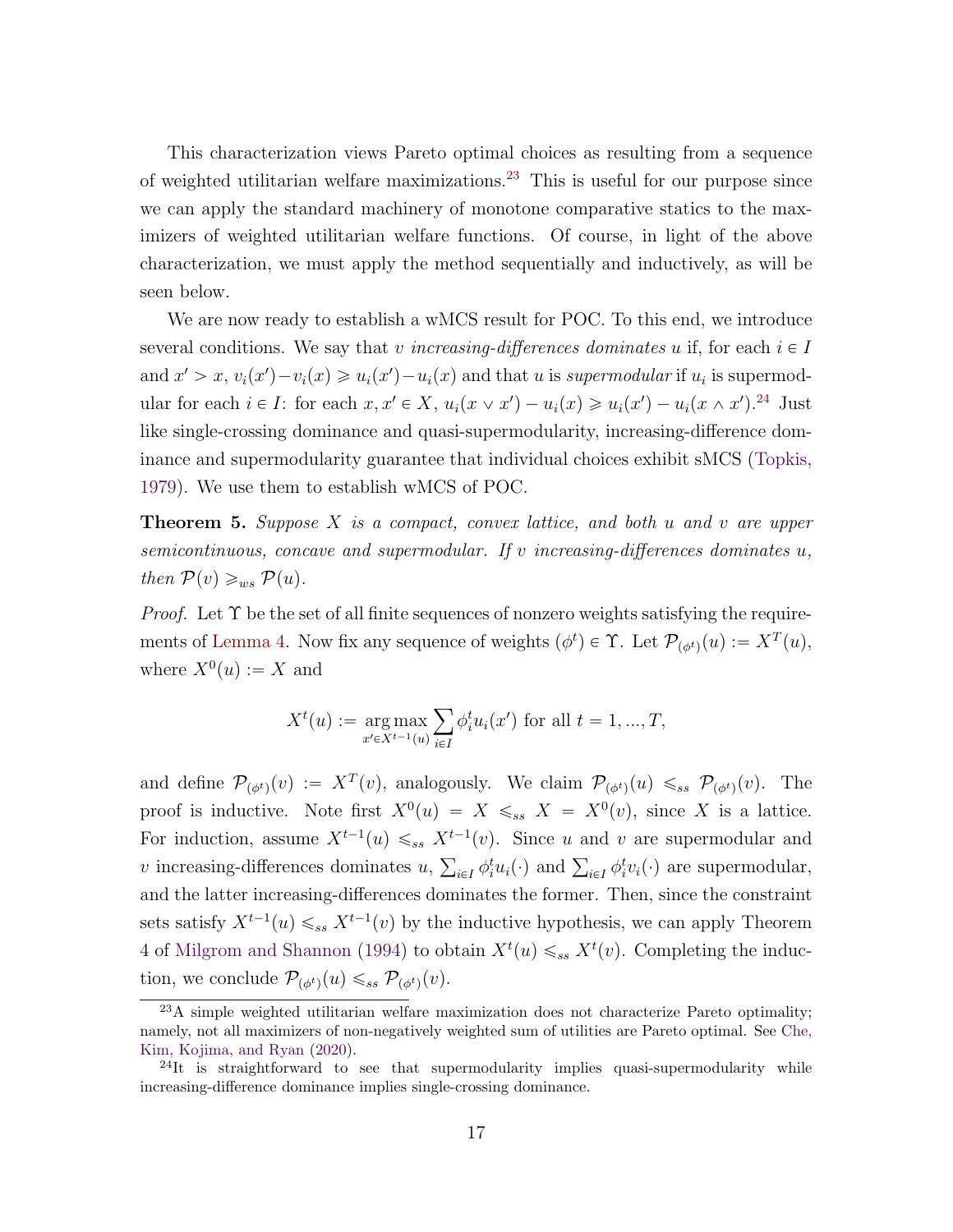<span id="page-17-2"></span>The result follows since

$$
\mathcal{P}(u) = \bigcup_{(\phi^t) \in \Upsilon} \mathcal{P}_{(\phi^t)}(u) \leq_{ws} \bigcup_{(\phi^t) \in \Upsilon} \mathcal{P}_{(\phi^t)}(v) = \mathcal{P}(v),
$$

where the first and last equalities follow from [Lemma 4](#page-15-2) and the weak set dominance (the inequality) follows from the above observation and the fact that weak set order is closed under the union operation [\(Lemma 1\)](#page-7-3).  $\Box$ 

Compared with the case where  $X$  is totally ordered, both topological and MCS conditions are strengthened here. First, convexity of  $X$  is added to the conditions assumed previously. Its role is to ensure that the utility possibility set (or the pro-jection of X to utility spaces) is convex—a requirement for [Lemma 4.](#page-15-2) Unlike the single-crossing dominance used for totally ordered  $X$ , we now require cardinal, and thus stronger, versions of MS conditions for individual payoff functions: *supermod*ularity of u and v, and increasing-differences dominance of u by v. The reason is that these conditions are preserved, whereas their ordinal versions are not, when we aggregate individual payoff functions to form a (weighted) utilitarian welfare function. Our method crucially uses the fact that a utilitarian welfare function with an arbitrary profile of (non-negative) weights exhibits an MCS property.

It is natural to ask whether these conditions can be relaxed. Compactness of X or concavity of the utility functions cannot be dispensed with.[25](#page-17-0) Whether other properties, namely the convexity of  $X$ , or the supermodularity or increasing-differences dominance of the payoff functions, can be weakened remains unresolved. On the one hand, as has been explained above, our proof strategy utilizes these conditions in an essential manner. On the other hand, we have not found any counterexample when those conditions are dropped. Whether those conditions are tight or not is an interesting but challenging question, and we submit it as an open question.

The following example illustrates how one may apply the theorem.

<span id="page-17-1"></span>Example 2 (Investment problem for a multidivisional firm). Two agents, 1 and 2, collectively choose  $(x, y) \in [0, 1]^2$  facing a "state"  $\omega = (\omega^A, \omega^B)$ . Their payoff

<span id="page-17-0"></span> $^{25}$ [Example 1](#page-13-3) shows compactness of X cannot be dispensed with. After our initial draft was distributed, [Liu](#page-46-5) [\(2021\)](#page-46-5) obtained an example demonstrating that concavity of the utility functions cannot be dispensed with.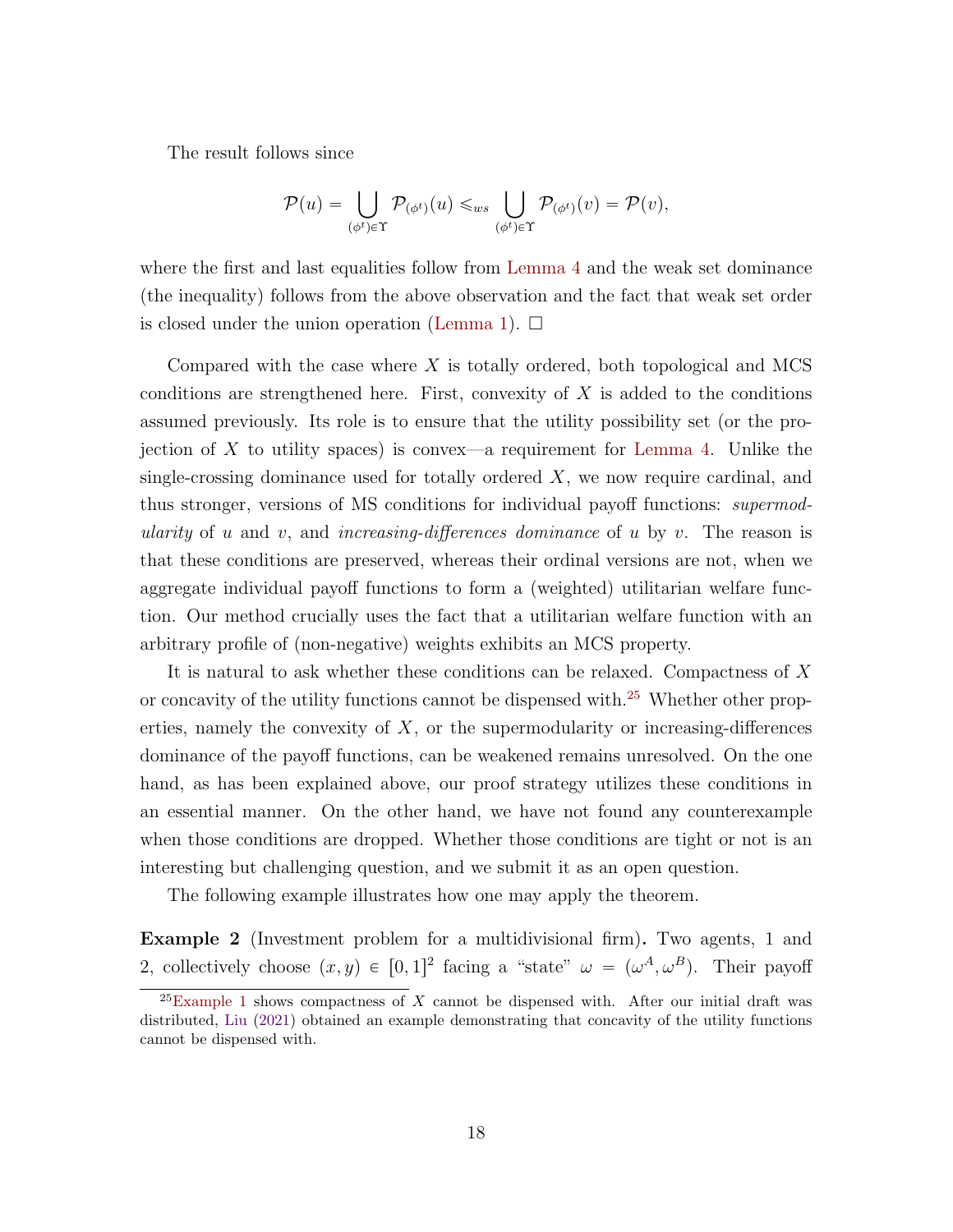functions are:

$$
u_1(x, y; \omega) = -(x - 2\omega^A)^2 - (y - \omega^B)^2,
$$
  

$$
u_2(x, y; \omega) = -(x - \omega^A)^2 - (y - 2\omega^B)^2.
$$

One can interpret the collective as a firm, consisting of two divisions, which decides on investments  $(x, y)$  in two different technologies, A and B. We may call this pair an investment plan. The firm's objective is to adapt the investment plan "closely" to the state  $(\omega^A, \omega^B)^{26}$  $(\omega^A, \omega^B)^{26}$  $(\omega^A, \omega^B)^{26}$  The two divisions' preferences, while similar, are not fully aligned with each other. Specifically, division 1 is biased toward  $A$  and division 2 is biased toward B: each division enjoys an additional private benefit from its "pet" project  $Z = A, B$ , relative to the state. The firm then chooses a Pareto optimal choice for its divisions. Let  $\mathscr{P}(\omega) := \mathcal{P}(u(\cdot;\omega))$  denote the set of Pareto optimal choices given parameter  $\omega$ .

One can readily confirm that this example satisfies the conditions required by [Theorem 5.](#page-16-0) The set X is a compact convex lattice, and  $u_i$  is continuous, concave and supermodular in  $(x, y)$ , for  $i = 1, 2$ . For  $\omega' > \omega$ ,  $u_i(\cdot; \omega')$  increasing-differences dominates  $u_i(\cdot;\omega)$  for each  $i = 1, 2$ . Then, by [Theorem 5,](#page-16-0)  $\mathscr{P}(\omega') \geq_{ws} \mathscr{P}(\omega)$ . [Figure 3](#page-19-0) illustrates this with  $\omega = (1/4, 1/4)$  and  $\omega' = (1/3, 1/3)$ .

# <span id="page-18-0"></span>5 Fixed Point Theorem

In this section, we present a fixed-point theorem that plays a central role in the remainder of this paper. In addition to establishing the existence of a fixed point, we also offer a new comparative statics theorem for fixed points and an algorithm for finding them.

Consider a nonempty set X endowed with a partial order  $\geq$  as well as a metric and a natural topology induced by them. Throughout, assume that  $X$  is compact with respect to this topology. An element  $x \in X$  is a fixed point of a self-corrrespondence

<span id="page-18-1"></span><sup>&</sup>lt;sup>26</sup>The firm may be making this investment plan as part of a "beauty contest" game facing other firms making similar plans. Suppose there are benefits for the firms to coordinate their investment plans, say due to network benefits from investing in technologies adopted by other firms. In this case, the "state"  $(\omega^A, \omega^B)$  includes the other firms' investment plans. We shall come back to this example in [Section 6.2,](#page-29-0) which illustrates how  $\omega$  can be "unpacked" to generate a full-fledged beauty contest game. For the current purpose, the current player (consisting of divisions 1 and 2) simply treats  $\omega$  as exogenous.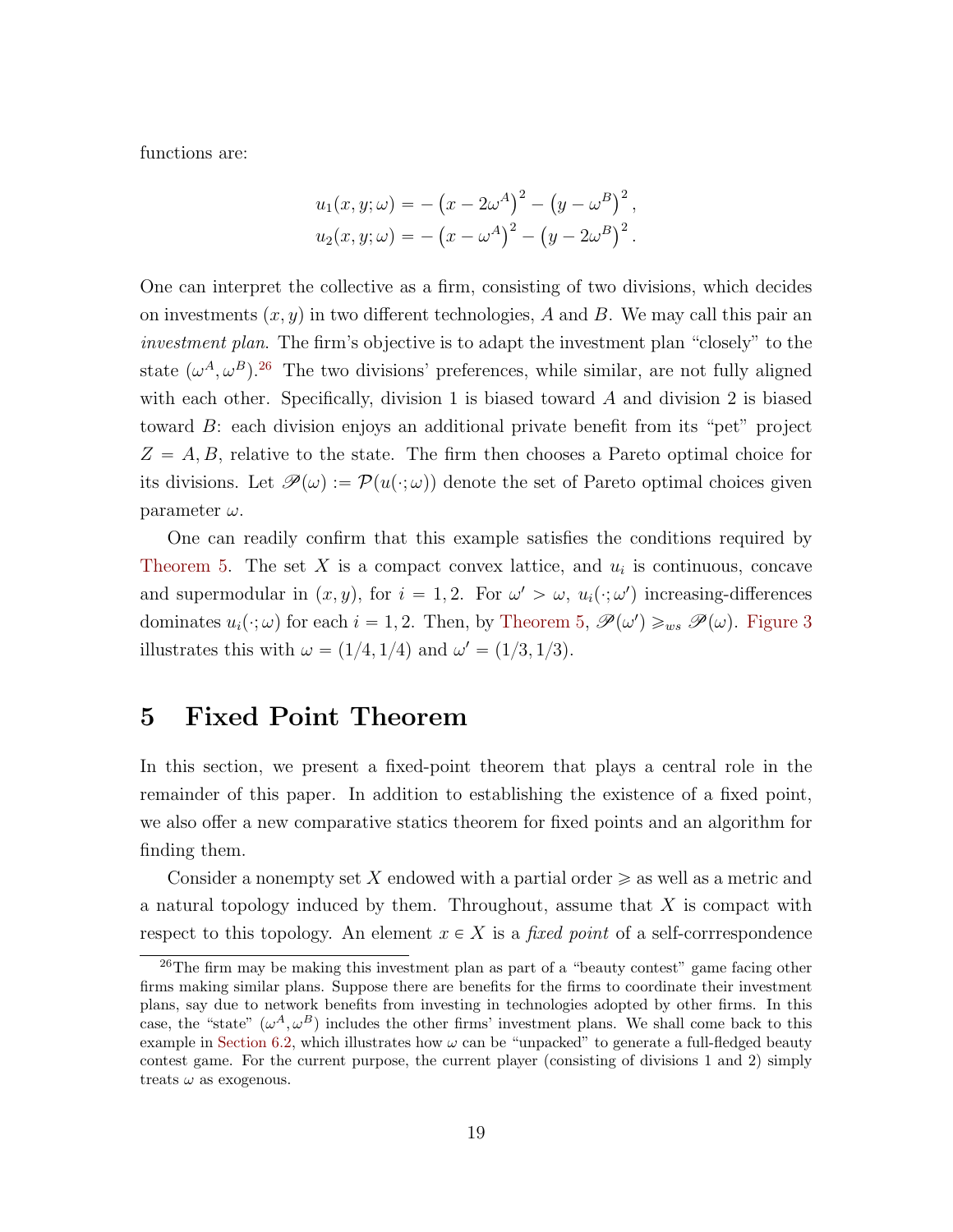<span id="page-19-3"></span>

<span id="page-19-0"></span>Figure 3: Change of POCs when preferences shift from  $\omega$  to  $\omega'$ 

 $F: X \rightrightarrows X$  if  $x \in F(x)$ , and we let  $\mathcal{F}(F)$  denote the set of all fixed points of F.

The following conditions are important for existence of fixed points. We call a self correspondence  $F: X \rightrightarrows X$  upper monotonic, and write  $F \in \mathscr{F}_+$ , if (i)  $F(x)$ is nonempty and closed for each  $x \in X$ ; (ii) F is upper weak set monotonic; and (iii) the set  $X_+ := \{x \in X : \exists y \geq x \text{ s.t. } y \in F(x)\}\$ is nonempty. Symmetrically, we call  $F: X \rightrightarrows X$  lower monotonic, and write  $F \in \mathscr{F}_-$ , if (i) holds, and (ii) and (iii) are respectively replaced by  $(ii')$  F is lower weak set monotonic; and  $(iii')$  the set  $X_{-} := \{x \in X : \exists y \leq x \text{ s.t. } y \in F(x)\}\$ is nonempty. Our fixed point theorem follows.

<span id="page-19-2"></span>**Theorem 6** (Fixed-Point Theorem). The set of fixed points  $\mathcal{F}(F)$  is nonempty if F is either upper or lower monotonic, i.e.,  $F \in \mathscr{F}_+ \cup \mathscr{F}_-$ .<sup>[27](#page-19-1)</sup> Moreover,  $\mathcal{F}(F)$  contains a maximal point if  $F \in \mathscr{F}_+$  and a minimal point if  $F \in \mathscr{F}_-.$ 

#### *Proof.* See [Appendix A.](#page-40-0)  $\square$

It is instructive to compare this theorem with [Zhou](#page-47-5) [\(1994\)](#page-47-5)'s fixed-point theorem, which extends [Tarski](#page-47-4) [\(1955\)](#page-47-4)'s fixed-point theorem to accommodate correspondences. First, we require  $X$  to be partially ordered, which is considerably weaker than the complete lattice condition required by [Tarski](#page-47-4) [\(1955\)](#page-47-4) or [Zhou](#page-47-5) [\(1994\)](#page-47-5). Second, we do not require  $F(x)$  to be a complete sublattice of X, as is assumed by [Zhou](#page-47-5) [\(1994\)](#page-47-5).

<span id="page-19-1"></span><sup>&</sup>lt;sup>27</sup>Examples in [Section F.1](#page-24-0) of the Supplementary Appendix show that none of the conditions required by upper or lower monotonicity can be dispensed with for this result.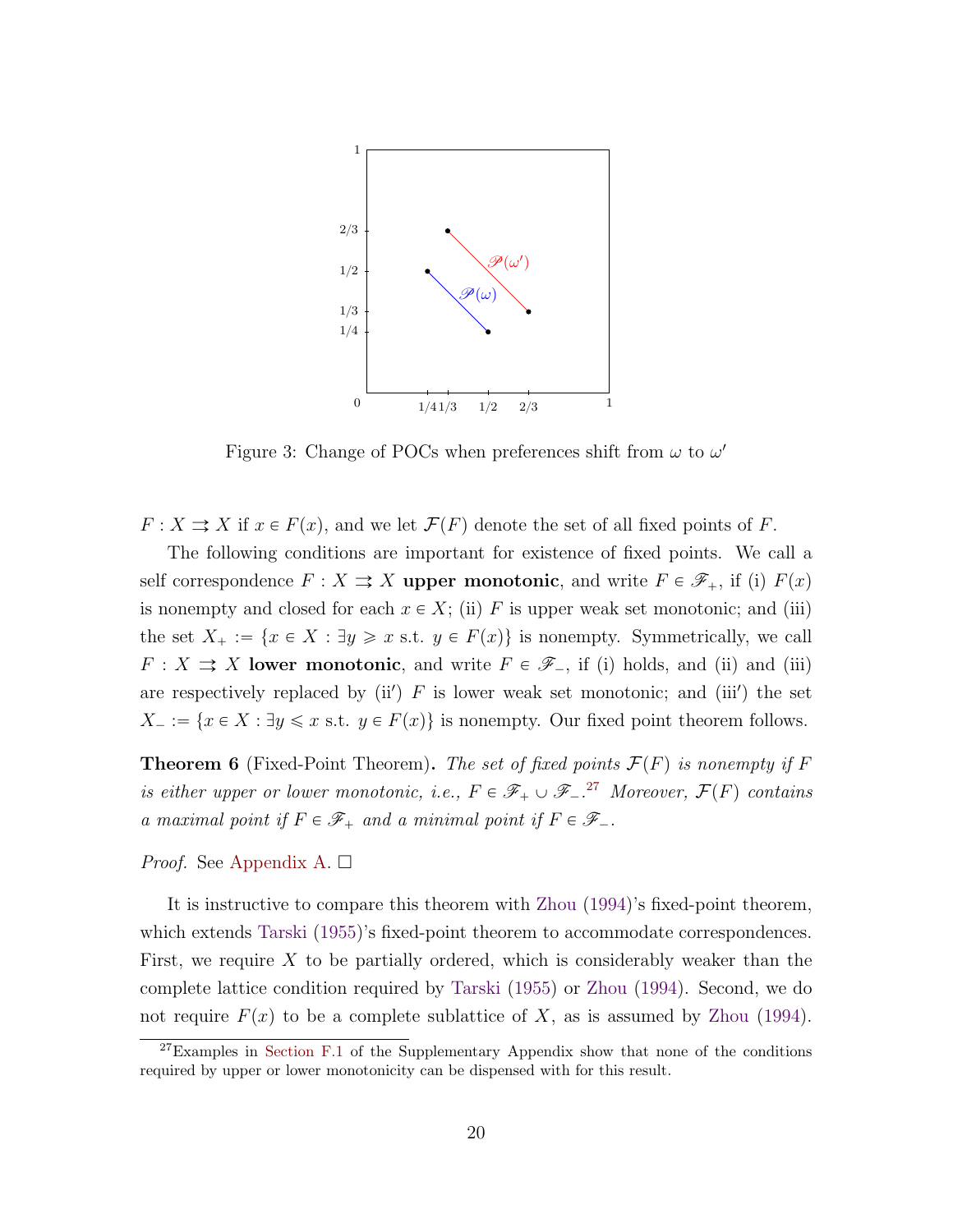<span id="page-20-2"></span>Third, we require  $F$  to be upper or lower weak set monotonic instead of strong set monotonic as in [Zhou](#page-47-5) [\(1994\)](#page-47-5). Finally, the nonemptiness of  $X_+$  (or  $X_-$ ) is trivially satisfied both in [Tarski](#page-47-4) [\(1955\)](#page-47-4) and [Zhou](#page-47-5) [\(1994\)](#page-47-5) because they restrict their attentions to the case where X is a complete lattice (which contains smallest and largest points). Meanwhile, our theorem requires two topological conditions—compactness of  $X$  and closed-valuedness of  $F$ —absent in [Tarski](#page-47-4) [\(1955\)](#page-47-4) and [Zhou](#page-47-5) [\(1994\)](#page-47-5).

Compared with the fixed-point theorem of [Tarski](#page-47-4) [\(1955\)](#page-47-4) or [Zhou](#page-47-5) [\(1994\)](#page-47-5), Theorem [6](#page-19-2) thus dispenses with some restrictive order-theoretic assumptions but adds the aforementioned topological assumptions. Since these latter conditions are satisfied in many economic applications, the current theorem will be useful in many settings in which [Tarski](#page-47-4) [\(1955\)](#page-47-4) or [Zhou](#page-47-5) [\(1994\)](#page-47-5) cannot be applied. In fact, [Theorem S2](#page-10-1) in [Section F.2](#page-27-0) of the Supplementary Appendix shows that, in many problems of interest, the conditions in [Theorem 6](#page-19-2) are weaker than those of [Zhou](#page-47-5) [\(1994\)](#page-47-5)'s theorem. For instance, a subset  $X$  of a Euclidean space is a compact lattice if and only if it is a complete lattice; since we do not require  $X$  to be a lattice, restrictions in the current theorem are strictly weaker.<sup>[28](#page-20-0)</sup>

While the conditions required by [Theorem 6](#page-19-2) are typically weaker than those in extant results, the conclusions obtained are also weaker. Unlike Tarski's fixed-point theorem and [Zhou](#page-47-5) [\(1994\)](#page-47-5)'s extension, fixed points need not form a complete lattice in the current case, and the set of fixed points may not even have the largest or the smallest element. Instead, our theorem shows that the set has a maximal or minimal point.

Remark 1. After proving [Theorem 6,](#page-19-2) we became aware of an earlier contribution by [Li](#page-46-6) [\(2014\)](#page-46-6), who established the existence of a fixed point under the same set of assumptions as ours. We fully acknowledge his prior contribution here. Meanwhile, a few remarks are in order. First, our proof is different from, and arguably simpler than, his; see [Appendix A.](#page-40-0) Second, we establish existence of maximal and minimal fixed points, a property that [Li](#page-46-6) [\(2014\)](#page-46-6) did not show. The proof for this is not trivial since the set of fixed points is not necessarily compact; see [Example S2](#page-17-1) in Section F.3 of the Supplementary Appendix.<sup>[29](#page-20-1)</sup> Finally, we also establish a comparative statics

<span id="page-20-0"></span><sup>&</sup>lt;sup>28</sup>More generally, the same conclusion holds for X endowed with the order topology; see [Theo](#page-10-1)[rem S2](#page-10-1) in [Section F.2](#page-27-0) of the Supplementary Appendix for a formal statement, due to [Frink](#page-45-1) [\(1942\)](#page-45-1).

<span id="page-20-1"></span> $^{29}$ In fact, the same example further shows that the set of maximal/minimal fixed points need not be compact.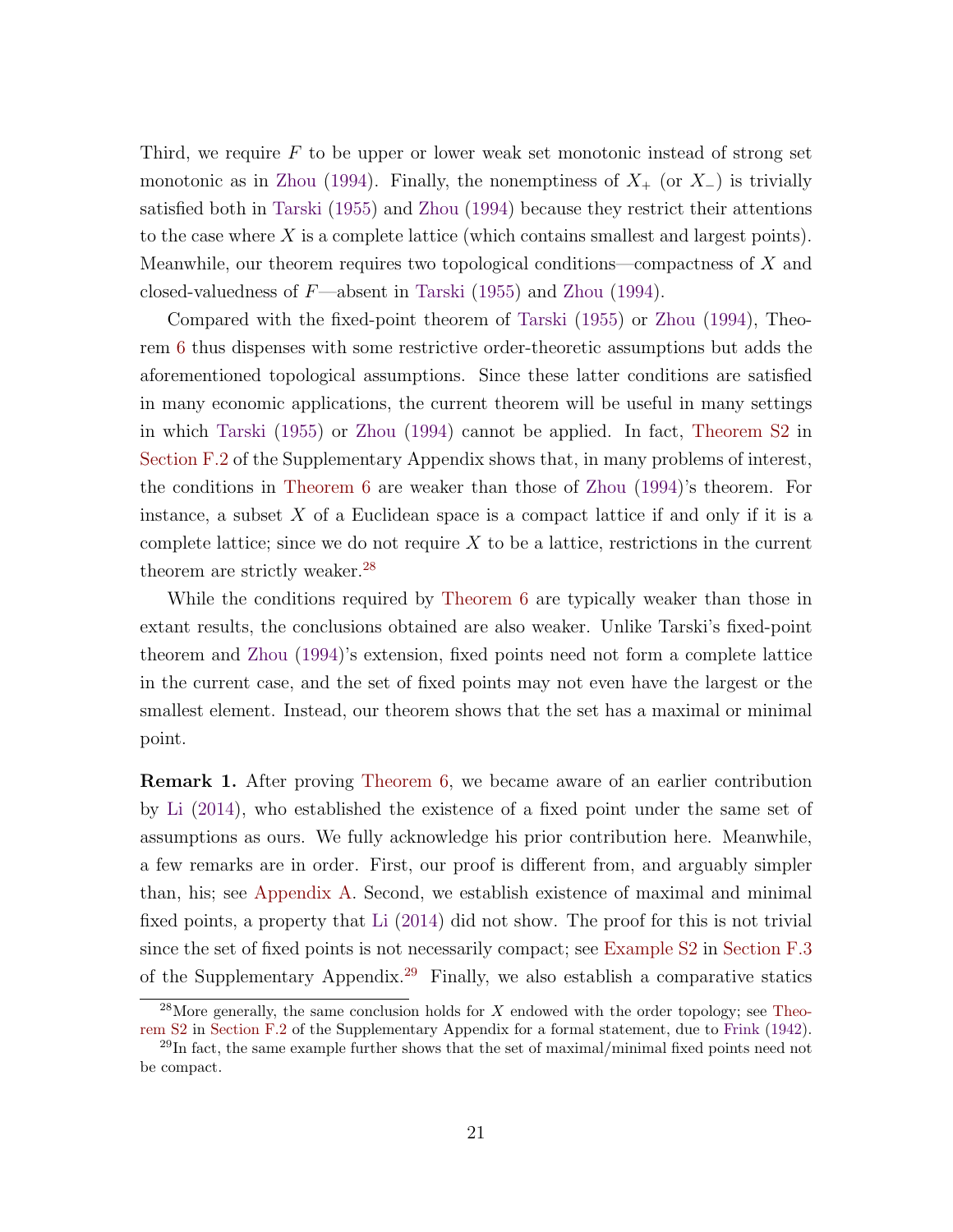<span id="page-21-2"></span>result on the fixed points, to be presented below as [Theorem 7,](#page-21-0) which is novel to our knowledge.

An important benefit of the fixed-point theorem is the ease with which it can be adapted for monotone comparative statistics.

<span id="page-21-0"></span>**Theorem 7** (Comparative Statics). For any pair of self correspondences  $F, F'$  defined over a partially ordered set X,

\n- (i) 
$$
\mathcal{F}(F') \geq_{uws} \mathcal{F}(F)
$$
 if  $\mathcal{F}(F) \neq \emptyset$ ,  $F' \in \mathcal{F}_+$ , and  $F'(x) \geq_{uws} F(x)$ ,  $\forall x \in X$ ;
\n- (ii)  $\mathcal{F}(F') \geq_{lws} \mathcal{F}(F)$  if  $F \in \mathcal{F}_-, \mathcal{F}(F') \neq \emptyset$ , and  $F'(x) \geq_{lws} F(x)$ ,  $\forall x \in X$ .
\n

*Proof.* Fix any  $x^* \in \mathcal{F}(F)$ . For any  $X' \subset X$ , let  $X'_{\geq x^*} := \{x' \in X' : x' \geq x^*\}$ . Define correspondence  $\tilde{F}' : X_{\geq x^*} \rightrightarrows X_{\geq x^*}$  by  $\tilde{F}'(x) := F'(x)_{\geq x^*}$  for each  $x \in X_{\geq x^*}$ . Note that for any closed  $X'$ ,  $X'_{\geq x^*}$  is closed (and thus compact) in the natural topology. Clearly,  $X_+(\tilde{F}')$  contains  $x^*$  and is thus nonempty. Also,  $\tilde{F}'$  is closed-valued since, for each  $x \in X_{\geq x^*}$ ,  $F'(x)$  is closed and  $F'(x)_{\geq x^*}$  is a closed subset of  $F'(x)$ . The facts that  $x^* \in F(x^*)$  and that  $F'(x) \geq_{uws} F(x) \geq_{uws} F(x^*)$  for each  $x \in X$  imply that for any  $x \geq x^*$ , there is some  $x' \in \tilde{F}'(x)$ . That is,  $\tilde{F}'$  is a nonempty-valued selfcorrespondence defined on  $X_{\geq x^*}$ . Moreover,  $\tilde{F}'$  is upper weak set monotonic since, for any  $x, x' \in X_{\geqslant x^*}$  with  $x' \geqslant x$  and any  $y \in \tilde{F}'(x) \subset F'(x)$ , there exists some  $y' \in F'(x')$  such that  $y' \geq y (\geq x^*)$  so that  $y' \in F'(x')_{\geq x^*} = \tilde{F}'(x')$ . Since  $\tilde{F}'$  satisfies all the conditions for [Theorem 6](#page-19-2) and  $X_{\geq x^*}$  is compact, there must exist a fixed point  $\tilde{x} \in \tilde{F}'(\tilde{x})$ , which means that  $\tilde{x} \in F'(\tilde{x})$  and  $\tilde{x} \geq x^*$ . This completes the proof for the "upper" version of the statement. The proof of the "lower" version is symmetric.  $\Box$ 

This result immediately implies the following corollary.

**Corollary 2.** For any pair of self correspondences  $F, F'$  defined over partially ordered set X,  $\mathcal{F}(F') \geq_{ws} \mathcal{F}(F)$  if  $F \in \mathscr{F}_-, F' \in \mathscr{F}_+,$  and  $F'(x) \geq_{ws} F(x)$  for all  $x \in X$ .

[Acemoglu and Jensen](#page-43-1) [\(2015\)](#page-43-1) establish wMCS of fixed points of a correspondence and apply it to dynamic economic models. A major difference is that their result requires the self correspondence  $F$  to have the closed-graph property, which is a stronger than the closed-valuedness we require.<sup>[30](#page-21-1)</sup> Clearly, a correspondence with this property

<span id="page-21-1"></span> $30$ [Acemoglu and Jensen](#page-43-1) [\(2015\)](#page-43-1) assume a version of upper hemicontinuity that amounts to the closed graph property.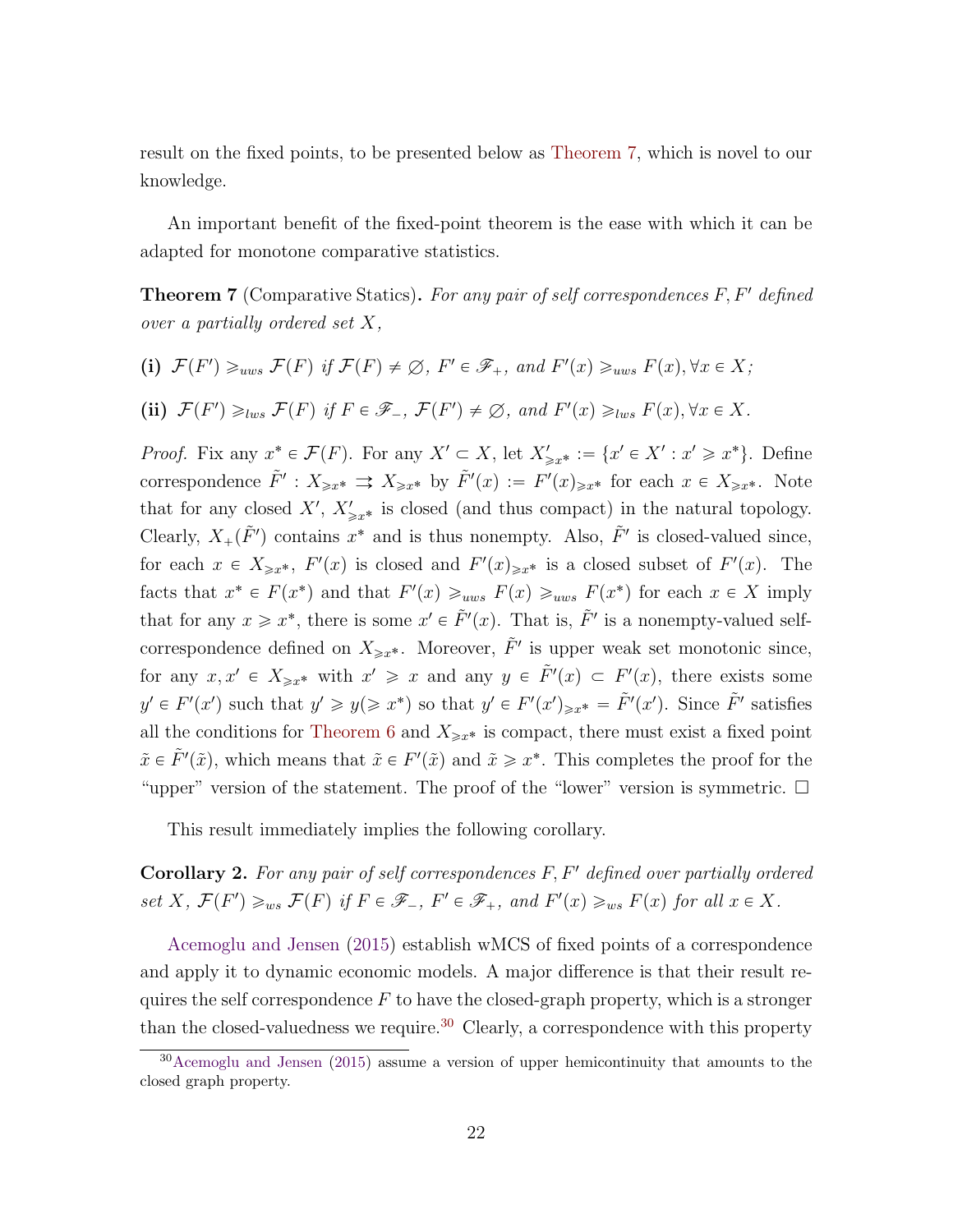<span id="page-22-3"></span>is closed valued, but a closed-valued correspondence need not have this property. In particular, if  $F$  were a function, this property would force  $F$  to be continuous, whereas closed-valuedness, and thus we, would allow F to be discontinuous.

A monotonic operator lends itself to a constructive algorithm. It is well known that in the environment of Tarski and Zhou, given some additional continuity property of  $F$ , the highest fixed point is obtained by iteratively applying the highest selection from the correspondence starting from  $\bar{x} := \sup X$ , and likewise the lowest fixed point is obtained by iteratively applying the lowest selection from the correspondence starting from  $\underline{x} := \inf X$ . This property is very convenient in practice.<sup>[31](#page-22-0)</sup>

We show that a similar property holds if  $X$  satisfies the hypotheses of [Theorem 6,](#page-19-2) albeit with some qualifications. We say  $F$  is upper hemi-order-continuous if, for any  $(x, y) \in X^2$  and for any sequence  $(x_n, y_n)_{n \in \mathbb{N}}$  converging to  $(x, y)$ , where  $(x_n)_{n \in \mathbb{N}}$ is either weakly increasing or weakly decreasing and  $y_n \in F(x_n)$ ,  $\forall n \in \mathbb{N}$ , we have  $y \in F(x)$ .

<span id="page-22-2"></span>**Theorem 8.** Suppose F is an upper monotonic and upper hemi-order continuous self correspondence defined over a partially ordered set X.

- (i). For every  $x \in X_+$  there exists a weakly increasing sequence  $(x_n)_{n \in \mathbb{N}}$  with  $x_1 = x$ and  $x_{n+1} \in \{y \in X : y \in F(x_n), y \geq x_n\}$  for each  $n \in \mathbb{N}$ , such that its limit  $x_* = \lim_{n \to \infty} x_n$  exists and is a fixed point of F.
- (ii). Suppose  $F' : X \rightrightarrows X$  is upper monotonic and upper hemi-order continuous, and  $F'(x) \geq_{uws} F(x)$  for each x. Then, for each  $x_F \in \mathcal{F}(F)$ , there exists  $x_{F'} \in \mathcal{F}(F')$  with  $x_{F'} \geq x_F$  that can be found by an upward iterative procedure starting with  $x_1 = x_F$  for  $F'.^{32}$  $F'.^{32}$  $F'.^{32}$

A symmetric conclusion holds if F is lower monotonic and upper hemi-order-continuous.

*Proof.* Given the symmetry, we only prove (i) and (ii). First, since  $x_1 \in X_+$ , there exists  $x_2 \in \{y \in F(x_1) : y \geq x_1\}$ . By upper weak set monotonicity of F, if  $x_{n+1} \in$  $F(x_n)$  and if  $x_{n+1} \geq x_n$ , for any  $n \in \mathbb{N}$ , then there must exist  $x_{n+2} \in \{y \in F(x_{n+1})\}$ :  $y \geq x_{n+1}$ . We thus obtain a weakly increasing sequence  $(x_n)_{n\in\mathbb{N}}$ . Since X is a

<span id="page-22-0"></span> $31$  For instance, they are used for establishing MCS for rationalizable strategies; see [Milgrom and](#page-46-1) [Roberts](#page-46-1) [\(1990\)](#page-46-1) and [Milgrom and Shannon](#page-46-0) [\(1994\)](#page-46-0).

<span id="page-22-1"></span><sup>&</sup>lt;sup>32</sup>More specifically, there exists a weakly increasing sequence  $(x_n)_{n\in\mathbb{N}}$  such that  $x_1 = x_F$  and  $x_{n+1} \in \{y \in X : y \in F'(x_n), y \geq x_n\}$  for each  $n \in \mathbb{N}$ ; and its limit  $x_{F'} = \lim_{n \to \infty} x_n$  is well defined and is a fixed point of  $F'$ .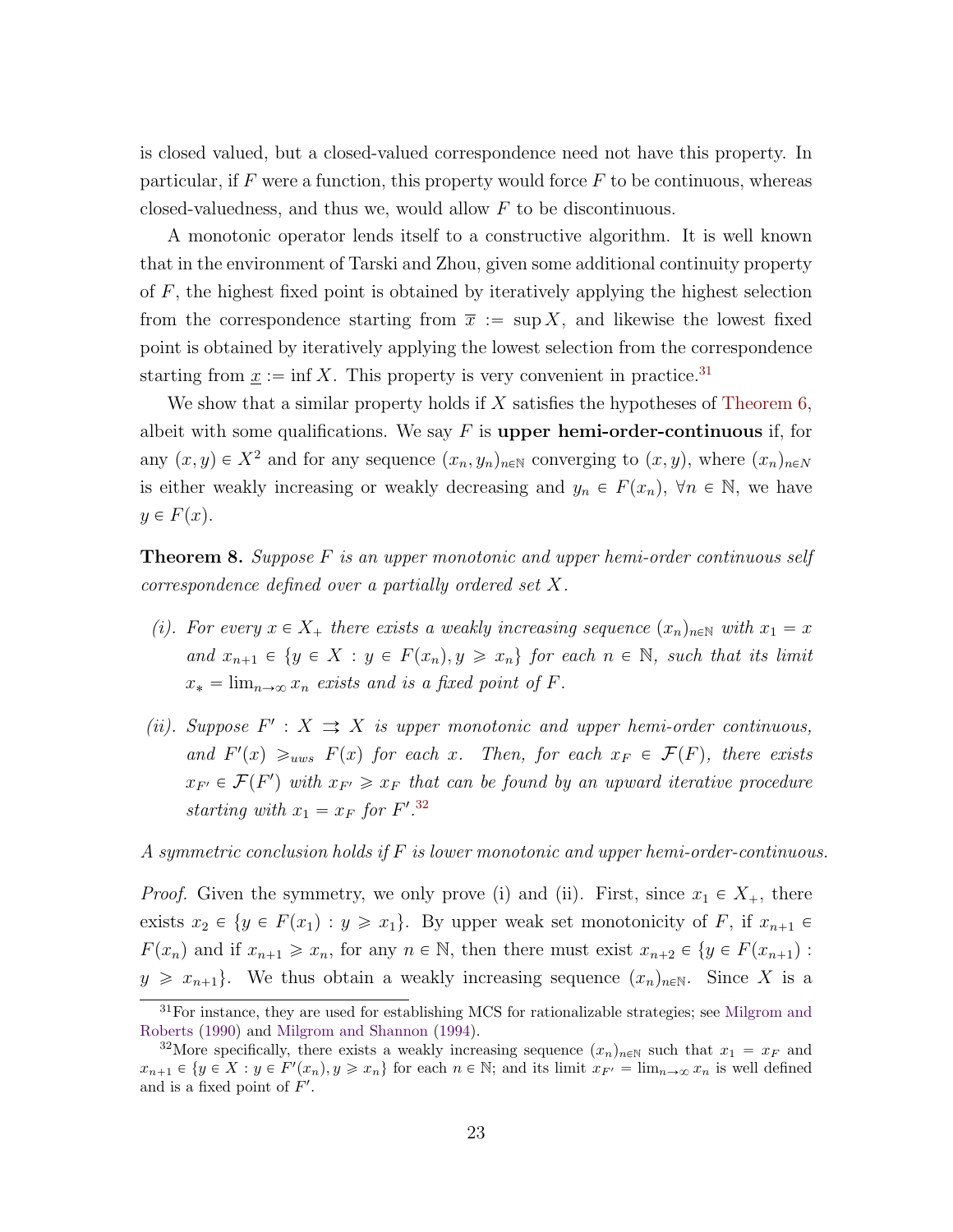<span id="page-23-2"></span>compact metric space, the weakly increasing sequence has a limit  $x_* = \lim_{n \to \infty} x_n$ . By the upper hemi-order-continuity of F,  $x_* \in F(x_*)$ , proving (i). The proof of (ii) follows the same argument, once we redefine the starting point  $x_1 = x_F$  of the iterative procedure for operator  $F'$ .  $\Box$ 

Recall that upper hemi-order-continuity is trivially satisfied if  $X$  is finite. Hence, [Theorem 8](#page-22-2) suggests a convenient and fast algorithm to identify a fixed point for finite X, even without the standard set of assumptions required by the traditional Tarski approach. One caveat is that unlike the setting of Tarski and Zhou, a monotonic algorithm starting from maximal and minimal points—natural analogues to highest and lowest points of  $X$ —may not lead to maximal and minimal fixed points; see Section F.4 of the Supplementary Appendix for some examples.

## <span id="page-23-0"></span>6 Application to Game Theory

In this section, we apply our monotone comparative statics results and the fixed-point theorem to strategic environments to establish the existence and comparative statics of Nash equilibria. Our equilibrium theory parallels [Milgrom and Shannon](#page-46-0) [\(1994\)](#page-46-0), who apply their sMCS conditions for players' best responses to establish an analogous result to ours—i.e., wMCS of Nash equilibria—in games with strategic complementarities.[33](#page-23-1) Crucially, their results rest on Tarski's fixed point theorem. Since the conditions required by our fixed-point theorem are typically, sometimes considerably, weaker than those required by Tarski (or Zhou), our existence and monotone comparative statics can be established more broadly. As observed in our Introduction, the substantive content of monotone comparative statics is not compromised by this weakening.

Consequently, our approach applies to a broader class of games, called games with weak strategic complementarities, in which strategy sets may not form lattices

<span id="page-23-1"></span><sup>33</sup>The comparative statics in [Milgrom and Shannon](#page-46-0) [\(1994\)](#page-46-0) is restricted to extremal—i.e., largest and smallest—equilibria. [Van Zandt and Vives](#page-47-8) [\(2007\)](#page-47-8) also establish the comparative statics for extremal Nash equilibria in Bayesian games of strategic complementarities. Likewise, [Sobel](#page-47-9) [\(2019\)](#page-47-9) studies the comparative statics for bounds of the set of strategies that survive iterated eliminations of dominated strategies in ID-supermodular games (a more general class of games than supermodular games). Technically, these studies rely on the iteration of best response operators whose convergence requires the order continuity of the objective function. By contrast, we do not assume order continuity for our existence and comparative statics of fixed points and instead make use of a novel fixed point theorem [\(Theorem 6\)](#page-19-2).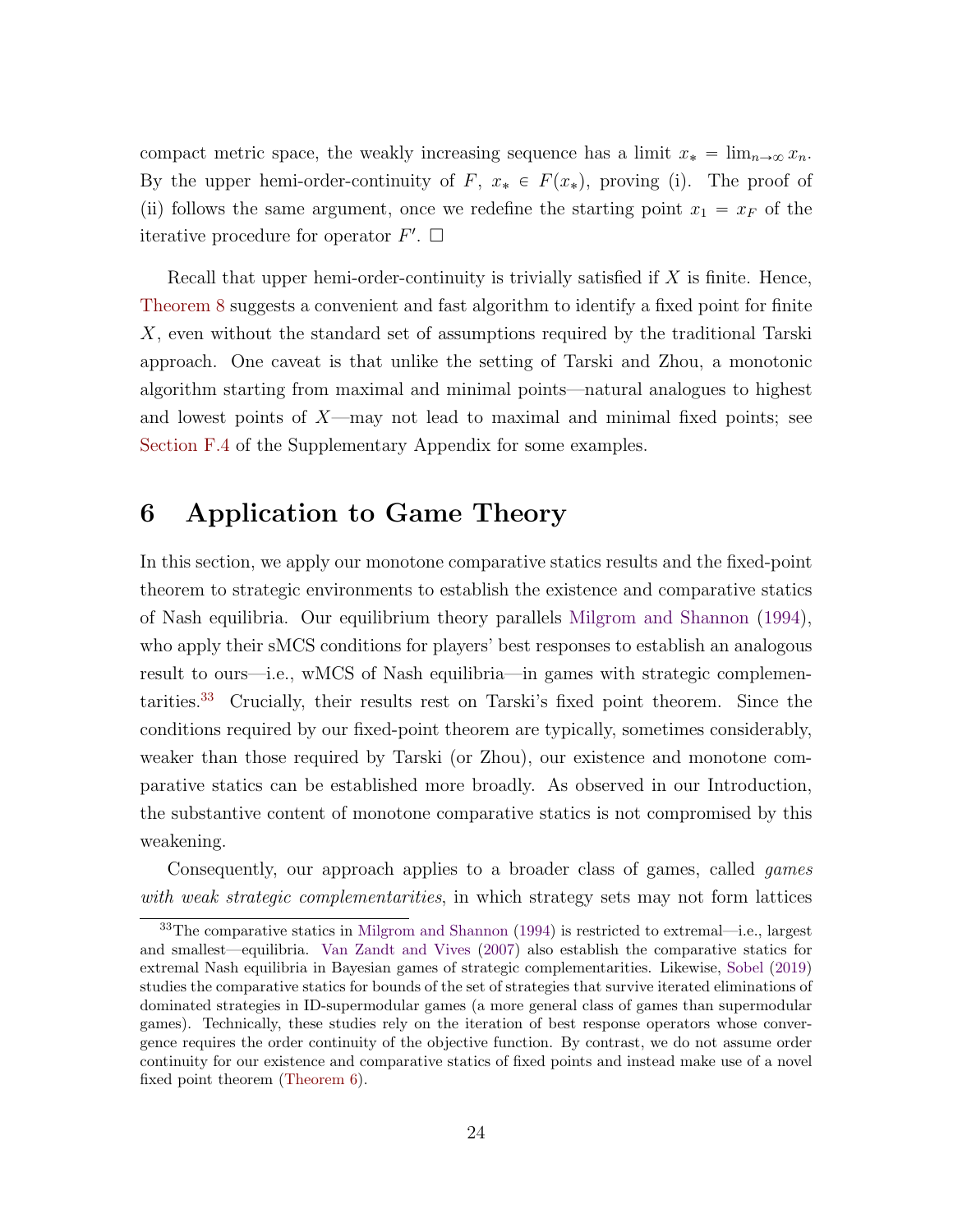and the best response correspondences may not form sublattices and are required to be only weak set monotonic. Utilizing our results in [Section 5,](#page-18-0) we establish the existence and comparative statics of Nash equilibria even in games where only weak set monotonicity (and not strong set monotonicity) holds. We then apply our results to a couple of games that feature weak strategic complementarities.

### <span id="page-24-0"></span>6.1 Games with Weak Strategic Complementarities

Consider a normal-form game  $\Gamma = (I, X, B)$ , where I is a finite set of players,  $X :=$  $i\in I} S_i$  is a Cartesian product of strategy sets  $S_i$ , and  $B = (B_i)_{i \in I}$  is a Cartesian product of correspondences  $B_i : S_{-i} \implies S_i$  that we shall interpret as the "best" responses for player *i*. We assume that  $S_i$  is partially ordered for each *i* and any Cartesian product, e.g.,  $X$  or  $S_{-i}$ , is partially ordered by the product order based on the relevant partial orders. We further assume that each  $S_i$  is a compact metric space inducing a natural topology and let  $X$  be endowed with the product topology. Finally, we assume that each  $B_i$  is a nonempty- and closed-valued correspondence. We shall refer to a game  $\Gamma$  satisfying these properties regular. A strategy profile  $s = (s_i)_{i \in I}$  is a Nash equilibrium if  $s_i \in B_i(s_{-i})$  for every  $i \in I$ . We let  $\mathcal{E}(\Gamma)$  denote the set of all Nash equilibria of Γ.

**Remark 2.** Note that we do not necessarily require the best response correspondence  $B_i$  to maximize a utility function  $u_i: X \to \mathbb{R}$ , or

<span id="page-24-1"></span>
$$
B_i(s_{-i}) := \arg \max_{s_i \in S_i} u_i(s_i, s_{-i}).
$$
\n(7)

Indeed, our analysis also applies when, for instance, the best response correspondence is defined as the set of Pareto optimal choices by a group of agents or by a set of "multi-selves" in the case of an agent with incomplete preferences (see [Proposition 3](#page-27-1) below).

We call a game  $\Gamma$  a game with upper weak strategic complementarities, and write  $\Gamma \in \mathscr{G}_+$ , if it is regular and satisfies the following conditions:

- (a) for each  $i \in I$ ,  $B_i$  is upper weak set monotonic;
- (b) there exists  $\underline{s} = (\underline{s}_i)_{i \in I} \in X$  such that for each  $i, s'_i \in B_i(\underline{s}_{-i})$  for some  $s'_i \geq s_i$ .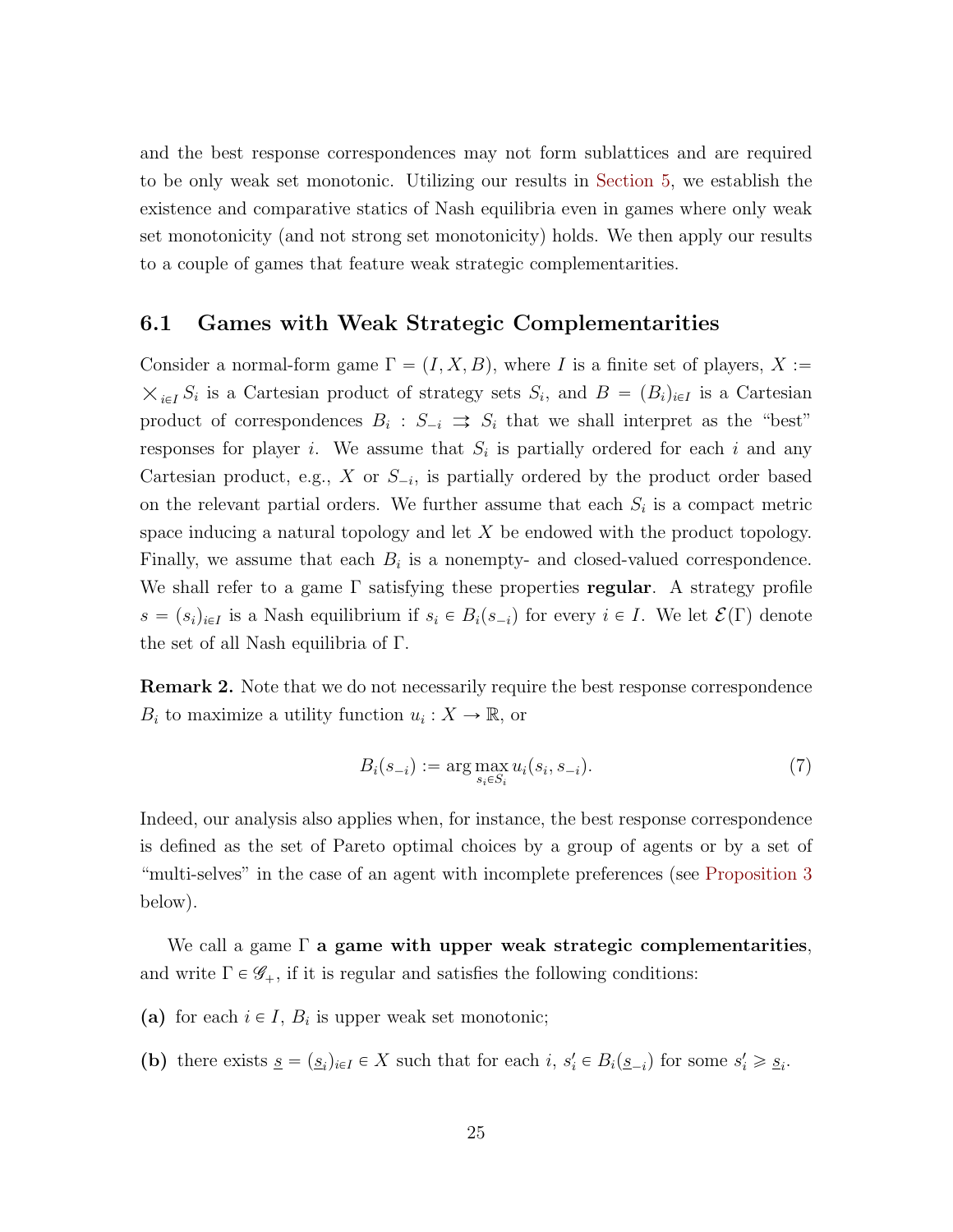Conditions (a) and (b) correspond to those required by the Fixed Point Theorem [\(Theorem 6\)](#page-19-2) for general correspondences. Condition (a) is satisfied if players are economic agents who possess the preferences we imposed for the comparative statics results in [Section 3](#page-8-0) and [Section 4](#page-13-0) as will be discussed later. Condition (b) is vacuously satisfied if there exists a smallest element in each player's strategy space, e.g., if the strategy space is a complete lattice. Symmetrically, the class  $\mathscr{G}_{\text{-}}$  of **games** with lower weak strategic complementarities are defined analogously. We call  $\mathscr{G}_{WSC} := \mathscr{G}_+ \cup \mathscr{G}_-$  games with weak strategic complementarities. Nash existence and the MCS of these games then follow.

<span id="page-25-0"></span>**Theorem 9. (i)** Nash equilibria  $\mathcal{E}(\Gamma)$  of a game  $\Gamma \in \mathcal{G}_{WSC} = \mathcal{G}_+ \cup \mathcal{G}_-$  are nonempty.

(ii) Consider two games,  $\tilde{\Gamma} = (I, X, \tilde{B})$  and  $\Gamma = (I, X, B)$ . Suppose  $\mathcal{E}(\Gamma) \neq \emptyset$  (for which  $\Gamma \in \mathscr{G}_{WSC}$  is sufficient),  $\tilde{\Gamma} \in \mathscr{G}_+$ , and  $\tilde{B}_i(s_{-i}) \geq_{uws} B_i(s_{-i})$  for every  $i \in I$ and  $s_{-i} \in S_{-i}$ . Then,  $\mathcal{E}(\tilde{\Gamma}) \geq_{uws} \mathcal{E}(\Gamma)$ . (A symmetric result based on the lower weak set comparison also holds.)

*Proof.* Note first that  $B_i(s_{-i})$  is nonempty and compact. Therefore, by Conditions (a) and (b) of games in  $\mathcal{G}_+$ , the mapping  $F : X \rightrightarrows X$  defined by  $F(s) := \{s' \in X : s'_i \in X\}$  $B_i(s_{-i}), \forall i \in I$  satisfies the requirement of the upper-monotonic self correspondence. Hence, by [Theorem 6,](#page-19-2) we conclude that there exists a fixed point  $s^* \in F(s^*)$ , which means that the set of Nash equilibria is nonempty, proving Part (i). Moreover, observe that  $\tilde{F}(s) := \{ s' \in X : s'_{i} \in \tilde{B}_{i}(s_{-i}), \forall i \in I \}$  upper weak set dominates  $F(s)$  for each  $s \in X$ . Thus, by [Theorem 7-](#page-21-0)(i), Part (ii) follows.  $\Box$ 

Unlike here, it is more standard to specify payoff functions rather than best response correspondences as primitives of a game. The next two propositions illustrate how one may leverage the results from [Section 3](#page-8-0) and [Section 4](#page-13-0) to apply [Theorem 9](#page-25-0) for this more conventional definition of games.

Let us define an **I-game**  $G = (I, X, u)$ , where  $u = (u_i)_{i \in I}$  is the profile of the players' payoff functions.<sup>[34](#page-25-1)</sup> We say an I-game  $G = (I, X, u)$  induces a game  $\Gamma$  =  $(I, X, B)$  if  $B_i(s_{-i})$  maximizes player i's payoff  $u_i$  in the sense of [\(7\)](#page-24-1), for each i and  $s_{-i} \in \mathcal{X}_{j \neq i}$   $S_j$ . Below we also derive payoff implications of wMCS. For this purpose, we say that: for a subset  $J \subset I$  of players,  $u_J = (u_i)_{i \in J}$  is **payoff monotonic** if

<span id="page-25-1"></span><sup>&</sup>lt;sup>34</sup>Here, I-game is a mnemonic for individual choices, while P-game, to be defined later, is a mnemonic for Pareto optimal choices.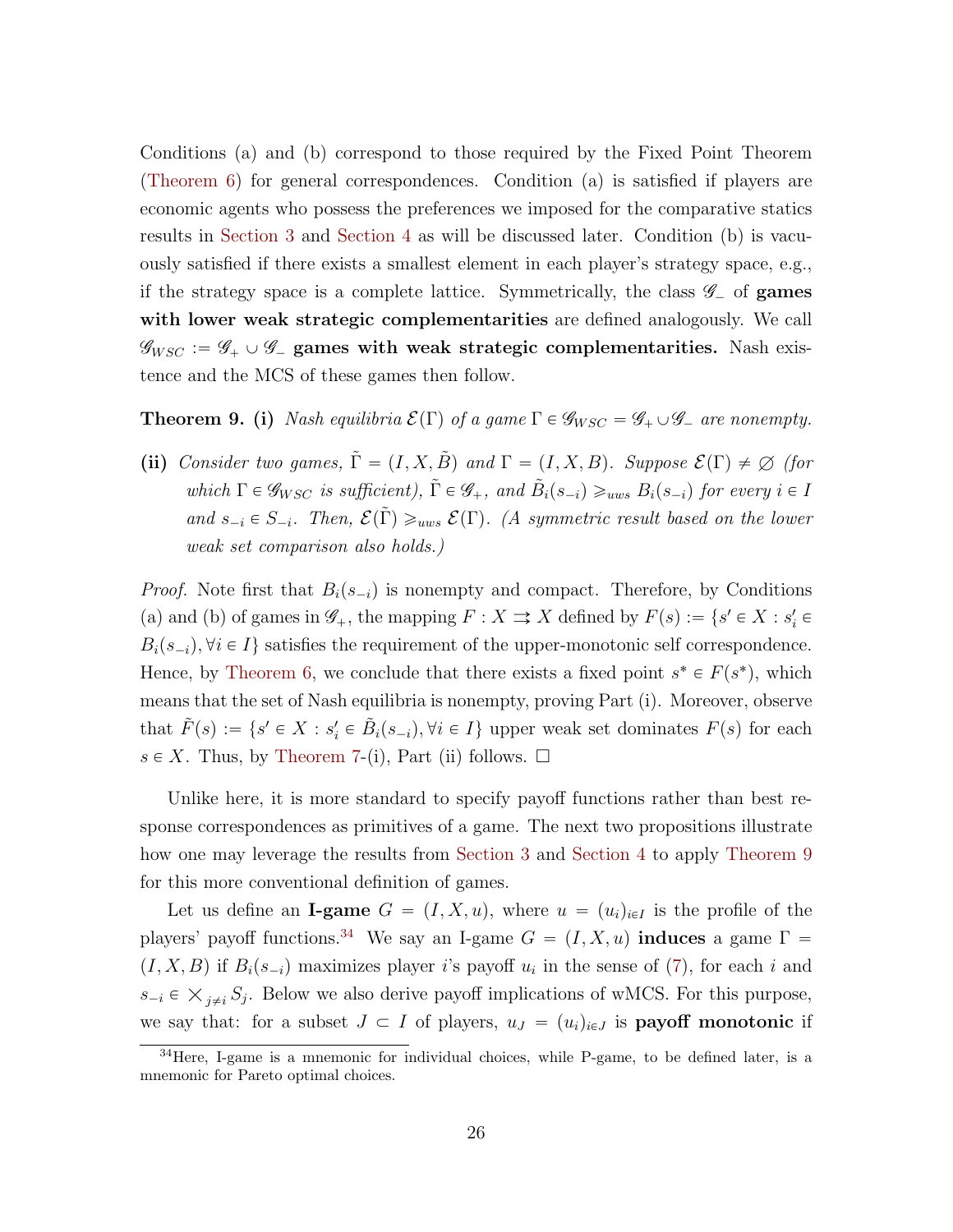$u_i(s_i, s_{-i})$  is weakly increasing in  $s_{-i}$ ,  $\forall s_i \in S_i$ ,  $\forall i \in J$ . This property is natural in games with strategic complementarities, as will be illustrated later. Finally, we let  $\mathcal{E}(G)$  denote the set of equilibria in I-game G (by a slight abuse of notation).

- <span id="page-26-1"></span>**Proposition 2.** (i) An I-game  $G = (I, X, u)$  induces a regular game  $\Gamma \in \mathscr{G}_+ \cap \mathscr{G}_-$  and thus admits a Nash equilibrium if, for each player  $i \in I$ ,  $S_i$  is a compact complete lattice,  $u_i(\cdot, s_{-i})$  is upper semicontinuous for all  $s_{-i}$ , and  $u_i(\cdot, s'_{-i}) \geq u_i u_i(\cdot, s_{-i})$ for any  $s'_{-i} \geqslant s_{-i}$ .
- (ii) Suppose two I-games  $G = (I, X, u)$  and  $G' = (I, X, v)$  induce regular games in  $\mathscr{G}_+ \cap \mathscr{G}_-$ . If  $v_i(\cdot, s_{-i}) \geq w_I u_i(\cdot, s_{-i})$  for every i and  $s_{-i}$ , then  $\mathcal{E}(G') \geq w_s \mathcal{E}(G)$ .
- (iii) Fix I-games G and G' satisfying the conditions of (ii). If  $v_J$  is payoff monotonic, then  $v_J(\mathcal{E}(G')) \geq_{ws} v_J(\mathcal{E}(G))$ , where  $v_J(S')$  is the set of payoffs for players in *J* corresponding to  $S' \subset X$ .

*Proof.* Part (i) follows from [Theorem 9-](#page-25-0)(i) if the game  $\Gamma$  induced by G is shown to be a game with upper weak strategic completentarities (or  $\Gamma \in \mathscr{G}_+$ ), for which we need to check  $\Gamma$  is regular and satisfies Conditions (a) and (b). For the regularity, observe that since  $S_i$  is compact and  $u_i$  is upper semicontinuous,  $B_i$  defined in [\(7\)](#page-24-1) is nonempty- and closed-valued.<sup>[35](#page-26-0)</sup> Next, Condition (a) follows from [Theorem 3](#page-11-2) given that  $u_i(\cdot, s'_{-i}) \geq u_i u_i(\cdot, s_{-i})$  for any  $s'_{-i} \geq s_{-i}$ . Lastly, Condition (b) is immediate from the fact that  $S_i$  is a complete lattice and thus has the largest and smallest elements.

Part (ii) follows from [Theorem 9-](#page-25-0)(ii). For Part (iii), define  $\tilde{v}_J := (\tilde{v}_i)_{i \in J} : X \to \mathbb{R}^{|J|}$ such that, for each  $i \in J$ ,

$$
\tilde{v}_i(s) := \max_{s' \in S_i} v_i(s', s_{-i}).
$$

Due to the payoff monotonicity,  $\tilde{v}_J(s) = (\tilde{v}_i(s))_{i \in J}$  is a weakly increasing function of s. Further, for any  $s \in X$ ,  $\tilde{v}_J(s) \geq v_J(s)$ , and for any  $s' \in \mathcal{E}(G')$ ,  $\tilde{v}_J(s') = v_J(s')$ . We then conclude

$$
v_J(\mathcal{E}(G')) = \tilde{v}_J(\mathcal{E}(G')) \geq_{ws} \tilde{v}_J(\mathcal{E}(G)) \geq_{ws} v_J(\mathcal{E}(G)),
$$

where the first inequality follows from combining Part (ii) and [Lemma 2.](#page-8-1)  $\Box$ 

<span id="page-26-0"></span><sup>&</sup>lt;sup>35</sup>This is a direct consequence of [Proposition S1](#page-13-1) in Section D.1 of the Supplementary Appendix.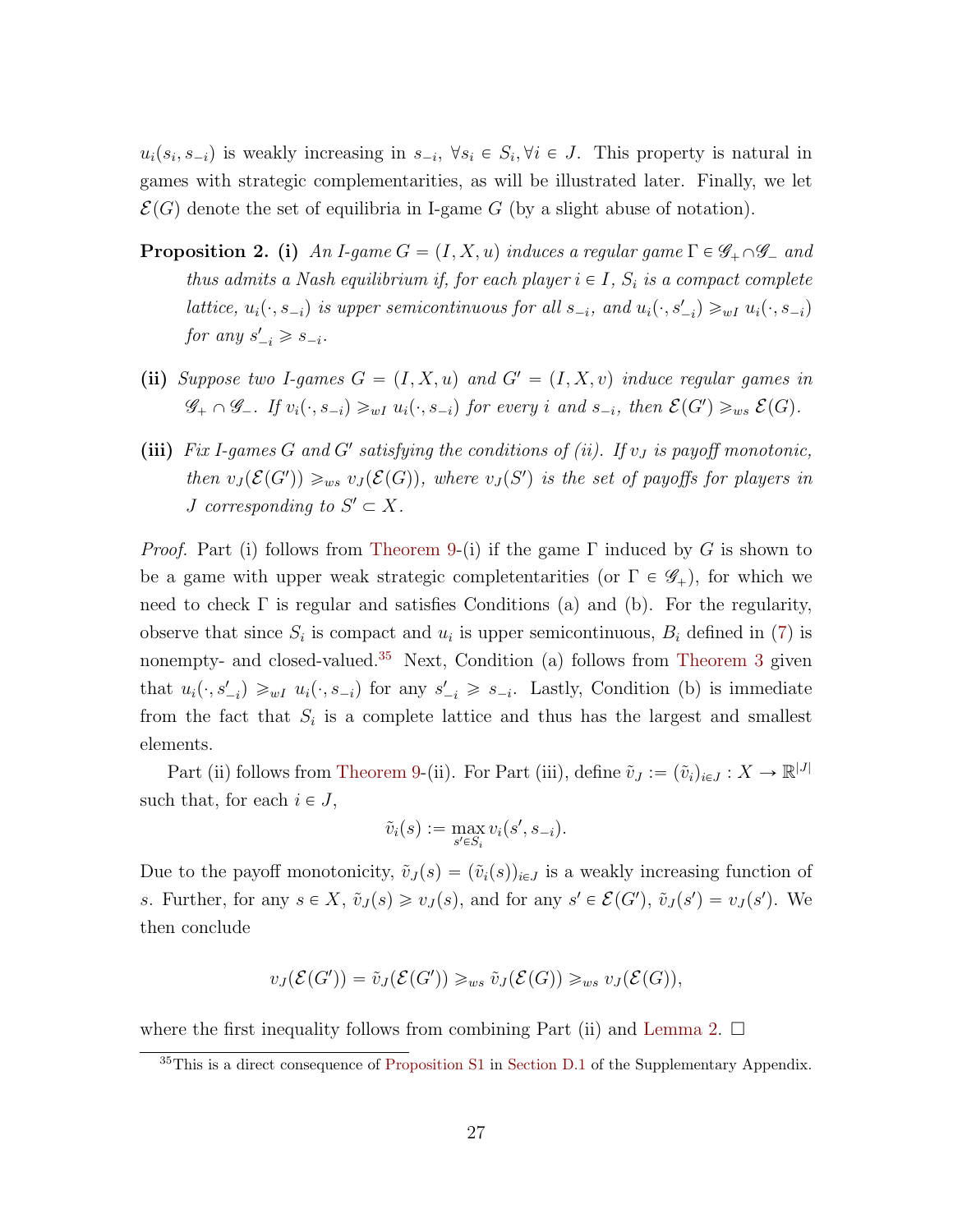While the payoff comparison in Part (iii) is made by fixing the payoff functions at  $v$ , the set of equilibrium payoffs also increases in the weak set order—i.e.,  $v_J(\mathcal{E}(G')) \geq_{ws}$  $u_J(\mathcal{E}(G))$ —if we additionally assume G' "payoff dominates" G in the sense that  $v_i(\cdot) \geq$  $u_i(\cdot), \forall i \in I$ . An interesting implication of Part (iii) is that even without the payoff dominance, the change of environment confers a positive externality for players whose payoffs are not directly affected:

Corollary 3. For two I-games  $G$  and  $G'$  satisfying the conditions of [Proposition 2-](#page-26-1) (ii), we have  $v_j(\mathcal{E}(G')) \geq_{ws} u_j(\mathcal{E}(G))$  if  $v_i = u_i$  for all  $i \in J$  and  $u_j$  is payoff monotonic.

Similar to an I-game, we define a **P-game**,  $G = (I, X, u)$ , to be a game played by collective with  $u := (u_i)_{i \in I}$ , where each  $u_i = (u_{ij})_{j \in J_i}$  represents the payoffs of subplayers that comprise player i and satisfies the condition that the set of Pareto optimal choices for players in  $J_i$  against each  $s_{-i}$ —that is,  $\mathcal{P}((u_{ij}(\cdot, s_{-i}))_{j\in J_i})$ —is closed.<sup>[36](#page-27-2)</sup> We say that a P-game G induces a game  $\Gamma = (I, X, B)$  if  $B_i(s_{-i})$  are the Pareto optimal choices for *i*'s sub-players  $\{ij\}_{j\in J_i}$ . By abuse of notation, we let  $\mathcal{E}(G)$  denote the set of Nash equilibria in the game induced by P-game G.

- <span id="page-27-1"></span>**Proposition 3.** (i) A P-game  $G = (I, X, u)$  induces a regular game  $\Gamma \in \mathscr{G}_+ \cap \mathscr{G}_$ and thus admits a Nash equilibrium if, for each  $i \in I$ ,  $S_i$  satisfies the conditions required by [Theorem 4](#page-15-0) [\(Theorem 5,](#page-16-0) resp.) and  $u_i(\cdot, s'_{-i})$  dominates  $u_i(\cdot, s_{-i})$ whenever  $s'_{-i} \geq s_{-i}$ , in the sense of [Theorem 4](#page-15-0) [\(Theorem 5,](#page-16-0) resp.).
- (ii) Suppose two P-games  $G = (I, X, u)$  and  $G' = (I, X, v)$  induce games that belong to  $\mathscr{G}_+ \cap \mathscr{G}_-$ . If  $v_i(\cdot, s_{-i})$  dominates  $u_i(\cdot, s_{-i})$  for each i and  $s_{-i}$  in the sense of [Theorem 4](#page-15-0) or [Theorem 5,](#page-16-0) then  $\mathcal{E}(G') \geq_{ws} \mathcal{E}(G)$ .

*Proof.* By the definition of P-game and [Theorem 4](#page-15-0) (or [Theorem 5\)](#page-16-0),  $B_i$  is nonemptyand closed-valued and weak set monotonic. Then, Part (i) follows from [Theorem 9-](#page-25-0)(i). Part (ii) follows from [Theorem 9-](#page-25-0)(ii).  $\Box$ 

### <span id="page-27-0"></span>6.2 Applications

We now present a couple of games with weak strategic complementarities and show how our results apply to these games.

<span id="page-27-2"></span><sup>36</sup>[Proposition S3](#page-27-1) in Section E.1 of the Supplementary Appendix provides a sufficient condition for this condition to hold.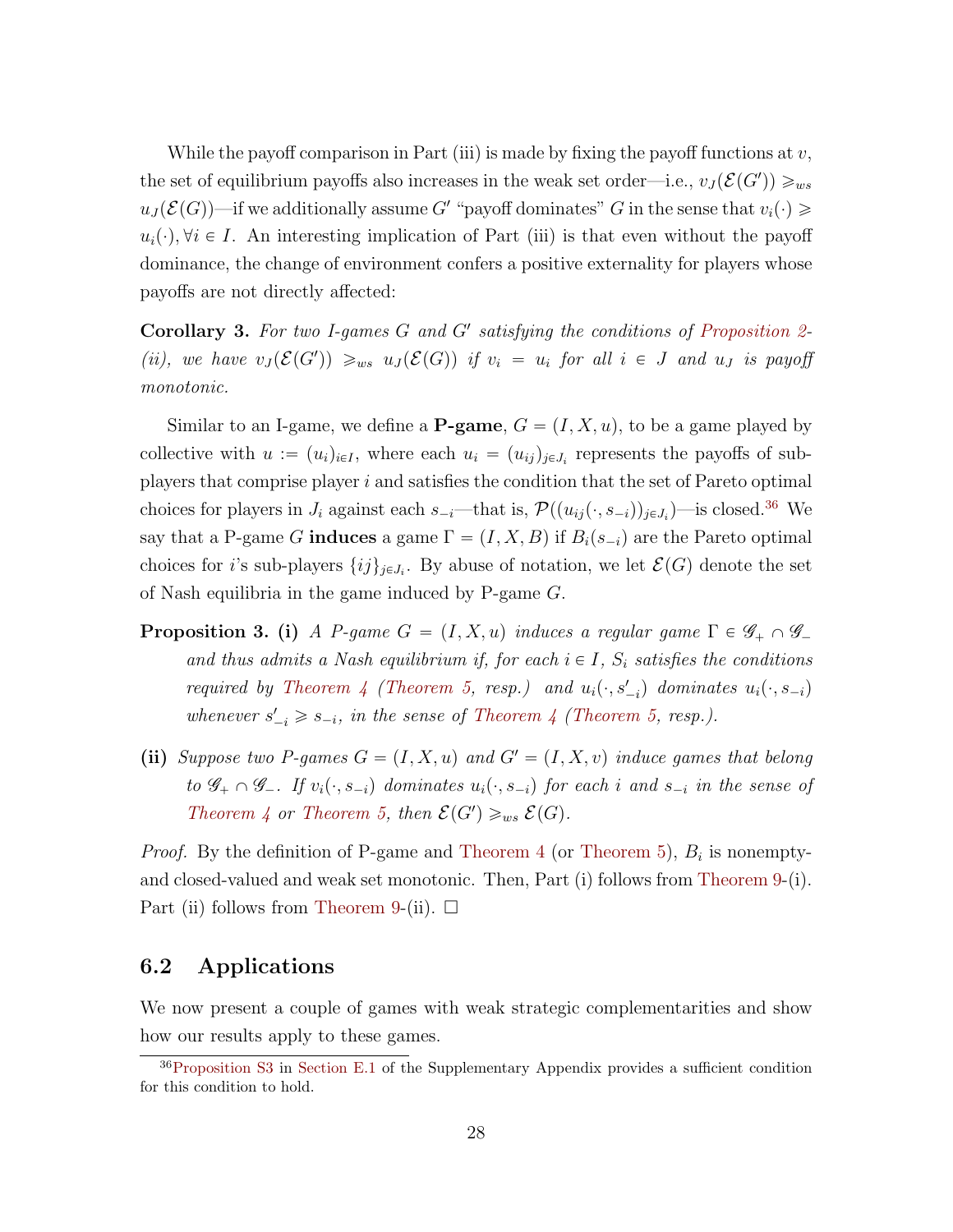<span id="page-28-3"></span><span id="page-28-0"></span>Generalized Bertrand Games. Consider an oligopoly game played by firms I. Each firm  $i \in I$  chooses price  $p_i \in P_i$  from a finite set  $P_i \subset \mathbb{R}_+$  and sells  $D_i(p_i, p_{-i})$ units at a cost given by an increasing, convex function  $C_i : \mathbb{R}_+ \to \mathbb{R}_+$ . We assume that, for each *i*, the demand function  $D_i : P_i \times \prod_{j \neq i} P_j \to \mathbb{R}_+$  satisfies:

(D1)  $D_i$  is weakly decreasing in  $p_i$  and weakly increasing in  $p_{-i}$ ;

(D2) 
$$
\frac{D_i(p'_i, p_{-i})}{D_i(p_i, p_{-i})} \leq \frac{D_i(p'_i, p'_{-i})}{D_i(p_i, p'_{-i})}
$$
, for any  $p_i < p'_i, p_{-i} < p'_{-i}$ , and  $D_i(p_i, p_{-i}) > 0$ .

The monotonicity in  $p_{-i}$  in [\(D1\)](#page-28-0) means that the firms' products are substitutes for each other. This substitute property is strengthened by the condition [\(D2\)](#page-28-0) which implies that the demand function  $D_i(\cdot, p_{-i})$  becomes more inelastic as  $p_{-i}$  increases. We call the I-game  $G_{(C,D)}$ , indexed by  $C := (C_i)_{i \in I}$  and  $D := (D_i)_{i \in I}$ , a generalized **Bertrand game**, and write  $G_{(C,D)} \in \mathcal{B}$ , if [\(D1\)](#page-28-0) and [\(D2\)](#page-28-0) are satisfied.

The finiteness of  $P_i$  is to guarantee the existence of a Nash equilibrium in pure strategies, but otherwise plays no role. The continuous-price version of this game (which can be obtained say by shrinking the grid sizes aribrarily small) is comparable to, and in fact is more general than, the corresponding game consided by [Milgrom](#page-46-0) [and Shannon](#page-46-0) [\(1994\)](#page-46-0). This latter game assumes  $(D1)$  and a stronger version of  $(D2)$ without the qualifier " $D_i(p_i, p_{-i}) > 0$ ," which assumes  $D_i$  to be strictly positive and continuously differentiable at all profile  $(p_i, p_{-i})$ . This difference actually matters since our class of games  $\mathscr{B}$  includes a pure Bertrand game, whereas the class of games considered by [Milgrom and Shannon](#page-46-0) [\(1994\)](#page-46-0) does not.<sup>[37](#page-28-1)</sup>

One can check that a generalized Bertrand game in  $\mathscr{B}$  induces a game with lower weak strategic complementarities; formally,  $\mathscr{B} \subset \mathscr{G}$  (see [Lemma S4](#page-15-2) in [Section G.1](#page-31-0)) of the Supplementary Appendix).[38](#page-28-2)

For MCS of generalized Bertrand games, consider any  $G := G_{(C,D)}$  and  $G :=$  $G_{(\tilde{C}, \tilde{D})}$  both in  $\mathscr{B}$ , where  $(C, D)$  and  $(\tilde{C}, \tilde{D})$  are ordered as follows: for each  $i \in I$ , (a)

<span id="page-28-1"></span><sup>&</sup>lt;sup>37</sup>More formally, let  $G_{(C,D)}$  be a **pure Bertrand game** if, for each i,  $C_i(q) = c_iq$  for some  $c_i \in [0, \max_{p_i \in P_i} p_i],$  and  $D_i(p) = 1/|\arg \min_{j \in I} p_j|$  if  $p_i = \min_{j \in I} p_j$  and  $D_i(p) = 0$ , otherwise. Then, one can show that a pure Bertrand game is a generalized Bertrand game; see [Lemma S3](#page-14-4) in [Section G.1](#page-31-0) of the Supplementary Appendix.

<span id="page-28-2"></span> $38\text{Note that the pure Bertrand game does not induce a game with strategic complementarities, as }$ defined by [Milgrom and Shannon](#page-46-0) [\(1994\)](#page-46-0), since each firm's best response is not strong set monotonic; in fact, one can show that it is not even upper weak set monotonic. To see it, consider, for instance, a pure Bertrand game with two firms which incur constant marginal costs. If the firm  $j$  charges  $p_j < c_i$ , then any  $p_i > p_j$  is a best response for firm i. However, if the firm j increases its price to  $p'_j > c_i$ , then no  $p_i > p'_j$  can be a best response.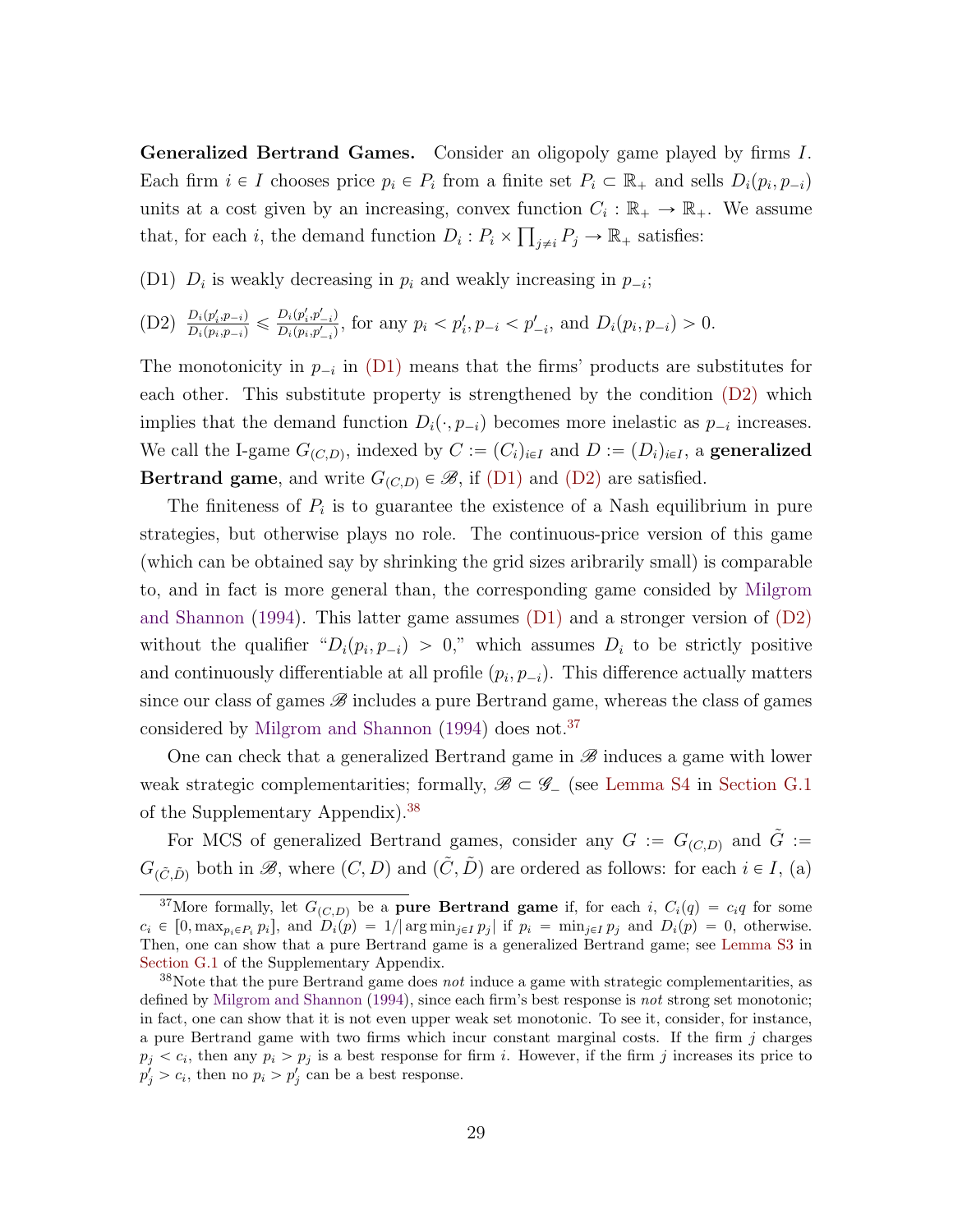<span id="page-29-1"></span>for any  $p_i < p'_i$  and any  $p_{-i}$  such that  $D_i(p_i, p_{-i}) > 0$ , it holds that  $\tilde{D}_i(p_i, p_{-i}) > 0$ and  $\frac{D_i(p'_i, p_{-i})}{D_i(p_i, p_{-i})} \leq \frac{\tilde{D}_i(p'_i, p_{-i})}{\tilde{D}_i(p_i, p_{-i})}$  $\frac{D_i(p'_i,p_{-i})}{\tilde{D}_i(p_i,p_{-i})}$ , and (b)  $C_i(q') - C_i(q) \leq \tilde{C}_i(q') - \tilde{C}_i(q)$ , for any  $q' > q$ . In words, the firms in game  $\tilde{G}$  face more inelastic demands or higher marginal costs (or both) than the firms in game G.

To draw a payoff implication, let us consider firms facing higher constant marginal costs and higher demands going from G to  $\tilde{G}$ : (b')  $C_i(q) = c_i q \leq \tilde{c}_i q = \tilde{C}_i(q)$ ; and  $D_i(\cdot) \leq \tilde{D}_i(\cdot)$ . [Proposition 2](#page-26-1) imply the following comparative statics for generalized Betrand games.

Corollary 4. If G and  $\tilde{G}$  satisfy (a) and (b), then  $\mathcal{E}(G)$  and  $\mathcal{E}(\tilde{G})$  are nonempty, and  $\mathcal{E}(G) \leq_{lws} \mathcal{E}(\tilde{G})$ . If If G and  $\tilde{G}$  satisfy (a) and (b'), then the set of equilibrium profits for each firm i with  $\tilde{c}_i = c_i$  in  $\tilde{G}$  lower weak set dominates that in G.

<span id="page-29-0"></span>Beauty Contest Games. Consider a game played by multi-divisional organizations, each with (incomplete) preferences described in [Example 2.](#page-17-1) Specifically, there are *n* players,  $I = \{1, 2, ..., n\}$ . Each player  $i \in I$  chooses a two-dimensional action  $s_i = (x_i, y_i)$  from  $S_i := [0, 1]^2$ . As in [Example 2,](#page-17-1) it is useful to interpret each player i as a firm consisting of two divisions  $i1$  and  $i2$ , and the action it chooses is an investment plan in two technologies,  $A$  and  $B$ . As before, each firm i has an (incomplete) preference given by its divisions' payoff functions:

$$
u_{i1}(x_i, y_i; \omega_i) = -(x_i - 2\omega_i^A)^2 - (y_i - \omega_i^B)^2,
$$
  

$$
u_{i2}(x_i, y_i; \omega_i) = -(x_i - \omega_i^A)^2 - (y_i - 2\omega_i^B)^2,
$$

except now that  $\omega_i^A = \frac{1}{n-1}$  $\frac{1}{n-1}$ .  $j \neq i$   $x_j + \theta^A$  and  $\omega_i^B = \frac{1}{n-1}$  $\frac{1}{n-1}$ .  $y_{j\neq i} y_j + \theta^B$ , where  $\theta :=$  $(\theta^A, \theta^B) \in \mathbb{R}^2$  are parameters. That is, the "state"  $\omega_i = (\omega_i^A, \omega_i^B)$  now depends on other players' actions as well as some exogenous parameters.

Using the interpretation of [Example 2](#page-17-1) but embedding it into a game context, each (multidivisional) firm i prefers to "match" its investment plan  $(x_i, y_i)$  to the average investment levels of the other firms as well as the exogenous parameter  $(\theta^A, \theta^B)$  representing the desirability of the alternative technologies. This feature of the game makes it a variant of the beauty contest game (see e.g., [Morris and Shin](#page-46-7) [\(2002\)](#page-46-7)). An important "twist" added here is the possible preference incongruence between divisions within each firm over alternative technologies: division it is biased toward  $A$ while division  $i2$  is biased toward  $B$ . As mentioned earlier, a common approach for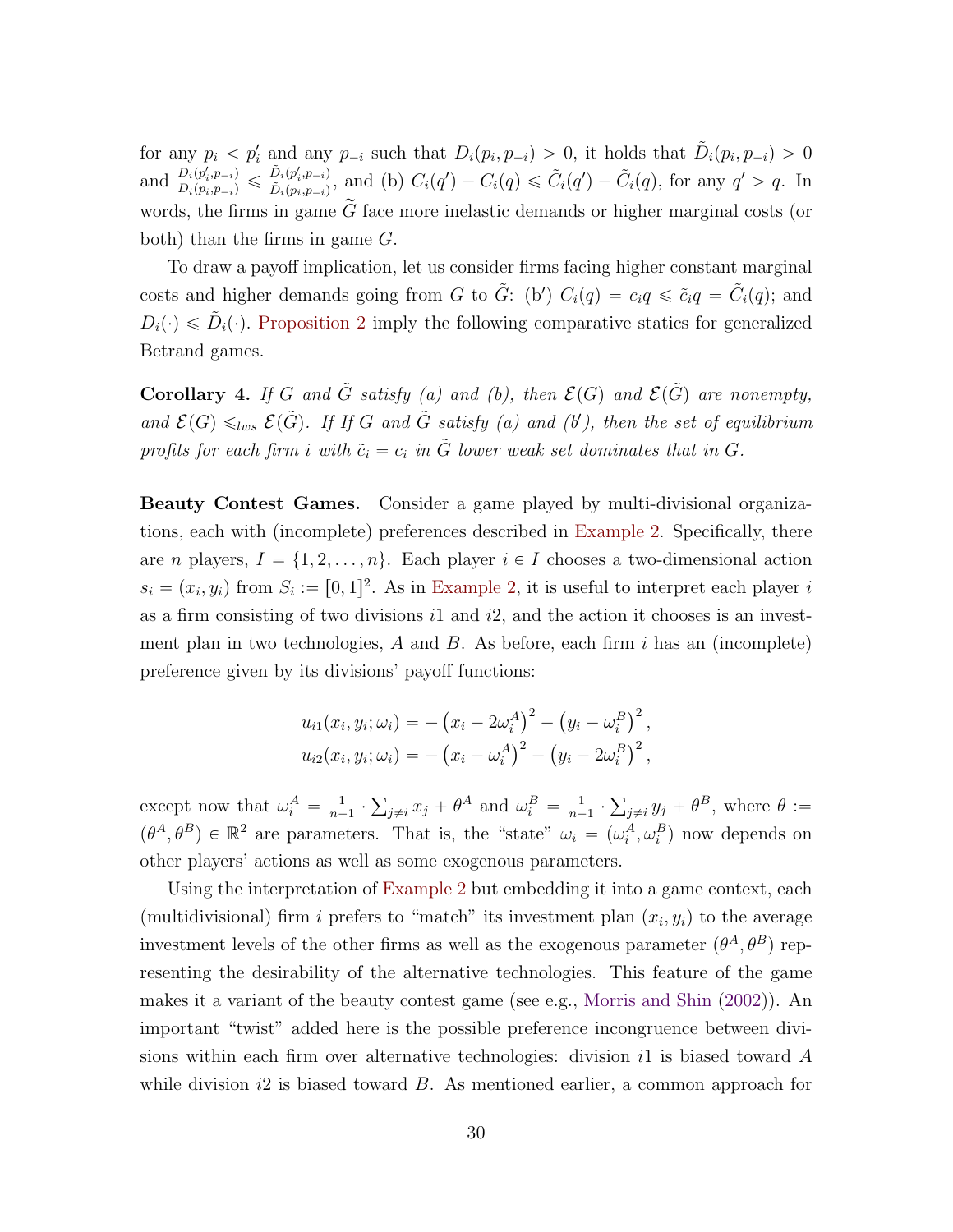handling such incomplete preference is to assume that each firm i chooses a Pareto optimal choice for its divisions, taking as given the expected investment plans by other firms  $j \neq i$ . Consequently, the best response correspondence  $B_i(s_{-i})$  for each firm i is given by a Pareto optimal correspondence  $\mathscr{P}_i(s_{-i};\theta) := P(u_{i1}(\cdot;\omega_i), u_{i2}(\cdot;\omega_i))$ . Our (modified) beauty contest game is then denoted by  $G_{\theta} = (I,(S_i)_{i\in I},(\mathscr{P}_i(\cdot,\theta))_{i\in I}),$ indexed by the parameter  $\theta$ .

We verified in [Example 2](#page-17-1) that  $u_{ik}(s_i; \omega_i)$  is supermodular in  $s_i$ ,  $\forall \omega_i$ ,  $\forall i \in I, k = 1, 2$ , and  $u_{ik}(\cdot; \omega'_i)$  increasing-differences dominates  $u_{ik}(\cdot; \omega_i)$ , whenever  $\omega'_i > \omega_i$ . Thus, by [Theorem 5,](#page-16-0)  $\mathscr{P}_i(s_{-i};\theta)$  is weak set monotonic in  $s_{-i}$  and in  $\theta$ . Furthermore,  $\mathscr{P}_i(s_{-i};\theta)$ is closed for each  $s_{-i}$ .<sup>[39](#page-30-1)</sup> We thus conclude that the beauty contest game  $G_{\theta}$  is a P-game and induces a game of weak strategic complementarities. Then, by [Proposition 3,](#page-27-1) the following result is immediate.

Corollary 5. If  $\theta' > \theta$ , then  $\mathcal{E}(G_{\theta'}) \geq_{ws} \mathcal{E}(G_{\theta})$ .

## <span id="page-30-0"></span>7 Application to Matching Theory

In this section, we apply our theory to matching problems. As we will demonstrate below, the techniques we developed in the previous sections prove useful for analyzing stable matching under weaker assumptions than have been employed by the existing research. We first establish the existence of a stable matching building on our fixedpoint theorem [\(Theorem 6\)](#page-19-2). We then obtain comparative statics of stable matchings based on our general wMCS result for fixed points [\(Theorem 7\)](#page-21-0). Finally, we provide a couple of applications.

The main departure from the existing literature is the generality of agents' choice correspondences that we allow for. Specifically, we relax the two main assumptions in the literature; WARP and substitutability. These relaxed assumptions allow for indifferences or even incompleteness of preferences. This generality plays an important role in our applications.

<span id="page-30-1"></span> $39$ This follows from the fact that  $u_i$  is strictly quasi concave. See [Proposition S3](#page-27-1) and Proposition S4 in Section E.1 of the Supplementary Appendix for more details.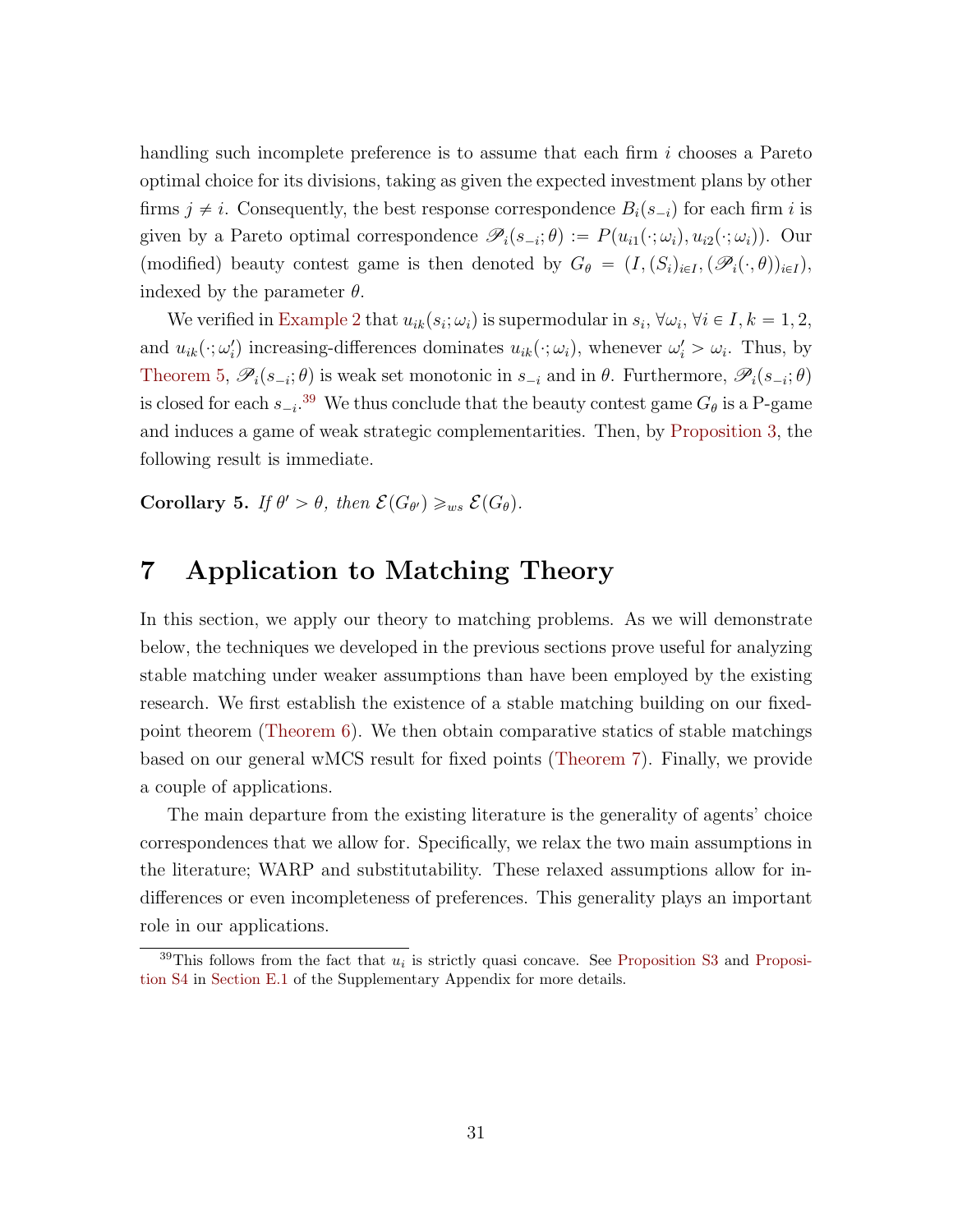### <span id="page-31-4"></span><span id="page-31-0"></span>7.1 Model and Results

We begin by presenting our model. There are a finite set  $F$  of firms and a finite set W of workers, as well as a finite set X of contracts. Each contract  $x \in X$  is associated with one firm  $x_F \in F$  and one worker  $x_W \in W$ . We will often write x to denote a singleton set  $X' = \{x\}$ . Given a set  $X' \subset X$  of contracts, let  $X'_f = \{x \in X' : x_F = f\}$ and  $X'_w = \{x \in X' : x_W = w\}$  denote the sets of contracts involving firm f and worker w within X', respectively. A set of contracts  $X' \subset X$  will be called an **allocation** if it contains at most one contract for each worker.

Each agent  $a \in F \cup W$  is endowed with a **choice correspondence**:  $C_a : 2^X \rightrightarrows$  $2^X$  where, for each  $X' \subseteq X$ ,  $C_a(X')$  is a nonempty family of subsets of  $X'_a$ . Any element of  $C_a(X')$  represents a set of contracts agent a chooses from X'. The choice correspondence  $C_a$  induces the **rejection correspondence**  $R_a: 2^X \rightrightarrows 2^X$ , defined by  $R_a(X') = \{Z : Z = X'_a \backslash Y \text{ for some } Y \in C_a(X')\}.$ 

For any pair of allocations  $X'$  and  $X''$ , we say that agent a weakly prefers  $X''$ to X' if  $X_a'' \in C_a(X_a' \cup X_a'')$ , and write  $X'' \geq_a X'$ .<sup>[40](#page-31-1)</sup> We say that a **strictly prefers**  $X''$  to  $X'$  if  $X'' \geq_a X'$  but not  $X' \geq_a X''$ , and write  $X'' >_a X'$ .

We focus on the many-to-one matching setup by assuming that the choice correspondence of each worker w satisfies the following properties: for any  $X' \subseteq X$ , (i)  $X'' \in C_w(X')$  implies  $|X''| \leq 1$ ; and (ii)  $X'' \in C_w(X')$  if  $\emptyset \neq_w X''$  and  $\{x'\}\neq_w X''$ for any  $X'', \{x'\} \subset X'_{w}$ .<sup>[41](#page-31-2)</sup> In words, each element of a worker's choice correspondence must be a singleton contract, possibly a null set (i.e., the worker has a unit demand), and a contract that is not dominated by any other contract (including remaining unemployed) must be included in the choice correspondence.

An economy is summarized by a tuple  $\Gamma = (F, W, X, (C_a)_{a \in F \cup W})$ . An allocation Z is stable if

- (i). (Individual Rationality)  $Z_a \in C_a(Z)$  for every  $a \in F \cup W$ , and
- (ii). (No Blocking Coalition)  $Z_f \in C_f(Z \cup U(Z))$  for every  $f \in F$ , where  $U(Z) :=$  ${x \in X : x >_{x_W} x', \forall x' \in Z_{x_W}}$ .

<span id="page-31-2"></span><span id="page-31-1"></span><sup>40</sup>This is the so-called "Blair order" introduced by [Blair](#page-44-3) [\(1988\)](#page-44-3).

<sup>41</sup> We note that our characterization of stable matchings, [Theorem 10,](#page-33-0) does not hold without condition (ii). However, the "if" direction of that theorem holds without it, and hence so does the existence of a stable matching, [Theorem 11.](#page-34-0) Details are available upon request.

<span id="page-31-3"></span> $^{42}$ In Section H.2 of the Supplementary Appendix, we consider an alternative notion of stability and its relation with the present stability notion under Sen's  $\alpha$  or WARP.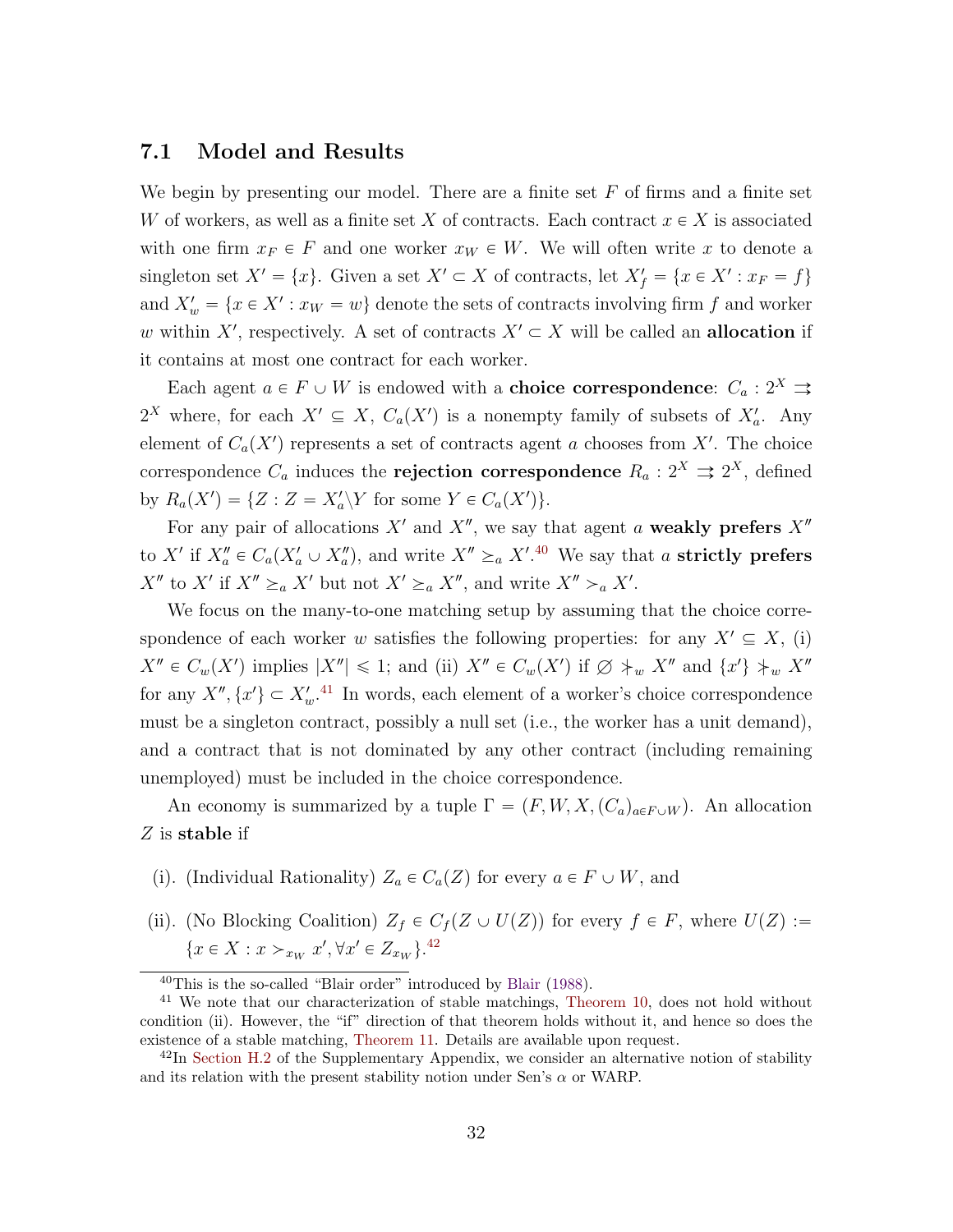<span id="page-32-2"></span>The key method for analyzing stable allocations is to associate them with fixed points of a suitably defined correspondence (see [Adachi](#page-43-0) [\(2000\)](#page-43-0), [Fleiner](#page-44-0) [\(2003\)](#page-44-0), [Echeniq](#page-44-4)ue [and Oviedo](#page-44-4) [\(2004,](#page-44-4) [2006\)](#page-44-5), and [Hatfield and Milgrom](#page-45-0) [\(2005\)](#page-45-0), for example). WARP has been crucial for this purpose.<sup>[43](#page-32-0)</sup> Formally, a preference relation for agent  $a \in F \cup W$ satisfies WARP if and only if the associated choice correspondence  $C_a$  satisfies the following two conditions (see [Kreps](#page-46-8) [\(1988\)](#page-46-8), for instance):

- (i). Sen's  $\alpha: Y \in C_a(X'')$  and  $Y \subset X' \subset X'' \Longrightarrow Y \in C_a(X')$ , and
- (ii). Sen's  $\beta$ :  $Y, Y' \in C_a(X')$  and  $Y \in C_a(X'')$  for  $X' \subset X'' \Longrightarrow Y' \in C_a(X'')$ .

In words, Sen's  $\alpha$  states that an optimal choice from a "bigger" set must be an optimal choice from a "smaller" set that contains it. Sen's  $\beta$  attributes non-uniqueness of choice to indifferences: if multiple alternatives are optimal from a smaller set and one of them is still optimal from a bigger set, the other(s) must also be optimal from the bigger set. While the former remains compelling, the latter can easily fail in the context of multidivisional organizations or of incomplete preferences, as the following example demonstrates.

<span id="page-32-1"></span>**Example 3.** Consider a firm f with two divisions,  $\delta$  and  $\delta'$ . The firm is subject to a budget constraint that compels it to hire at most one worker across the divisions, but the firm does not have strict preferences over which division hires a worker when both divisions have applicants. Each division has its own preferences over the workers. There are 3 workers,  $w, w'$ , and  $w''$ , who are all acceptable to both divisions, and division  $\delta'$  prefers w'' to w'. Then, if workers w and w' apply to divisions  $\delta$  and  $\delta'$ , respectively, then the choice of the firm from this set of applications  $\{(w, \delta), (w', \delta')\}$ would be either  $(w, \delta)$  or  $(w', \delta')$ , where  $(w, \delta)$ , for instance, denotes a contract specifying a matching between w and δ. If w'' applies to δ' in addition, then the firm faces a set of applications  $\{(w, \delta), (w', \delta'), (w'', \delta')\}$  and chooses either  $(w, \delta)$  or  $(w'', \delta')$ . Note that  $(w', \delta')$  is no longer optimal since the newly available contract  $(w'', \delta')$  dominates it for division  $\delta'$ . At the same time, the other contract  $(w, \delta)$  remains optimal since the new contract is not comparable to it. This choice behavior is quite natural for a multi-divisional organization. However, this violates Sen's  $\beta$ , so it violates WARP and thus cannot be rationalized by any complete (possibly weak) preference relation.

<span id="page-32-0"></span> $^{43}$ See [Hatfield and Milgrom](#page-45-0) [\(2005\)](#page-45-0), [Che, Kim, and Kojima](#page-44-6) [\(2019\)](#page-44-6), and Aygün and Sönmez [\(2013\)](#page-43-2), among others. We note that authors have invoked WARP under different names; the first two sets of authors call it Revealed Preference, while the last set of authors, who highlight the importance of the condition, call it Irrelevance of Rejected Contracts.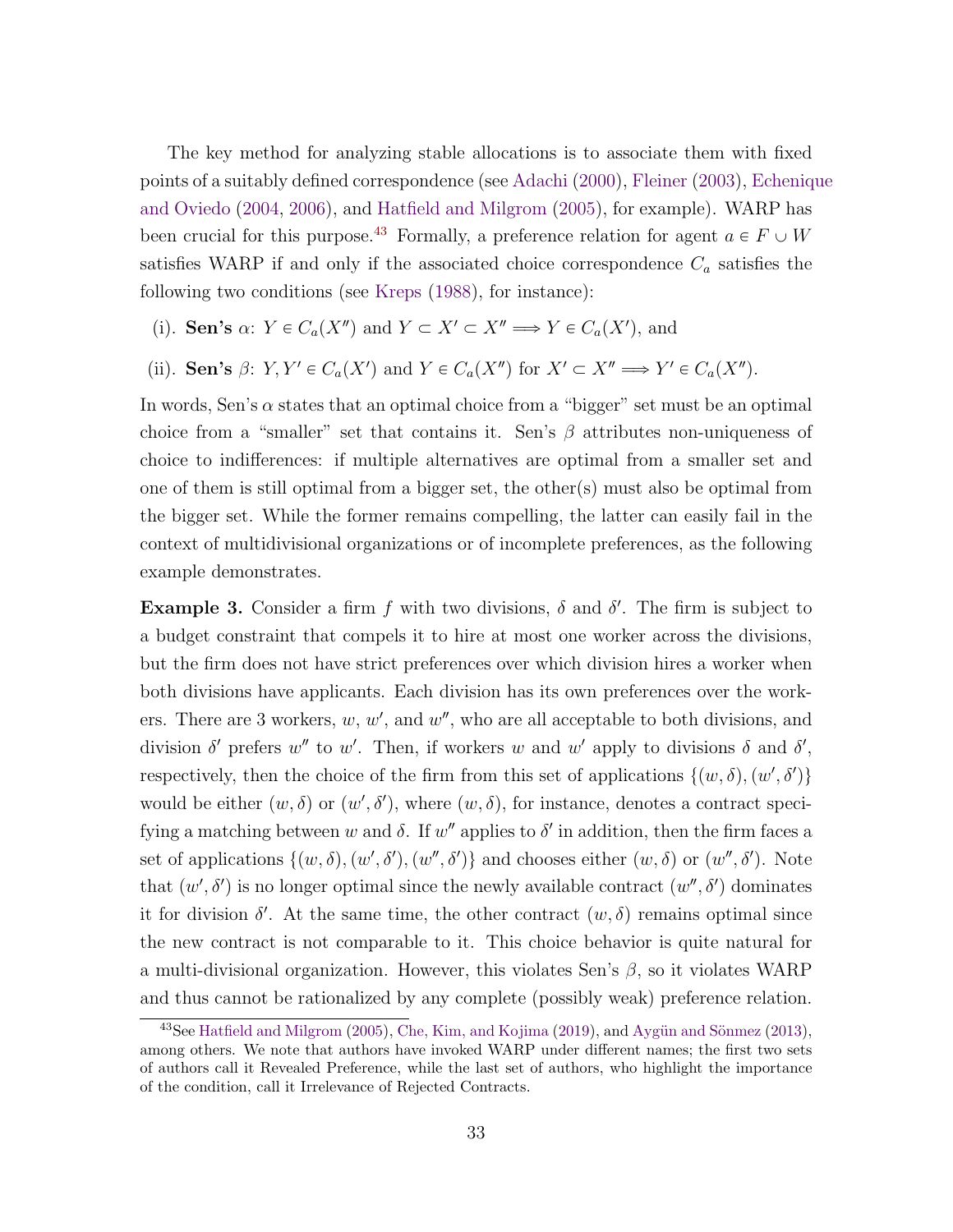<span id="page-33-2"></span>As seen in this example, violations of Sen's  $\beta$  may naturally arise in organizations with multiple divisions because the organization simply lacks a criterion to compare placement in different divisions (e.g., between  $(w, \delta)$  and  $(w'', \delta')$  in the above example). We later illustrate that a similar violation may arise in matching problems with distributional constraints such as Japanese medical match [\(Kamada and Ko](#page-45-2)[jima,](#page-45-2) [2015\)](#page-45-2). Motivated by these observations, in what follows we relax WARP by dispensing with Sen's  $\beta$ . We will only assume Sen's  $\alpha$ , which is compatible with a wide variety of preferences with indifferences or even incompleteness.<sup>[44](#page-33-1)</sup>

We now proceed with a fixed-point characterization of stable allocations. Let We now proceed with a fixed-point characterization of stable anotations. Let  $C_F(X') := \{\bigcup_{f \in F} Y_f : Y_f \in C_f(X'), \forall f \in F\}$  and  $R_F(X') := \{\bigcup_{f \in F} Y_f : Y_f \in C_f(X')\}$  $R_f(X')$ ,  $\forall f \in F$ . Define  $C_W$  and  $R_W$  analogously. Then, a fixed-point mapping (or correspondence)  $T: 2^X \times 2^X \rightrightarrows 2^X \times 2^X$  is defined as follows: For each  $(X', X'') \in$  $2^X \times 2^X$ ,  $T(X', X'') = (T_1(X''), T_2(X'))$ , where

$$
T_1(X'') = \{ \tilde{X} \in 2^X : \tilde{X} = X \backslash \tilde{Y} \text{ for some } \tilde{Y} \in R_W(X'') \},
$$
  

$$
T_2(X') = \{ \tilde{X} \in 2^X : \tilde{X} = X \backslash \tilde{Y} \text{ for some } \tilde{Y} \in R_F(X') \}.
$$

Intuitively, we can think of  $T$  as iterating on sets  $X'$  and  $X''$  of contracts available respectively to firms and workers. For each pair  $(X', X'')$ ,  $T_1$  returns sets of contracts that are available to the firms after removing contracts workers reject out of  $X''$ , while  $T_2$  returns sets of contracts that are available to the workers after removing contracts rejected by firms out of  $X'$ . Mapping T is similar to fixed-point mappings used in the existing literature such as [Hatfield and Milgrom](#page-45-0) [\(2005\)](#page-45-0), except that it is generalized to handle choice correspondences rather than choice functions.

<span id="page-33-0"></span>**Theorem 10.** Suppose that  $C_a$  satisfies Sen's  $\alpha$  for each  $a \in F \cup W$ . Then, there exists a stable allocation Z if and only if  $Z \in C_F(X') \cap C_W(X'')$ , where  $(X', X'')$  is a fixed point T.

As will become clear, our fixed-point characterization is crucial for both existence and comparative statics of stable allocations. We first use the characterization together with [Theorem 6](#page-19-2) to establish existence of stable allocations. To this end, we consider a partially ordered set  $(2^X, \geqslant)$ , where the order  $\geqslant$  is given by "set inclusion"

<span id="page-33-1"></span><sup>44</sup>[Eliaz and Ok](#page-44-1) [\(2006\)](#page-44-1) introduce an axiom called weak axiom of revealed non-inferiority (WARNI) that is consistent with incomplete preferences. In Section H.3 of the Supplementary Appendix, we show that Sen's  $\alpha$  is implied by WARNI.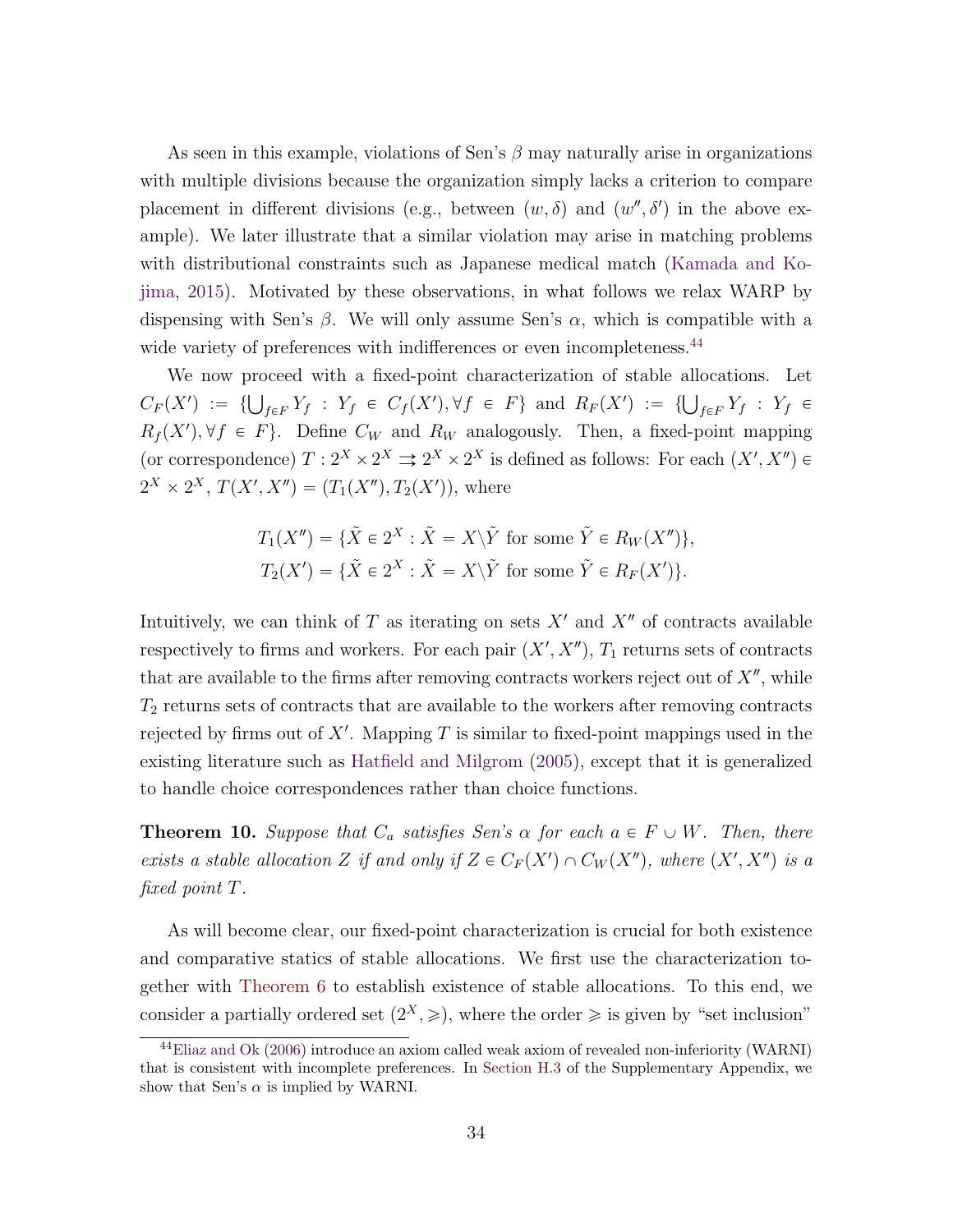<span id="page-34-3"></span>operator; i.e.,  $X'' \geq X'$  if  $X'' \supseteq X'$ . The associated upper and lower weak set orders over families of sets of contracts are defined based on this primitive (set inclusion) order. The monotonicity of correspondence  $f: 2^X \rightrightarrows 2^X$  is defined accordingly: that is, f is upper weak set monotonic if for  $X' \subset X'' \subset X$ ,  $Y' \in f(X')$  implies there exists  $Y'' \supset Y'$  such that  $Y'' \in f(X'')$ ; and similarly for lower weak set monotonicity. For the product set  $2^X \times 2^X$ , we endow the following order:  $(X'', Y'') \geq (X', Y')$  if  $X'' \supset X'$  and  $Y'' \subset Y'$ . The monotonicity of correspondence  $f: 2^X \times 2^X \rightrightarrows 2^X \times 2^X$ is then defined according to this order.

The next step is to invoke an appropriate assumption on agents' choice correspondences to ensure that  $T = (T_1, T_2)$  is weak set monotonic. Specifically, we assume that, for each  $a \in F \cup W$ , the choice correspondence  $C_a(\cdot)$  is weakly substitutable, i.e.,  $R_a$  is weak set monotonic. A standard notion of substitutability considers a choice function—rather than a choice correspondence—and requires the associated rejection function to be monotonic (e.g., [Hatfield and Milgrom](#page-45-0) [\(2005\)](#page-45-0)). One way to generalize this notion to choice correspondences would be to require that the rejection correspondences be complete-sublattice-valued and monotonic in the strong set order—the condition [Che, Kim, and Kojima](#page-44-6) [\(2019\)](#page-44-6) labels substitutability. However, this condition proves too restrictive to accommodate even the most common form of indifferences:

<span id="page-34-2"></span>**Example 4.** A firm is indifferent to hiring one of the three workers, x, y, and z, to fill a single position. (Formally,  $x, y$ , and  $z$  refer to contracts.) The resulting rejection correspondence is not sublattice-valued:  $R_f({x, y}) = {\{x\}, \{y\}\}\,$  but  ${x} \vee {y} =$  $\{x, y\} \notin R_f(\{x, y\}).$  It is not strong set monotonic, either:  $\{y, z\} \in R_f(\{x, y, z\}),$  $\{x\} \in R_f(\{x, y\}),$  so  $\{y, z\} \vee \{x\} = \{x, y, z\} \notin R_f(\{x, y, z\}).$  We thus conclude that  $C_f$  is not substitutable. Nevertheless,  $R_f$  is weak set monotonic, as can be checked easily, so  $C_f$  is weakly substitutable.

It turns out that weak substitutability is sufficient for existence, as we show now.

<span id="page-34-0"></span>**Theorem 11.** Suppose that  $C_a$  satisfies Sen's  $\alpha$  and weakly substitutability for each  $a \in F \cup W$ .<sup>[45](#page-34-1)</sup> Then, a stable allocation exists.

<span id="page-34-1"></span><sup>45</sup>For existence of a stable matching, we could require weak substitutability only for the firm side, specifically, upper weak set monotonicity of firms' rejection correspondences. For the worker side, Sen's  $\alpha$  together with the unit-demand assumption implies the lower weak set monotonicity of a worker's rejection correspondence. To see this, consider any  $X' \supset X''$  and let  $x \in C_w(X')$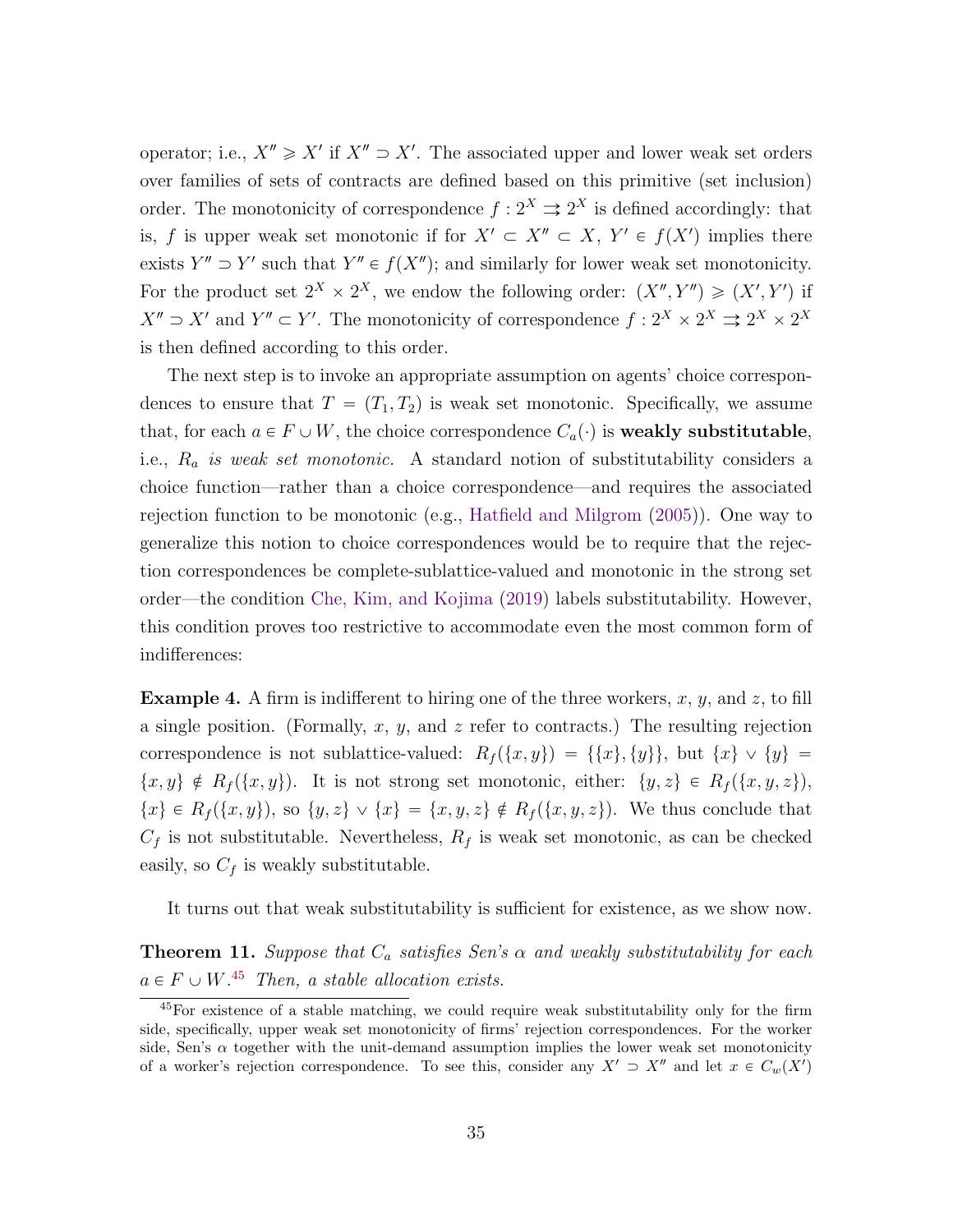#### <span id="page-35-3"></span>*Proof.* See [Appendix B.](#page-42-0)  $\Box$

To the best of our knowledge, the current existence result is the most general of its kind, requiring very weak preferences conditions that allow for both indifferences and incompleteness. A number of papers—for instance, [Erdil and Ergin](#page-44-7) [\(2008\)](#page-44-7) and [Abdulkadiroglu, Pathak, and Roth](#page-43-3) [\(2009\)](#page-43-3)—consider matching under responsive preferences with ties on the side of schools, but tie-breaking allows the problem to be reduced to the case with strict priorities in those cases.<sup>[46](#page-35-0)</sup> [Che, Kim, and Kojima](#page-44-6) [\(2019\)](#page-44-6) and [Erdil and Kumano](#page-44-8) [\(2019\)](#page-44-8) establish the existence of a stable matching with choice correspondences that satisfy weak substitutability and WARP.[47](#page-35-1) Our result is a generalization of theirs because our condition weakens WARP to Sen's  $\alpha$ .

An astute reader may notice that no claim is made in the above theorem about the existence of worker- and firm-optimal stable allocations, which are often shown to exist under substituble preferences. Indeed, such "side-optimal" stable allocations are not guaranteed to exist in the presence of indifferences, let alone incompleteness.[48](#page-35-2) Formally, this can be attributed to the fact that our fixed-point theorem [\(Theorem 6\)](#page-19-2) does not guarantee the lattice structure for the fixed-point set.

We now turn to our main result: monotone comparative statics of stable allocations. To this end, we say that choice correspondence  $C_a$  is weakly more permissive than  $C'_a$  if, for each set of contracts  $X'$ ,  $R_a(X') \leq_{ws} R'_a(X')$ . In words, an agent with  $C_a$  rejects fewer contracts than an agent with  $C_a'$ . We let  $\succeq_a$  and  $\succeq'_a$  denote the (possibly incomplete) preferences associated with  $C_a$  and  $C'_a$ , respectively; and similarly

so that  $X'\setminus\{x\} \in R_w(X')$ . If  $x \in X''$ , by Sen's  $\alpha, x \in C_w(X'')$ , so  $X''\setminus\{x\} \in R_w(X'')$ , leading to  $R_w(X') \geq_{lws} R_w(X'')$ . If  $x \notin X''$ , then  $X' \setminus \{x\} \supset X''$ , so we trivially have  $R_w(X') \geq_{lws} R_w(X'')$ . Combining the upper weak set monotonicity of firms' rejection correspondences and the lower weak set monotonicity of workers' rejection correspondences yields upper weak set monotonicity of T according to our order, which is sufficient for existence of its fixed points. We assume the current (stronger) conditions since they are used for [Theorem 12.](#page-36-0)

<span id="page-35-0"></span><sup>46</sup>One may wonder if it is always possible to work with choice functions obtained after breaking ties in some manner, rather than using our general approach based on choice correspondences. [Erdil](#page-44-8) [and Kumano](#page-44-8) [\(2019\)](#page-44-8) show that the tie-breaking approach does not work in general. Specifically, their Remark 4 shows that a weakly substitutable choice correspondence does not necessarily have any substitutable tie-breaking.

<span id="page-35-1"></span> $^{47}$ [Erdil and Kumano](#page-44-8) [\(2019\)](#page-44-8) invoke admission monotonicity and rejection monotonicity, which are equivalent to weak substitutability. One can also check their consistency condition is equivalent to WARP.

<span id="page-35-2"></span><sup>&</sup>lt;sup>48</sup>Recall [Example 4.](#page-34-2) Suppose every worker prefers to work for  $f$  instead of being unemployed. Then, there are three stable allocations; f hiring any one of three workers. None of them is worker optimal.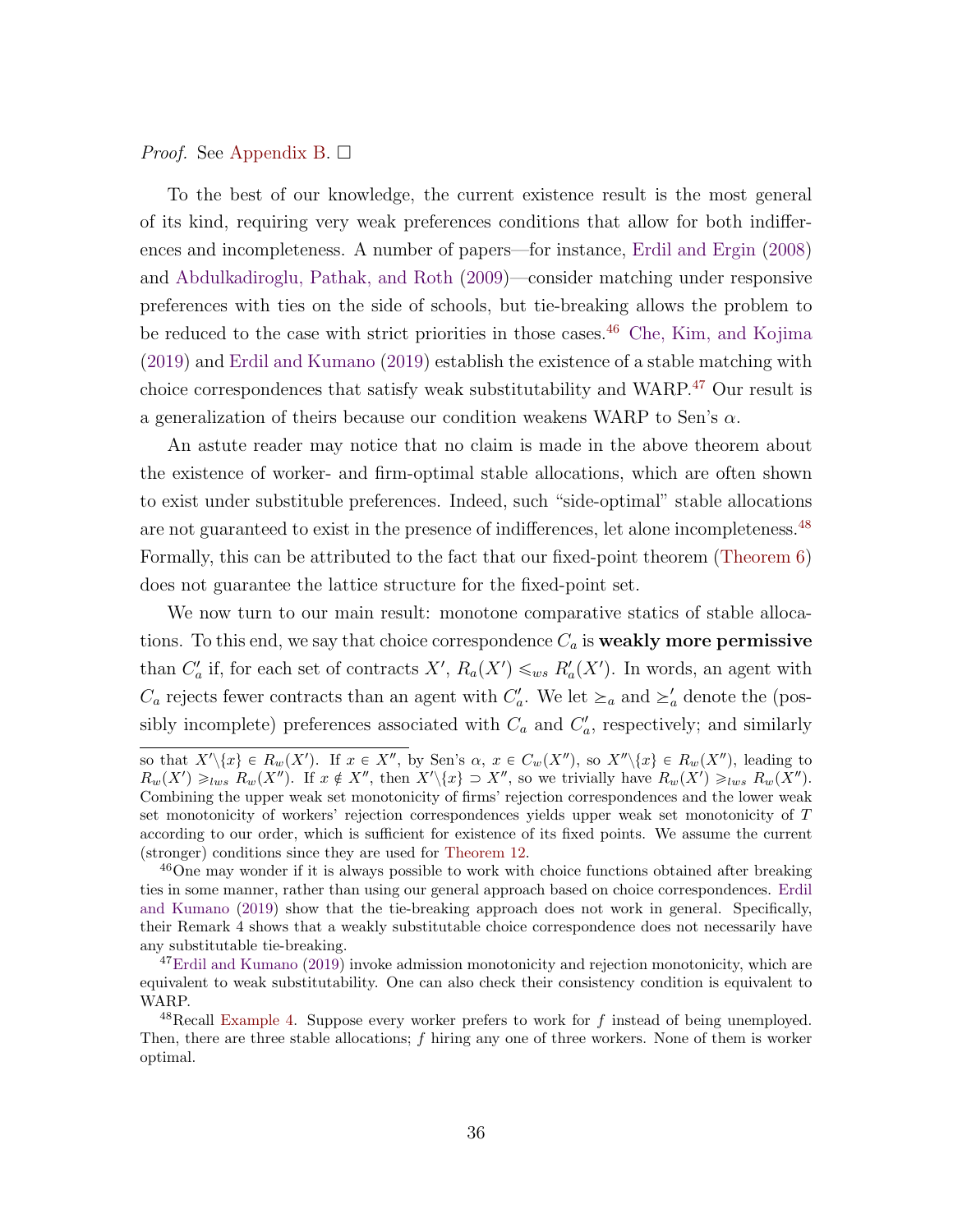<span id="page-36-3"></span><span id="page-36-0"></span>for T and  $T'.^{49}$  $T'.^{49}$  $T'.^{49}$ 

**Theorem 12.** Suppose that  $C_a$  satisfies Sen's  $\alpha$  and weakly substitutability for each  $a \in F \cup W$ . Consider two economies  $\Gamma = (F, W, X, (C_a)_{a \in F \cup W})$  and  $\Gamma' = (F, W, X, (C'_a)_{a \in F \cup W})$ such that  $C_w$  is weakly more permissive than  $C'_w$  for each  $w \in W$  while  $C'_f$  is weakly more permissive than  $C_f$  for each  $f \in F$ . Then,

- (i) for each stable allocation Z in  $\Gamma$ , there exists a stable allocation Z' in  $\Gamma'$  such that  $Z_f \geq_f Z'_f$  for each  $f \in F$  and  $Z'_w \geq_w Z_w$  for each  $w \in W$ , and
- (ii) for each stable allocation Z' in  $\Gamma'$ , there exists a stable allocation Z in  $\Gamma$  such that  $Z_f \geq_f Z'_f$  for each  $f \in F$  and  $Z'_w \geq_w Z_w$  for each  $w \in W$ .

#### *Proof.* See [Appendix C.](#page-42-1)  $\Box$

The basic idea of the proof is to utilize the fixed-point characterization of stable allocations by the mapping  $T$ . We first establish that the fixed-point mapping "shifts" up" in the weak set order sense with the change of choice correspondences. By [Theorem 7,](#page-21-0) this implies that the set of fixed points "increases" in the weak set order. This gives rise to the desired comparative statics properties of stable allocations.

[Theorem 12](#page-36-0) generalizes various comparative statics results in the existing litera-ture from the cases of choice functions to choice correspondences.<sup>[50](#page-36-2)</sup> As such, it implies a number of standard results. For instance, a stable allocation becomes more favorable to one side when it becomes more "scarce" or when there is more competition from the other side:

Corollary 6. Suppose that a worker exits the market or a new firm enters the market. Then, for each stable allocation in the original market, there exists a stable allocation in the new market in which all the remaining workers are weakly better off and all the existing firms are weakly worse off. A symmetric result, though in the opposite direction, holds if a worker enters the market or a firm exits a market.

The entry/exit of agents in this Corollary corresponds to their choice correspondences becoming more/less permissive. For instance, an agent exiting a market corresponds to that agent having a less permissive correspondence than before (in fact, she

<span id="page-36-2"></span><span id="page-36-1"></span><sup>&</sup>lt;sup>49</sup>Recall that  $\geq_a$  and  $\geq'_a$  are the preferences defined by Blair (partial) order.

<sup>50</sup>There are many comparative statics results for choice functions in various formulations and gen-erality. See [Gale and Sotomayor](#page-45-3) [\(1985a,](#page-45-3)[b\)](#page-45-4), [Crawford](#page-44-9) [\(1991\)](#page-44-9), [Konishi and](#page-46-9) Ünver [\(2006\)](#page-46-9), [Echenique](#page-44-10) [and Yenmez](#page-44-10) [\(2015\)](#page-44-10), and [Chambers and Yenmez](#page-44-11) [\(2017\)](#page-44-11), for instance.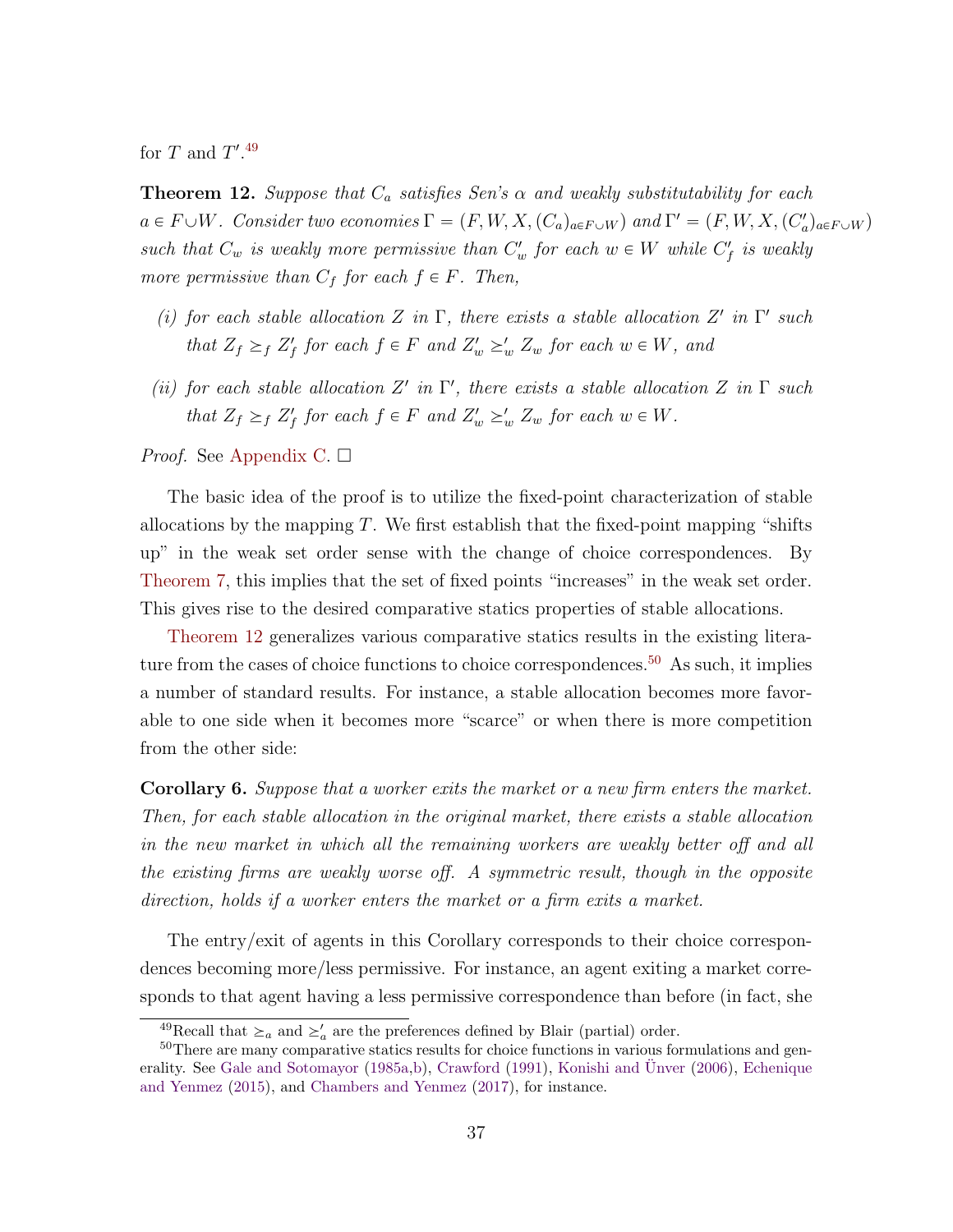<span id="page-37-1"></span>rejects every contract). Therefore, all remaining agents from the same side become weakly better off and those from the opposite side become weakly worse off in some new stable allocation by [Theorem 12.](#page-36-0)

Aside from these standard comparative statics, the generality of [Theorem 12](#page-36-0) enables us to obtain new kinds of comparative statics results. For instance, if the internal constraint of a multidivisional firm is relaxed (e.g., a hiring budget increases), then all the workers are made weakly better off while all the other firms are made worse off in at least one new stable matching. A similar monotone comparative statics holds in matching with constraints. Suppose, for example, in the Japanese medical matching, the maximum number of doctors that can be hired by hospitals in a region increases. Then, the choice correspondence representing that region becomes more permissive, so the doctors are weakly better off in at least one (weakly) stable matching. These new comparative statics results are formalized and proven in Section H.4 and Section H.5 of the Supplementary Appendix.

### 7.2 Applications

The present framework subsumes environments beyond those analyzed in existing research. Let us describe two applications of our approach in informal manners here. The formal treatments are relegated to Section H.4 and Section H.5 of the Supplementary Appendix.

Multidivisional Organization Consider an organization, such as a large firm, that has multiple divisions.<sup>[51](#page-37-0)</sup> Such an organization may face a total hiring budget and may decide to allot positions across divisions within that budget. Given the allotted positions, each division chooses the best applicants according to its own linear preference order. The firm with multiple divisions described in [Example 3](#page-32-1) is a concrete example.

In Section H.4 of the Supplementary Appendix, we construct a choice correspondence that captures these features. The organization's choice is not necessarily described as a function, but as a correspondence—the organization may find indifferent or incomparable two allotments of positions across different divisions as long as both

<span id="page-37-0"></span><sup>&</sup>lt;sup>51</sup>This class of choice correspondences considered here is similar in spirit to a multidivisional choice function with flexible allotments analyzed by [Hatfield, Kominers, and Westkamp](#page-45-5) [\(2017\)](#page-45-5), but neither is more general than the other.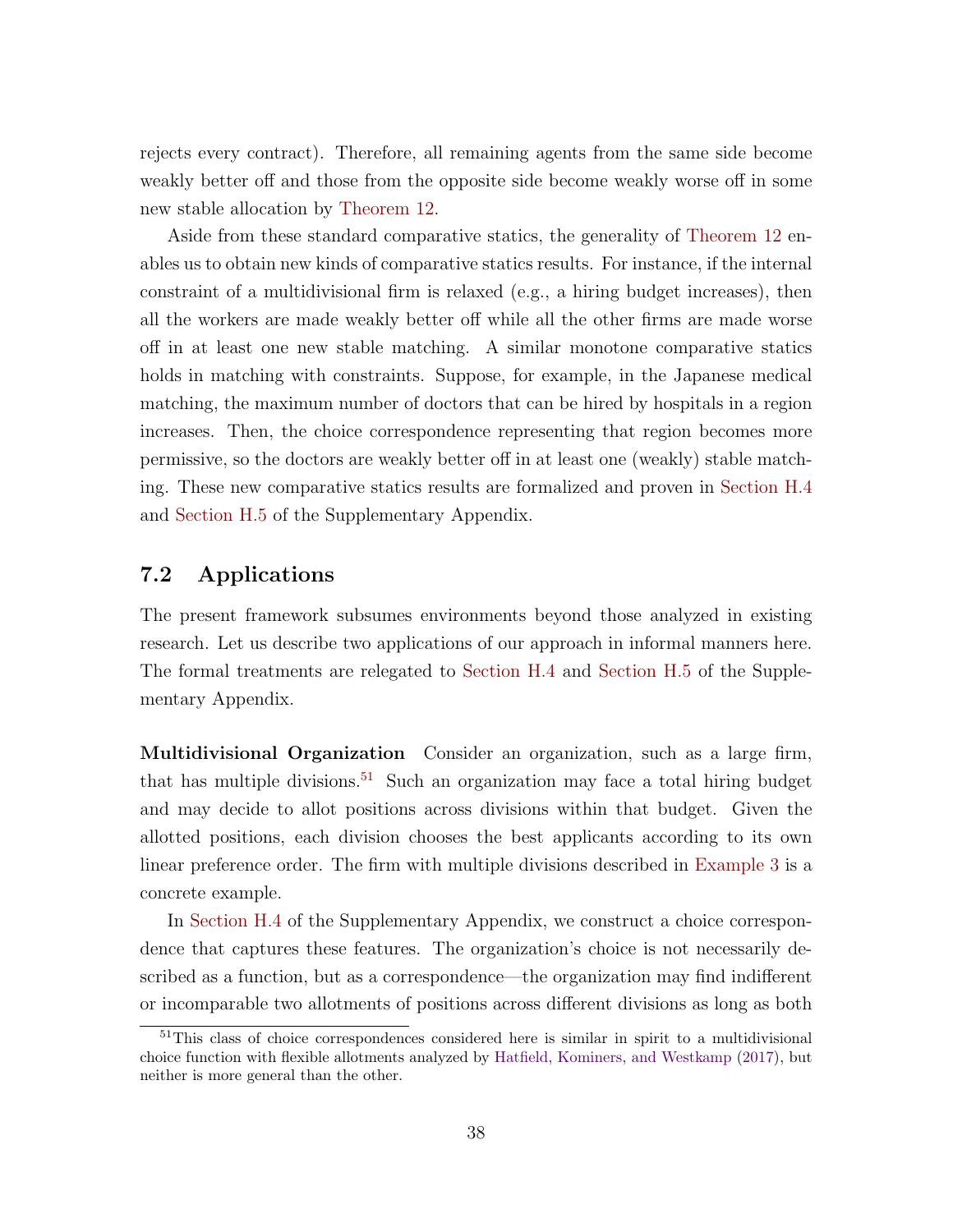<span id="page-38-2"></span>of them satisfy the organization's internal constraint. This feature leads to the failure of conditions assumed in existing studies, but we show that the organization's choice correspondence still satisfies both Sen's  $\alpha$  and weak substitutability. Hence, [Theorem 11](#page-34-0) and [Theorem 12](#page-36-0) allow us to establish the existence of a stable matching as well as a wMCS property.

Matching with Constraints Consider a problem of matching with constraints, such as medical match faced with a government-imposed cap on the number of doctors in each region or in each medical specialty. [Kamada and Kojima](#page-45-6) [\(2017\)](#page-45-6) present a model of matching with constraints, introduce a concept called weak stability, and establish the existence of a weakly stable matching.<sup>[52](#page-38-0)</sup>

We prove the existence of a weakly stable matching as a corollary of [Theorem 11.](#page-34-0) The basic idea of the proof is to associate the model of matching with constraints with an auxiliary model of matching with contracts between doctors and the "hospital side," a consortium that jointly chooses among applicants to different hospitals.<sup>[53](#page-38-1)</sup> Intuitively, we exploit the fact that the hospital side's choice behavior under constraints works in a manner that is analogous to that of a multidivisional organization. Choice behavior of the hospital side is not necessarily a function but a correspondence because there is some degree of freedom as to how many positions are allotted to different hospitals given the joint constraint. These features can be readily incorporated into our model. More formally, we verify that the hospital side's choice correspondence satisfies both Sen's  $\alpha$  and weak substitutability. Moreover, we establish that a matching is weakly stable in the given model of matching with constraints if and only if a corresponding allocation in the auxiliary model of matching with contracts is a stable allocation. These results imply that a weakly stable matching exists.

<span id="page-38-0"></span> $52$ Alternative concepts of stability, including weak stability, are defined by [Kamada and Kojima](#page-45-2) [\(2015,](#page-45-2) [2017,](#page-45-6) [2018\)](#page-45-7). Weak stability has advantages over others such as existence under mild conditions and an axiomatic characterization [\(Kamada and Kojima,](#page-45-6) [2017\)](#page-45-6).

<span id="page-38-1"></span><sup>&</sup>lt;sup>53</sup>To our knowledge, [Kamada and Kojima](#page-45-2) [\(2015\)](#page-45-2) is the first to associate matching with constraints to matching with contracts, and this technique has been used in subsequent studies such as [Kamada](#page-45-7) [and Kojima](#page-45-7) [\(2018,](#page-45-7) [2019\)](#page-45-8), [Goto, Iwasaki, Kawasaki, Yasuda, and Yokoo](#page-45-9) [\(2014\)](#page-45-9), [Goto, Hashimoto,](#page-45-10) [Iwasaki, Kawasaki, Ueda, Yasuda, and Yokoo](#page-45-10) [\(2014\)](#page-45-10), and [Kojima, Tamura, and Yokoo](#page-46-10) [\(2018\)](#page-46-10). However, our approach is different from theirs in at least two respects. First, all the other works focus on choice functions rather than choice correspondences, making it impossible to connect their approach to weak stability. Second, the class of constraints we consider are more general than those studied in any of the above papers. Both of these differences are crucial for our analysis, and our analysis capitalizes heavily on the generality of the present model which allows for choice correspondences under Sen's  $\alpha$  and weak substitutability.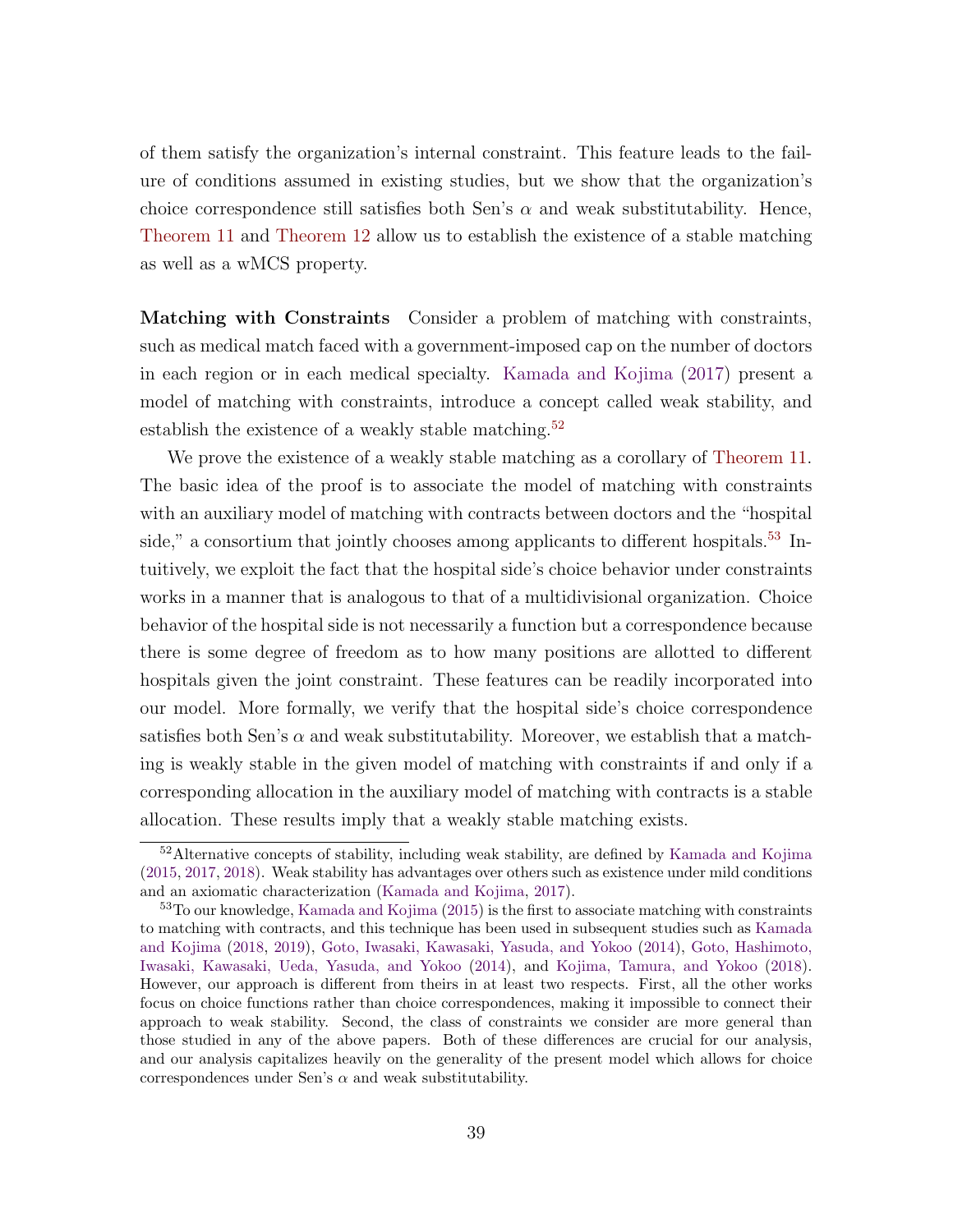<span id="page-39-1"></span>While the existence of a weakly stable matching has been established before, our technique allows us to obtain a novel comparative statics result with respect to changes in constraints. While such results were hitherto unvailable, they are a natural consequence of our approach and can be obtained as a corollary of [Theorem 12.](#page-36-0)

### 8 Concluding Remarks

We have developed a theory of monotone comparative statics based on weak set order. The theory together with a novel fixed point theorem with a general monotonic correspondence allowed us to weaken the conditions, and thus expand the scope, of comparative static predictions in a variety of contexts, including individual choice, Pareto optima, game theory and matching theory.

One could extend the current work in several ways. Some conditions such as those in [Theorem 4](#page-15-0) are sufficient for monotone comparative statics but the extent to which they are necessary is unknown; one could strive to establish their necessity or further weaken them. Some tight conditions, such as those provided in [Section 3,](#page-8-0) could be operationalized further by finding easier-to-check, possibly stronger, conditions. We suspect that such an operationalization would be made possible with further assumptions on the structural properties of the underlying environment; [Quah](#page-46-3) [\(2007\)](#page-46-3) and [Dziewulski and Quah](#page-44-12) [\(2021\)](#page-44-12) which make use of the geometric structure of constraint sets and objective functions, provide examples of such an approach.

Another avenue for extension is to incorporate uncertainty facing individuals in an individual choice or a game context.<sup>[54](#page-39-0)</sup> Accommodating uncertainty in an MCS analysis requires a suitable aggregation property which ordinal MCS conditions often fail. Consequently, our weakening of these conditions would likely face similar difficulties. Nevertheless, weakening the notion of MCS from strong set order to weak set order could make further progress possible, as has been illustrated in the present paper; we hope fruitful research awaits in this area.

<span id="page-39-0"></span><sup>54</sup>[Athey](#page-43-4) [\(2002\)](#page-43-4), [Quah and Strulovici](#page-47-2) [\(2009\)](#page-47-2), and [Quah and Strulovici](#page-47-10) [\(2012\)](#page-47-10) deal with MCS of individual choice under uncertainty, and [Vives](#page-47-3) [\(1990\)](#page-47-3), [Van Zandt and Vives](#page-47-8) [\(2007\)](#page-47-8), [Mekonnen and](#page-46-11) Leal Vizcaíno [\(2018\)](#page-45-11), and [Jensen](#page-45-11) (2018) deal with MCS of Bayesian Nash equilibria of games with incomplete information.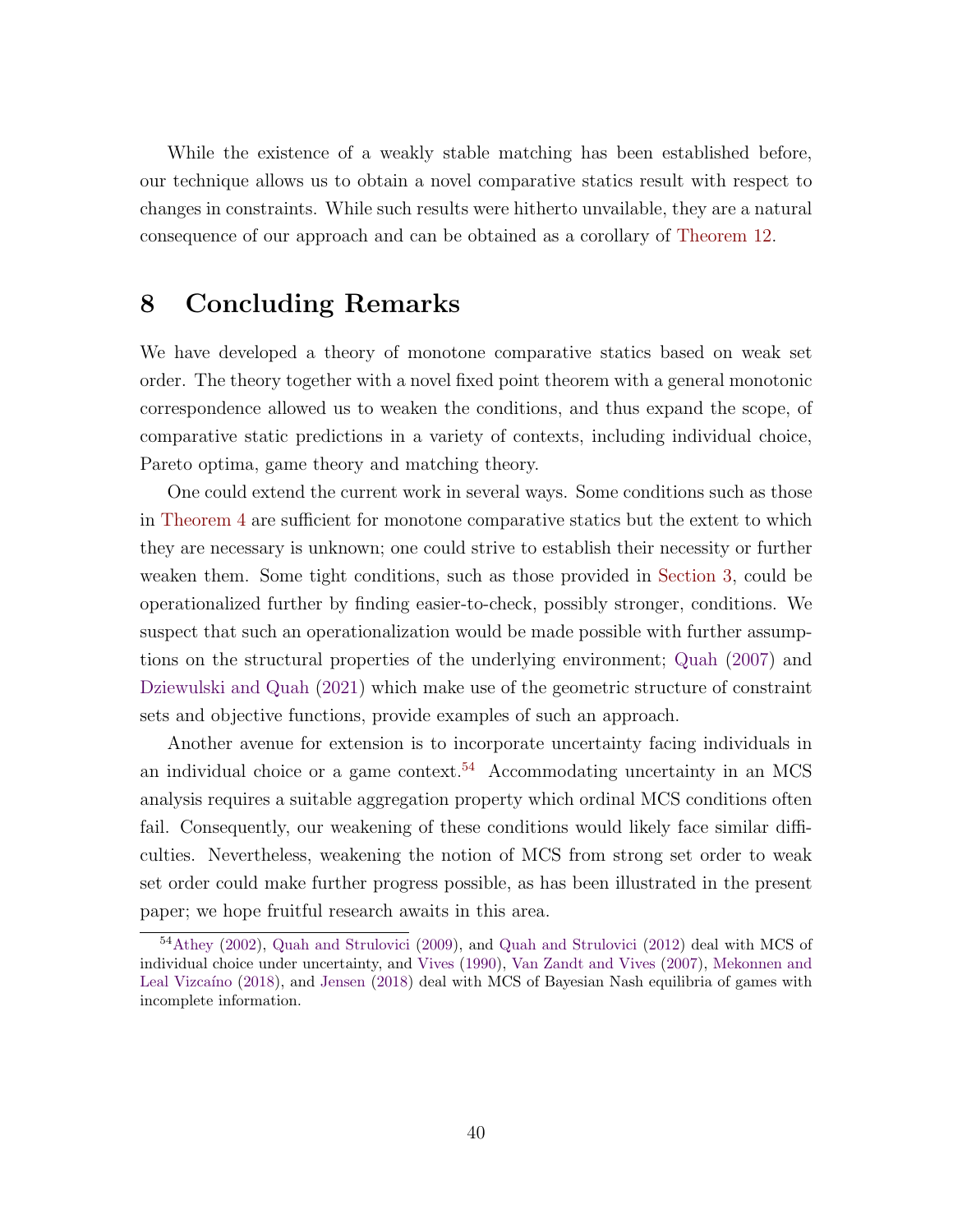# <span id="page-40-3"></span><span id="page-40-0"></span>A Proof of [Theorem 6](#page-19-2)

The existence of a fixed point follows from Corollary 3.7 of [Li](#page-46-6) [\(2014\)](#page-46-6). Here we provide a simpler independent proof. Our proof builds on Theorem 1.1 of [Smithson](#page-47-11) [\(1971\)](#page-47-11), which introduces the following condition:

**Condition III.** Let  $F: X \rightrightarrows X$  and let C be a chain in X. Suppose that there is a weakly increasing function  $g: C \to X$  such that  $g(x) \in F(x)$ for all  $x \in C$ . If  $x_0 = \sup_X C$ , then there exists  $y_0 \in F(x_0)$  such that  $g(x) \leq y_0$  for all  $x \in C$ .

Theorem 1.1 of [Smithson](#page-47-11) [\(1971\)](#page-47-11) is reproduced as follows (with the terminologies comparable to those of the present paper):

<span id="page-40-2"></span>**Theorem 13** [\(Smithson](#page-47-11) [\(1971\)](#page-47-11)). Let X be a (nonempty) partially ordered set in which each nonempty chain has a least upper bound. Suppose a self-correspondence  $F: X \rightrightarrows X$  is upper weak set monotonic and  $X_+$  is nonempty. Further, F satisfies Condition III. Then, F has a fixed point.

Note first that since  $X$  is a compact metric space, it is chain complete by Theorem 2.3 of [Li](#page-46-6) [\(2014\)](#page-46-6), which implies that each nonempty chain has a least upper bound. The crucial part of proof is that the compactness of  $X$ , together with closed-valuedness of F, implies condition III.

<span id="page-40-1"></span>Lemma 5. Given the conditions of [Theorem 6,](#page-19-2) F satisfies Condition III.

*Proof.* Let X, F, C, g, and  $x_0 = \sup_X C$  as stated in the hypothesis of Condition III. Define correspondence  $H : X \rightrightarrows X$  as follows: for each  $x \in C$ ,

$$
H(x) := \{ y \in F(x_0) : y \ge g(x) \}.
$$

We observe that  $H(x)$  is a closed set for each x. This is because  $H(x) = F(x_0) \cap G(x)$ where  $G(x) := \{y \in X : y \geq g(x)\}\text{, } F(x_0)$  is a closed set by assumption,  $G(x)$  is a closed set by the assumption of natural topology, and an intersection of two closed sets is closed.

**Claim 1.** For any finite subset C' of C,  $\cap_{x \in C'} H(x) \neq \emptyset$ .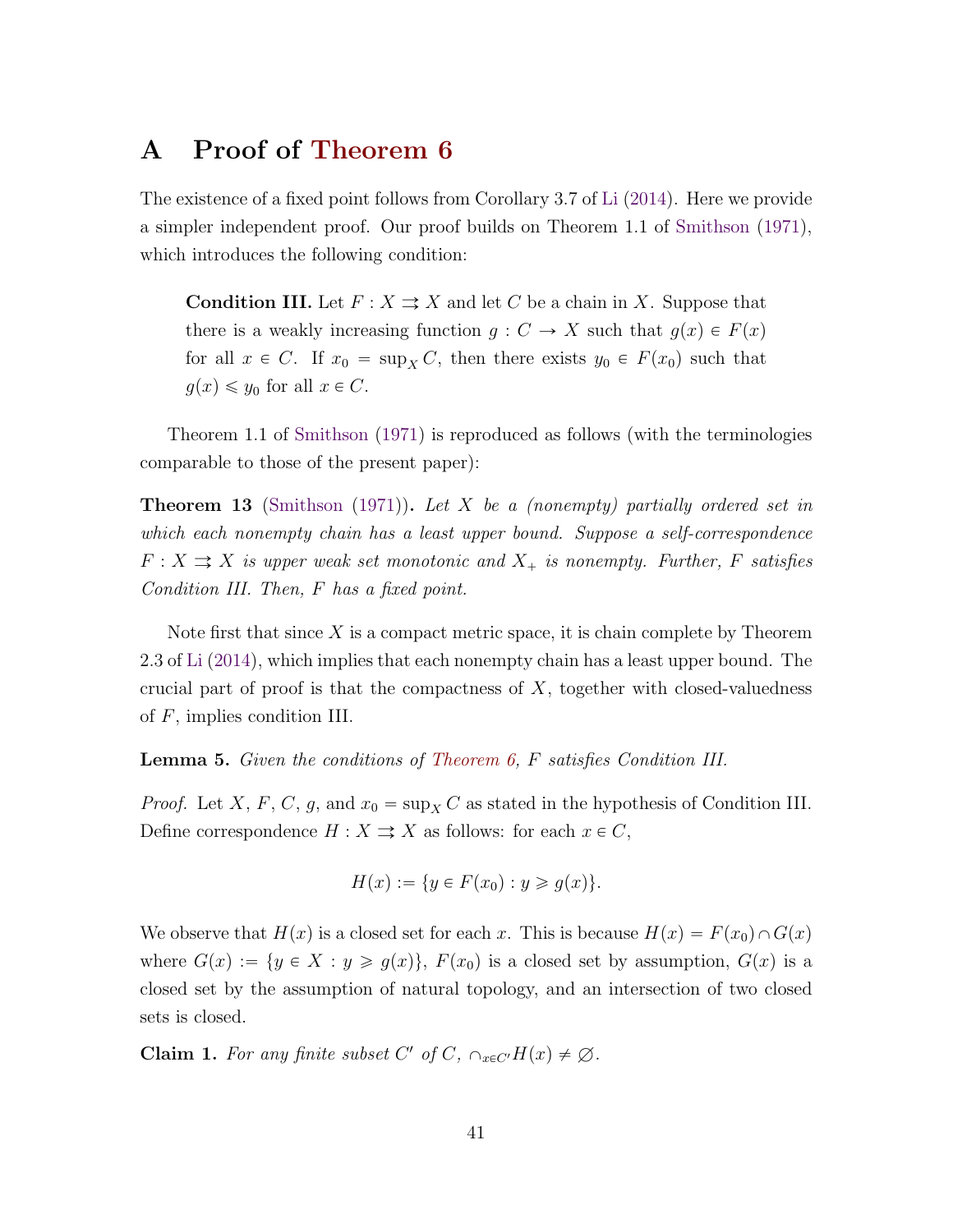*Proof.* Let  $C' = \{x_1, x_2, \ldots, x_n\}$  where  $x_1 \leq x_2 \leq \cdots \leq x_n$ . Then, by upper weak set monotonicity of F, for each  $y_n \in F(x_n)$ , there exists  $y_0 \in F(x_0)$  with  $y_n \leq y_0$ . In particular, take  $y_n = g(x_n)$ , and we obtain  $y_0 \ge g(x_n)$  for some  $y_0 \in F(x_0)$ . Because g is weakly increasing, this implies  $y_0 \ge g(x)$  for each  $x \in C'$ . Therefore  $y_0 \in \cap_{x \in C'} H(x)$ .  $\Box$ 

Since the collection  $(H(x))_{x\in\mathbb{C}}$  satisfies the finite intersection property (that is, any finite subcollection has non-empty intersection), we conclude that  $\cap_{x\in C}H(x)$  is nonempty. This concludes the proof.  $\square$ 

[Lemma 5](#page-40-1) and [Theorem 13](#page-40-2) imply that  $F$  has a fixed point. We next prove the existence of a maximal fixed point.

#### Lemma 6. A maximal fixed point exists.

*Proof.* Let  $\mathcal{F}(F)$  denote the set of all fixed points for F. Observe first that  $\mathcal{F}(F)$  is nonempty due to the first part of [Theorem 6.](#page-19-2) Consider any chain  $X_c \subseteq X_f$ . We show below that  $X_c$  has an upper bound in  $X_f$ , which will imply by Zorn's lemma that  $X_f$ has a maximal point.

To begin, let  $X'_{\geq x} := X' \cap \{x' \in X : x' \geq x\}$  for any  $X' \subseteq X$  and  $x \in X$ . Note that for any closed set  $X', X'_{\geq x}$  is closed as it is an intersection of two closed sets. Note also that since X is chain complete, there is a supremum of  $X_c$ , denoted y, in X. Then, for each  $x \in X_c$ ,  $F(y)_{\geq x}$  is closed and nonempty due to the fact that  $x \in F(x)$ ,  $y \geq x$ , and F is upper weak set monotonic. Consider now a collection of sets  $(F(y)_{\geq x})_{x\in X_c}$ and observe that it satisfies the finite intersection property. The compactness of X then implies that  $\bigcap_{x\in X_c}F(y)_{\geq x}$  is nonempty, which in turn implies that  $F(y)_{\geq y}$  is also nonempty since  $F(y)_{\geq y} = \bigcap_{x \in X_c} F(y)_{\geq x}$ . Let us define a correspondence  $G(x) :=$  $F(x)_{\geq y}$ . By the fact that  $F(y)_{\geq y}$  is nonempty and F is upper weak set monotonic, G is a closed-valued, nonempty self-map on subspace  $X_{\geq y}$ , so it admits a fixed point in  $X_{\geq y}$  by the first part of [Theorem 6.](#page-19-2) Clearly, this point is also a fixed point of F and thus an upper bound of  $X_c$ , as desired.  $\Box$ 

The proof for the existence of a fixed point and a minimal fixed point under the alternative assumptions is symmetric and thus omitted.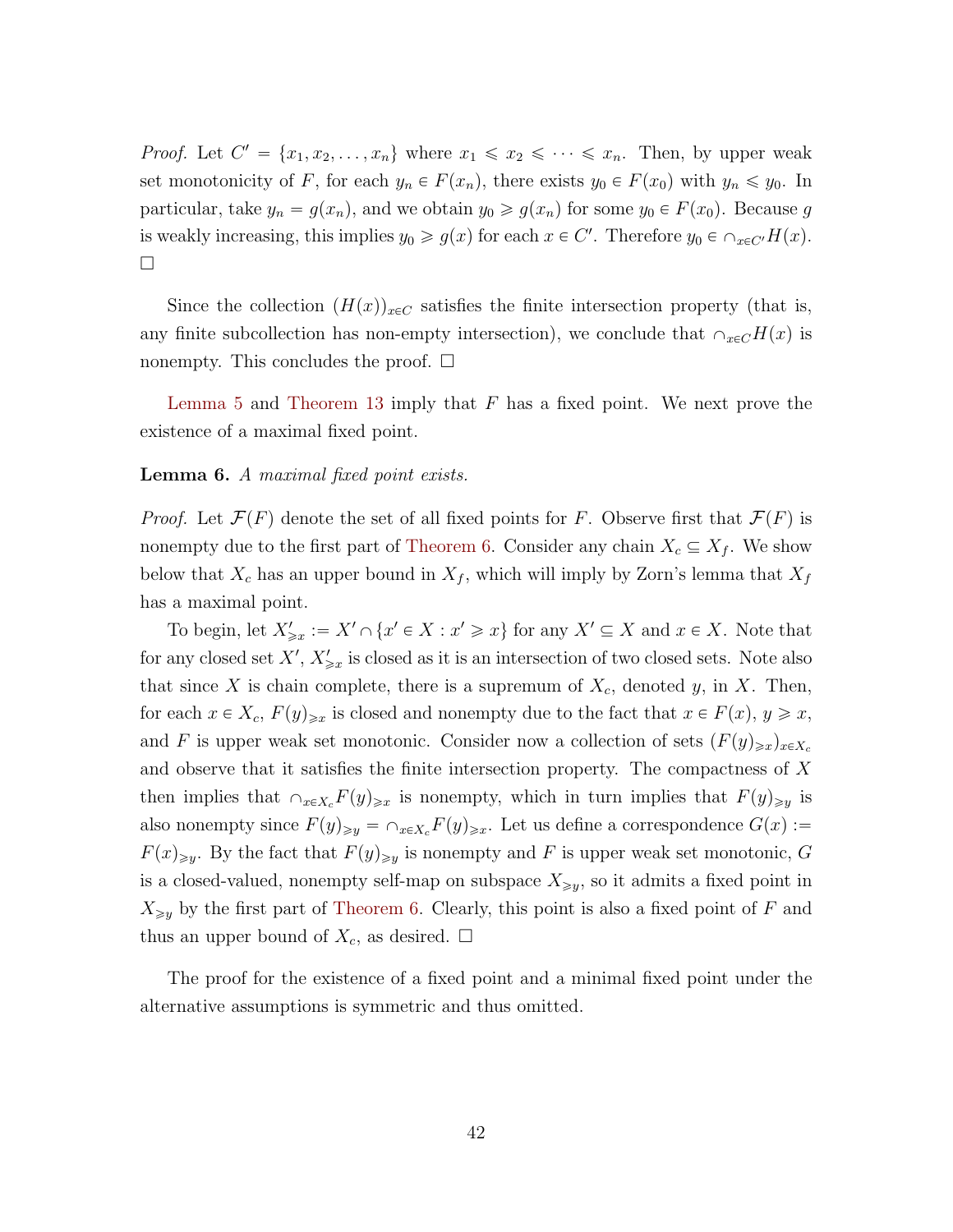## <span id="page-42-0"></span>B Proof of [Theorem 11](#page-34-0)

<span id="page-42-2"></span>We first prove the following claim:

**Claim 2.** Suppose  $C_a$  is weakly substitutable for each  $a \in F \cup W$ . Then, T is both upper and lower weak set monotonic.

*Proof.* To prove the upper weak set monotonicity of T, consider any  $(X', X'')$  $(Y', Y'')$ , and any  $(\tilde{X}', \tilde{X}'')$  such that  $\tilde{X}' \in T_1(X', X'')$  and  $\tilde{X}'' \in T_2(X', X'')$ . Then, there are some  $\hat{Y}' \in R_W(X'')$  and  $\hat{Y}'' \in R_F(X')$  such that  $\tilde{X}' = X \backslash \hat{Y}'$  and  $\tilde{X}'' = X \backslash \hat{Y}''$ . Since  $X'' > Y''$  and  $R_W$  is lower weak set monotonic, we can find  $\hat{Z}' \subset \hat{Y}'$  such that  $\hat{Z}' \in R_W(Y'')$ . Also, since  $X' \subset Y'$  and  $R_F$  is upper weak set monotonic, we can find  $\hat{Z}'' \supset \hat{Y}''$  such that  $\hat{Z}'' \in R_F(Y')$ . Letting  $\tilde{Y}' = X \backslash \hat{Z}'$  and  $\tilde{Y}'' = X \backslash \hat{Z}''$ , we have  $\tilde{Y}' \in T_1(Y', Y'')$  and  $\tilde{Y}'' \in T_2(Y', Y'')$ . Also,  $\tilde{Y}' \supset \tilde{X}'$  and  $\tilde{Y}'' \subset \tilde{X}''$  or  $(\tilde{Y}', \tilde{Y}'') \geq (\tilde{X}', \tilde{X}'')$ , proving the upper weak monotonicity of T.

The proof for the lower weak monotonicity is analogous and hence omitted.  $\square$ 

To complete the proof of the theorem, we endow the family of subsets of contracts with the discrete topology. Then, it is straightforward to see that this set is nonempty, partially ordered and compact. Moreover, the self-correspondence  $T$  is upper weak set monotonic by [Claim 2,](#page-42-2) and it is clearly nonempty- and closed-valued. Furthermore, set  $X' = \emptyset$  and  $X'' = X$ . Then, there exist  $\tilde{X} \in T_1(X'')$  and  $\tilde{Y} \in T_2(X')$  such that  $\tilde{X} \supset X'$  and  $\tilde{Y} \subset X''$ , i.e.,  $(\tilde{X}, \tilde{Y}) \geq (X', X'')$ . Therefore, by [Theorem 6,](#page-19-2) there exists a fixed point  $(X', X'')$  of T. Finally by [Theorem 10,](#page-33-0) we conclude that there exists a stable allocation.

### <span id="page-42-1"></span>C Proof of [Theorem 12](#page-36-0)

<span id="page-42-3"></span>We first establish the following result:

**Lemma 7.**  $T(X', X'') \geq_{ws} T'(X', X'')$  for all  $(X', X'') \in 2^X \times 2^X$ .

*Proof.* To prove that T lower weak set dominates  $T'$ , consider any  $(X', X'')$  and  $(\tilde{X}', \tilde{X}'')$  such that  $(\tilde{X}', \tilde{X}'') \in T(X', X'')$ , which means that there are some  $Y' \in$  $R_W(X'')$  and  $Y'' \in R_F(X')$  such that  $\tilde{X}' = X \backslash Y'$  and  $\tilde{X}'' = X \backslash Y''$ .

Since  $C_w$  being weakly more permissive than  $C'_w$  for each  $w \in W$  implies  $R'_W(X'')$ upper weak set dominates  $R_W(X'')$ , there is some  $\tilde{Y}' \in R'_W(X'')$  such that  $Y' \subset \tilde{Y}'$ .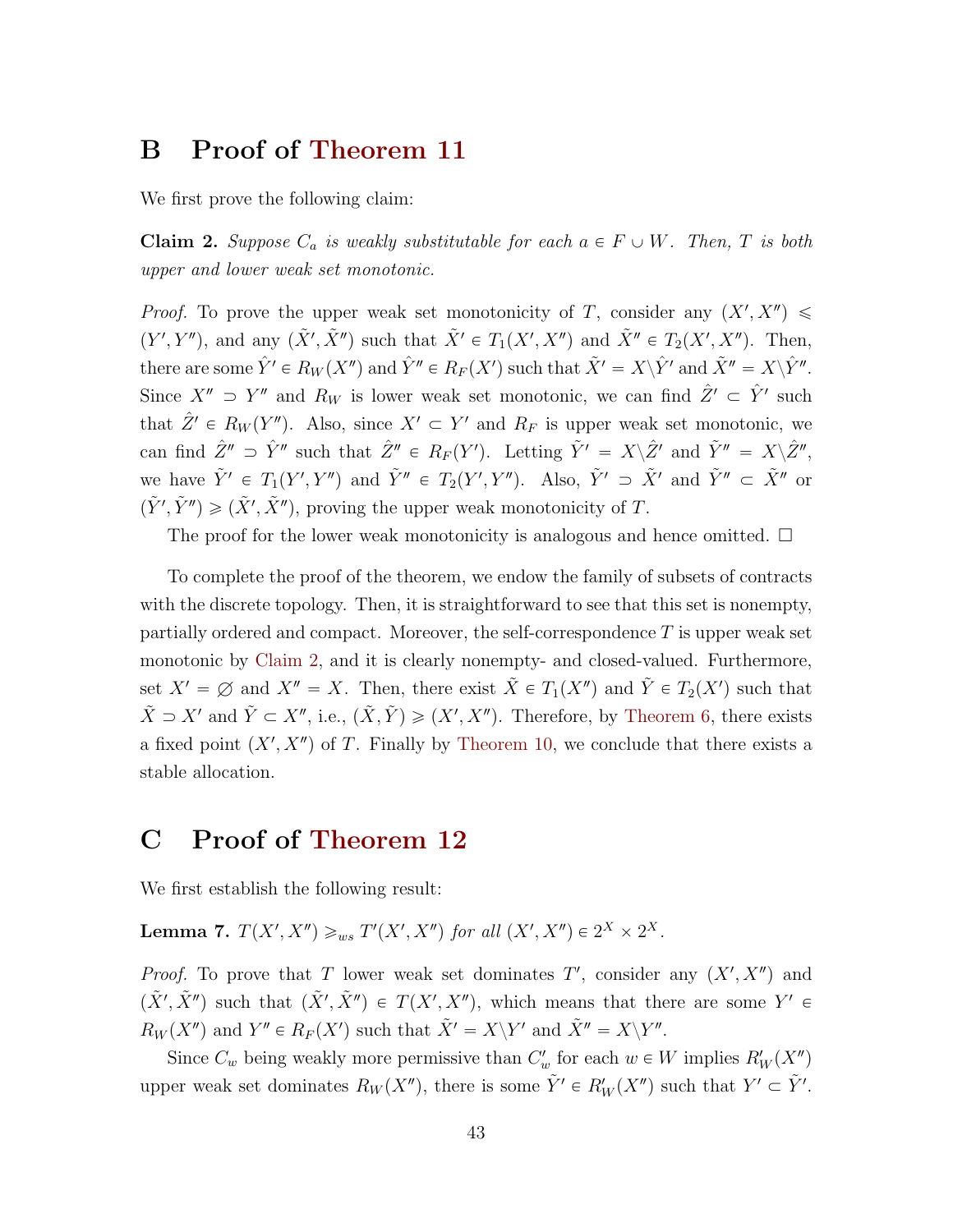Also, since  $C_f'$  being weakly more permissive than  $C_f$  for each  $f \in F$  implies  $R_F(X')$ lower weak set dominates  $R'_F(X')$ , there is some  $\tilde{Y}'' \in R'_F(X')$  such that  $\tilde{Y}'' \subset Y''$ . Letting  $\hat{X}' = X \backslash \tilde{Y}'$  and  $\hat{X}'' = X \backslash \tilde{Y}''$ , we have found  $\hat{X}' \in T'_{1}(X', X'')$  and  $\hat{X}'' \in$  $T'_{2}(X', X'')$  such that  $\hat{X}' \subset \tilde{X}'$  and  $\hat{X}'' \supset \tilde{X}''$ , as desired.

Proving that T upper weak set dominates T' is analogous and hence omitted.  $\square$ 

We only provide the proof for (i) while the proof for (ii) is omitted since it is analogous. Let Z be a stable allocation in economy Γ. By the "only if" part of [Theorem 10,](#page-33-0) there exists a fixed point  $(X', X'')$  of T such that  $Z \in C_F(X') \cap C_W(X'')$ . Since  $T$  (upper) weak set dominates  $T'$  by [Lemma 7](#page-42-3) and since  $T$  is weak set monotonic by [Claim 2,](#page-42-2) [Theorem 7](#page-21-0) implies that there exists a fixed point  $(\tilde{X}', \tilde{X}'')$  of T' such that  $(X', X'') \geq (\tilde{X}', \tilde{X}'')$  or  $X' \supset \tilde{X}'$  and  $X'' \subset \tilde{X}''$ . By the "if" part of [Theorem 10,](#page-33-0) there exists a stable allocation Z' in economy  $\Gamma'$  such that  $Z' \in C'_{F}(\tilde{X}') \cap C'_{W}(\tilde{X}'')$ . Therefore, for each  $f \in F$ ,  $Z'_f \subseteq \tilde{X}'_f \subseteq X'_f$  and thus  $Z_f \cup Z'_f \subseteq X'_f$ . Given this and  $Z_f \in C_f(X')$ , Sen's  $\alpha$  implies  $Z_f \in C_f(Z_f \cup Z'_f)$ , meaning  $Z_f \geq_f Z'_f$ . Also, for each  $w \in W$ ,  $Z_w \subseteq X_w'' \subseteq \tilde{X}_w''$  and thus  $Z_w \cup Z_w' \subseteq \tilde{X}_w''$ . Given this and  $Z_w' \in C_w'(\tilde{X}'')$ , Sen's  $\alpha$  implies  $Z'_w \in C'_w(Z_w \cup Z'_w)$ , meaning  $Z'_w \geq'_w Z_w$ .

### References

- <span id="page-43-3"></span>ABDULKADIROGLU, A., P. A. PATHAK, AND A. E. ROTH (2009): "Strategy-Proofness versus Efficiency in Matching with Indifferences: Redesigning the NYC High School Match," American Economic Review, 99(5), 1954–1978. [36](#page-35-3)
- <span id="page-43-1"></span>Acemoglu, D., and M. K. Jensen (2015): "Robust Comparative Statics in Large Dynamic Economies," Journal of Political Economy, 123(3), 587–640. [5,](#page-4-0) [22](#page-21-2)
- <span id="page-43-0"></span>ADACHI, H. (2000): "On a Characterization of Stable Matchings," Economics Letters, 68, 43–49. [5,](#page-4-0) [33](#page-32-2)
- <span id="page-43-4"></span>ATHEY, S. (2002): "Monotone Comparative Statics under Uncertainty," The Quarterly Journal of Economics,  $117(1)$ ,  $187-223$ .  $40$
- <span id="page-43-2"></span>AYGÜN, O., AND T. SÖNMEZ  $(2013)$ : "Matching with Contracts: Comment," American Economic Review, 103, 2050–2051. [33](#page-32-2)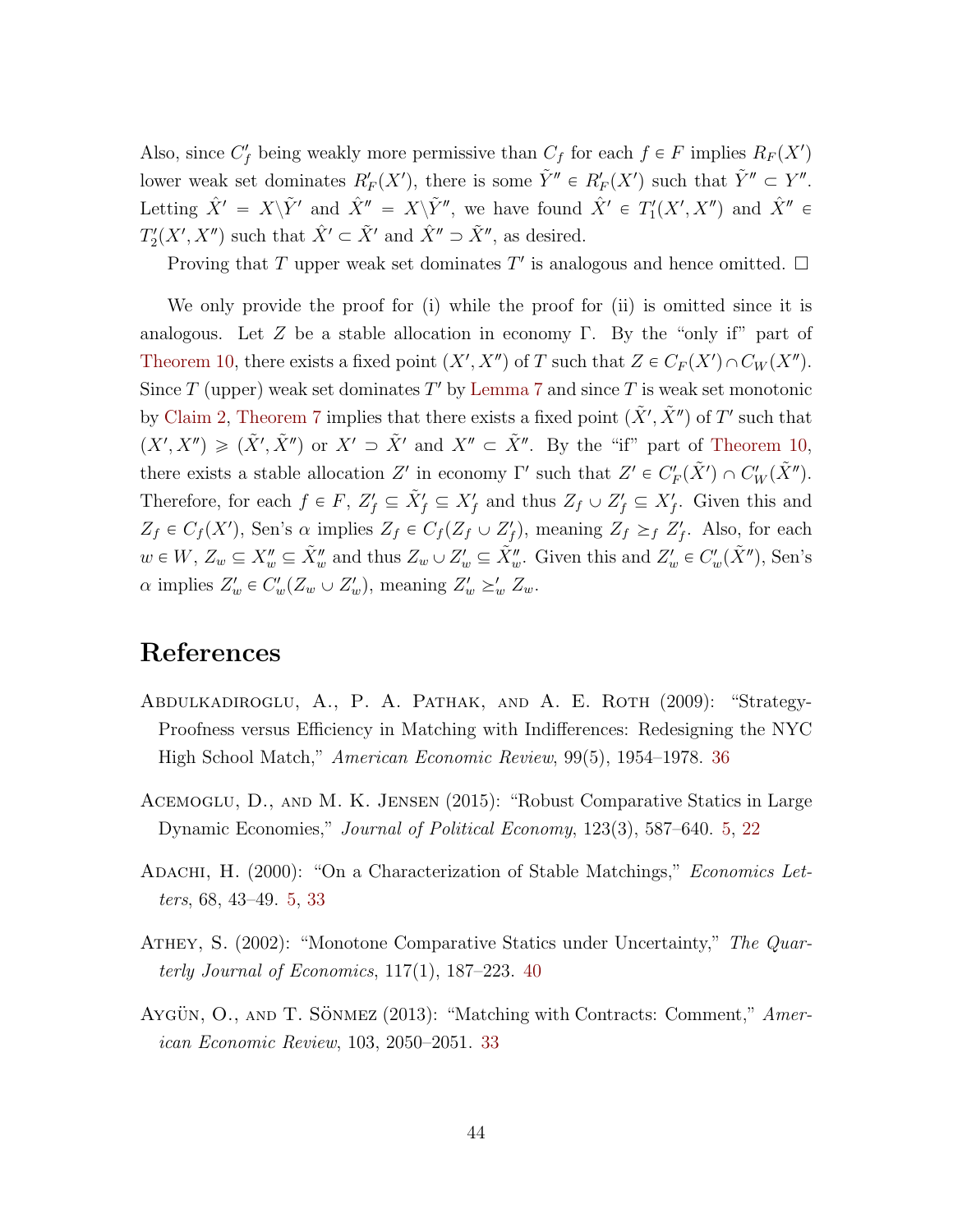- <span id="page-44-3"></span>BLAIR, C. (1988): "The Lattice Structure of the Set of Stable Matchings with Multiple Partners," Mathematics of Operations Research, 13, 619–628. [32](#page-31-4)
- <span id="page-44-11"></span>Chambers, C., and B. Yenmez (2017): "Choice and Matching," American Economic Journal: Microeconomics, 9, 126–147. [37](#page-36-3)
- <span id="page-44-6"></span>Che, Y.-K., J. Kim, and F. Kojima (2019): "Stable Matching in Large Economies," Econometrica, pp. 65–110. [33,](#page-32-2) [35,](#page-34-3) [36](#page-35-3)
- <span id="page-44-2"></span>Che, Y.-K., J. Kim, F. Kojima, and C. Ryan (2020): "Characterizing Pareto Optima: Sequential Utilitarian Welfare Maximization," mimeo. [16,](#page-15-3) [17](#page-16-3)
- <span id="page-44-9"></span>Crawford, V. (1991): "Comparative Statics in Matching Markets," Journal of Economic Theory, 54(2), 389–400. [37](#page-36-3)
- <span id="page-44-12"></span>DZIEWULSKI, P., AND J. K.-H. QUAH (2021): "Comparative Statics with Linear objectives: Normal Demand, Monotone Marginal Costs, and Ranking Multi-prior Beliefs," Discussion paper. [40](#page-39-1)
- <span id="page-44-4"></span>ECHENIQUE, F., AND J. OVIEDO (2004): "Core Many-to-One Matchings by Fixed Point Methods," Journal of Economic Theory, 115, 358–376. [33](#page-32-2)
- <span id="page-44-5"></span>(2006): "A Theory of Stability in Many-to-Many Matching," Theoretical Economics, 1, 233–273. [33](#page-32-2)
- <span id="page-44-10"></span>Echenique, F., and B. Yenmez (2015): "How to Control Controlled School Choice," American Economic Review, 105(8), 2679–2694. [37](#page-36-3)
- <span id="page-44-1"></span>Eliaz, K., and E. Ok (2006): "Indifference or Indecisiveness? Choice-Theoretic Foundations of Incomplete Preferences," Games and Economic Behavior, 56, 61– 86. [14,](#page-13-4) [34](#page-33-2)
- <span id="page-44-7"></span>ERDIL, A., AND H. ERGIN (2008): "What's the Matter with Tie-Breaking? Improving Efficiency in School Choice," American Economic Review, 98, 669–89. [36](#page-35-3)
- <span id="page-44-8"></span>Erdil, A., and T. Kumano (2019): "Efficiency and Stability under Substitutable Priorities with Ties," Journal of Economic Theory, 184, 104950. [36](#page-35-3)
- <span id="page-44-0"></span>Fleiner, T. (2003): "A Fixed-Point Approach to Stable Matchings and Some Applications," Mathematics of Operations Research, 28, 103–126. [5,](#page-4-0) [33](#page-32-2)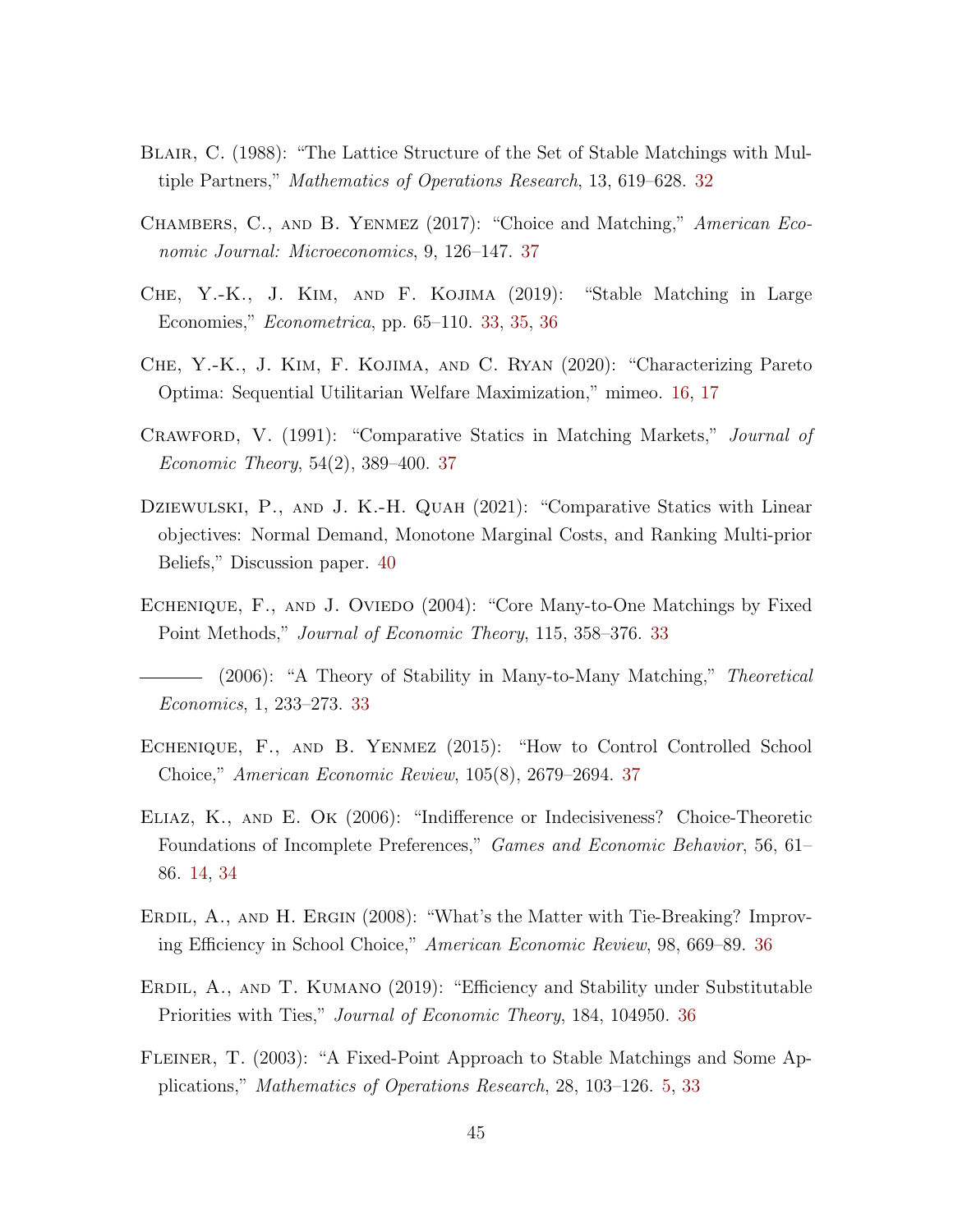- <span id="page-45-1"></span>FRINK, O. (1942): "Topology in Lattices," Transactions of the American Mathematical Society, 51, 569–582. [21](#page-20-2)
- <span id="page-45-3"></span>Gale, D., and M. A. O. Sotomayor (1985a): "Ms. Machiavelli and the Stable Matching Problem," American Mathematical Monthly, 92, 261–268. [37](#page-36-3)
- <span id="page-45-4"></span>- (1985b): "Some Remarks on the Stable Matching Problem," *Discrete Applied* Mathematics, 11, 223–232. [37](#page-36-3)
- <span id="page-45-10"></span>Goto, M., N. Hashimoto, A. Iwasaki, Y. Kawasaki, S. Ueda, Y. Yasuda, and M. Yokoo (2014): "Strategy-Proof Matching with Regional Minimum Quotas," AAMAS2014. [39](#page-38-2)
- <span id="page-45-9"></span>Goto, M., A. Iwasaki, Y. Kawasaki, Y. Yasuda, and M. Yokoo (2014): "Improving Fairness and Efficiency in Matching Markets with Regional Caps: Prioritylist based Deferred Acceptance Mechanism," mimeo (the latest version is available at http://mpra.ub.uni-muenchen.de/53409/). [39](#page-38-2)
- <span id="page-45-5"></span>HATFIELD, J. W., S. D. KOMINERS, AND A. WESTKAMP (2017): "Stable and Strategy-Proof Matching with Flexible Allotments," American Economic Review, 107(5), 214–19. [38](#page-37-1)
- <span id="page-45-0"></span>HATFIELD, J. W., AND P. MILGROM (2005): "Matching with Contracts," American Economic Review, 95, 913–935. [5,](#page-4-0) [33,](#page-32-2) [34,](#page-33-2) [35](#page-34-3)
- <span id="page-45-11"></span>Jensen, M. K. (2018): "Distributional Comparative Statics," Review of Economic Studies, 85(1), 581–610. [40](#page-39-1)
- <span id="page-45-2"></span>Kamada, Y., and F. Kojima (2015): "Efficient Matching under Distributional Constraints: Theory and Applications," American Economic Review, 105(1), 67– 99. [34,](#page-33-2) [39](#page-38-2)
- <span id="page-45-6"></span>(2017): "Stability Concepts in Matching with Distributional Constraints," Journal of Economic theory, 168, 107–142. [39](#page-38-2)
- <span id="page-45-7"></span>(2018): "Stability and Strategy-Proofness for Matching with Constraints: A Necessary and Sufficient Condition," Theoretical Economics, 13(2), 761–793. [39](#page-38-2)
- <span id="page-45-8"></span>(2019): "Accommodating Various Policy Goals in Matching with Constraints," The Japanese Economic Review, pp. 1–33. [39](#page-38-2)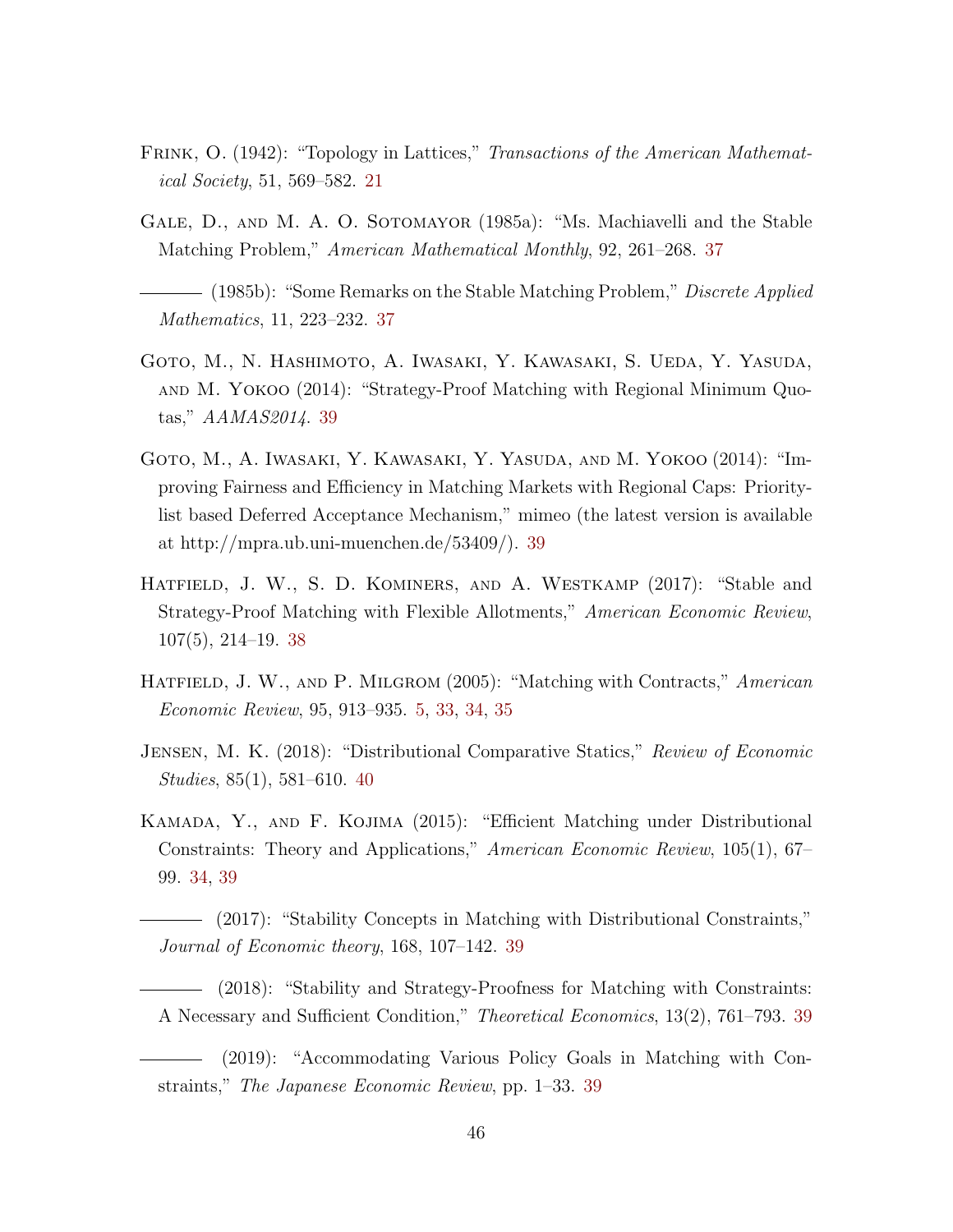- <span id="page-46-10"></span>Kojima, F., A. Tamura, and M. Yokoo (2018): "Designing Matching Mechanisms under Constraints: An Approach from Discrete Convex Analysis," Journal of Economic Theory, 176, 803–833. [39](#page-38-2)
- <span id="page-46-9"></span>KONISHI, H., AND M. U. ÜNVER (2006): "Games of Capacity Manipulation in Hospital-Intern Markets," Social choice and Welfare, 27(1), 3–24. [37](#page-36-3)
- <span id="page-46-8"></span>KREPS, D. (1988): *Notes On The Theory Of Choice*. Westview Press. [33](#page-32-2)
- <span id="page-46-6"></span>Li, J. (2014): "Fixed Point Theorems on Partially Ordered Topological Vector Spaces and Their Applications to Equilibrium Problems with Incomplete Preferences," Fixed Point Theory and Applications, 192, 1–17. [21,](#page-20-2) [41](#page-40-3)
- <span id="page-46-4"></span>LICALZI, M., AND A. F. VEINOTT (1992): "Subextremal Functions and Lattice Programming," Available at SSRN 877266. [6](#page-5-3)
- <span id="page-46-5"></span>Liu, H. (2021): "An Example for Weak Monotone Comparative Statics," mimeo (the latest version is available at https://papers.ssrn.com/sol3/papers.cfm?abstract\_id=3896422). [18](#page-17-2)
- <span id="page-46-11"></span>MEKONNEN, T., AND R. LEAL VIZCAÍNO (2018): "Bayesian Comparative Statics," Available at SSRN 3227239. [40](#page-39-1)
- <span id="page-46-1"></span>MILGROM, P., AND J. ROBERTS (1990): "Rationalizability, Learning, and Equilibrium in Games with Strategic Complementarities," Econometrica, 58, 1255–1277. [2,](#page-1-1) [4,](#page-3-0) [5,](#page-4-0) [23](#page-22-3)
- <span id="page-46-2"></span>(1994): "Comparing Equilibria," American Economic Review, 84, 441–459. [3](#page-2-2)
- <span id="page-46-0"></span>MILGROM, P., AND C. SHANNON (1994): "Monotone Comparative Statics," *Econo*metrica, 62, 157–180. [2,](#page-1-1) [4,](#page-3-0) [5,](#page-4-0) [10,](#page-9-4) [17,](#page-16-3) [23,](#page-22-3) [24,](#page-23-2) [29](#page-28-3)
- <span id="page-46-7"></span>MORRIS, S., AND H. S. SHIN (2002): "Social Value of Public Information," American Economic Review, 92(5), 1521–1534. [30](#page-29-1)
- <span id="page-46-3"></span>Quah, J. K.-H. (2007): "The Comparative Statics of Constrained Optimization Problems," Econometrica, 75(2), 401–431. [6,](#page-5-3) [40](#page-39-1)